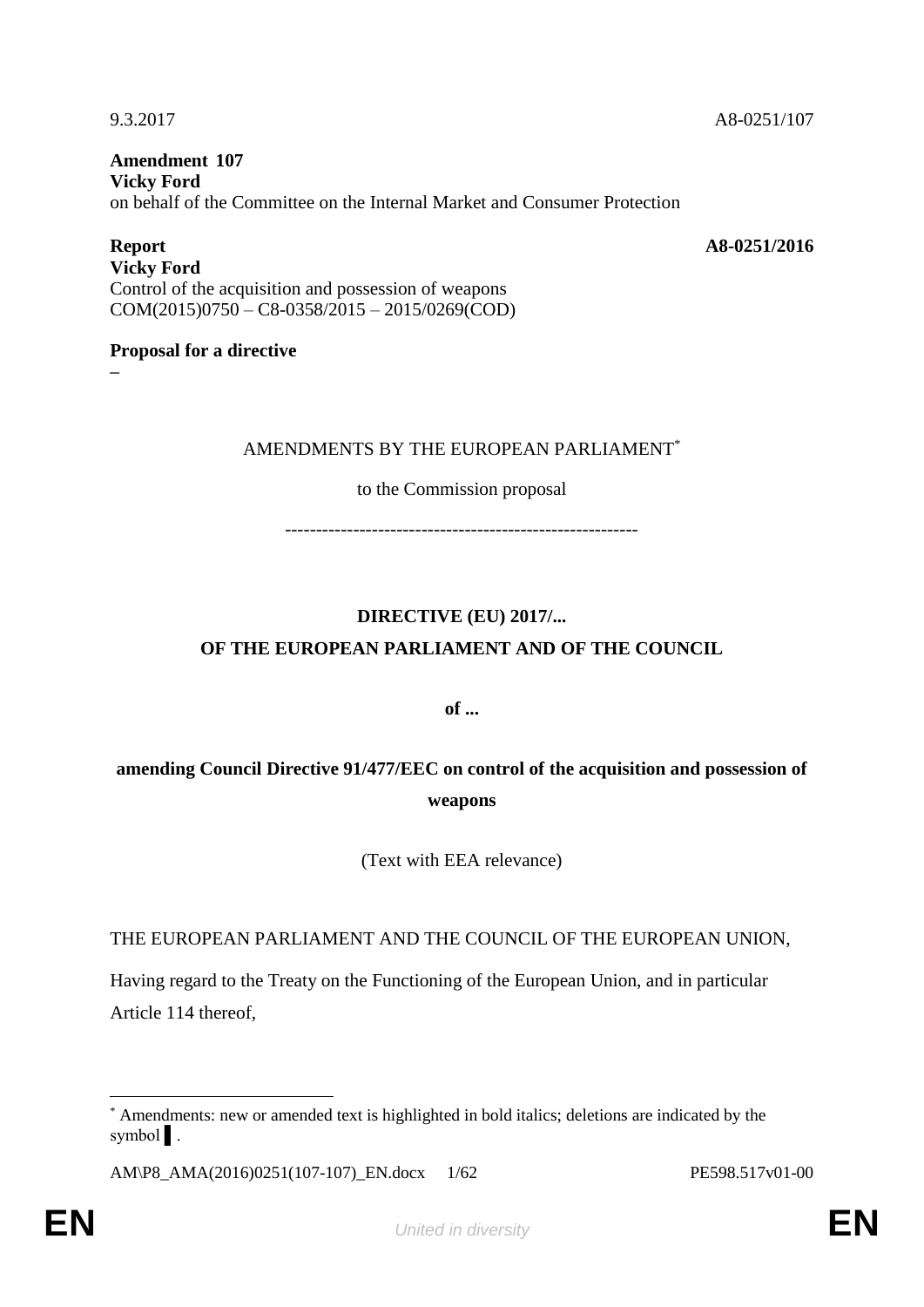Having regard to the proposal from the European Commission,

After transmission of the draft legislative act to the national parliaments,

Having regard to the opinion of the European Economic and Social Committee**<sup>1</sup>** ,

Acting in accordance with the ordinary legislative procedure**<sup>2</sup>** ,

AM\P8\_AMA(2016)0251(107-107)\_EN.docx 2/62 PE598.517v01-00

 $\overline{a}$ <sup>1</sup> OJ C 264, 20.7.2016, p. 77.

Position of the European Parliament of ... (not yet published in the Official Journal) and decision of the Council of ... .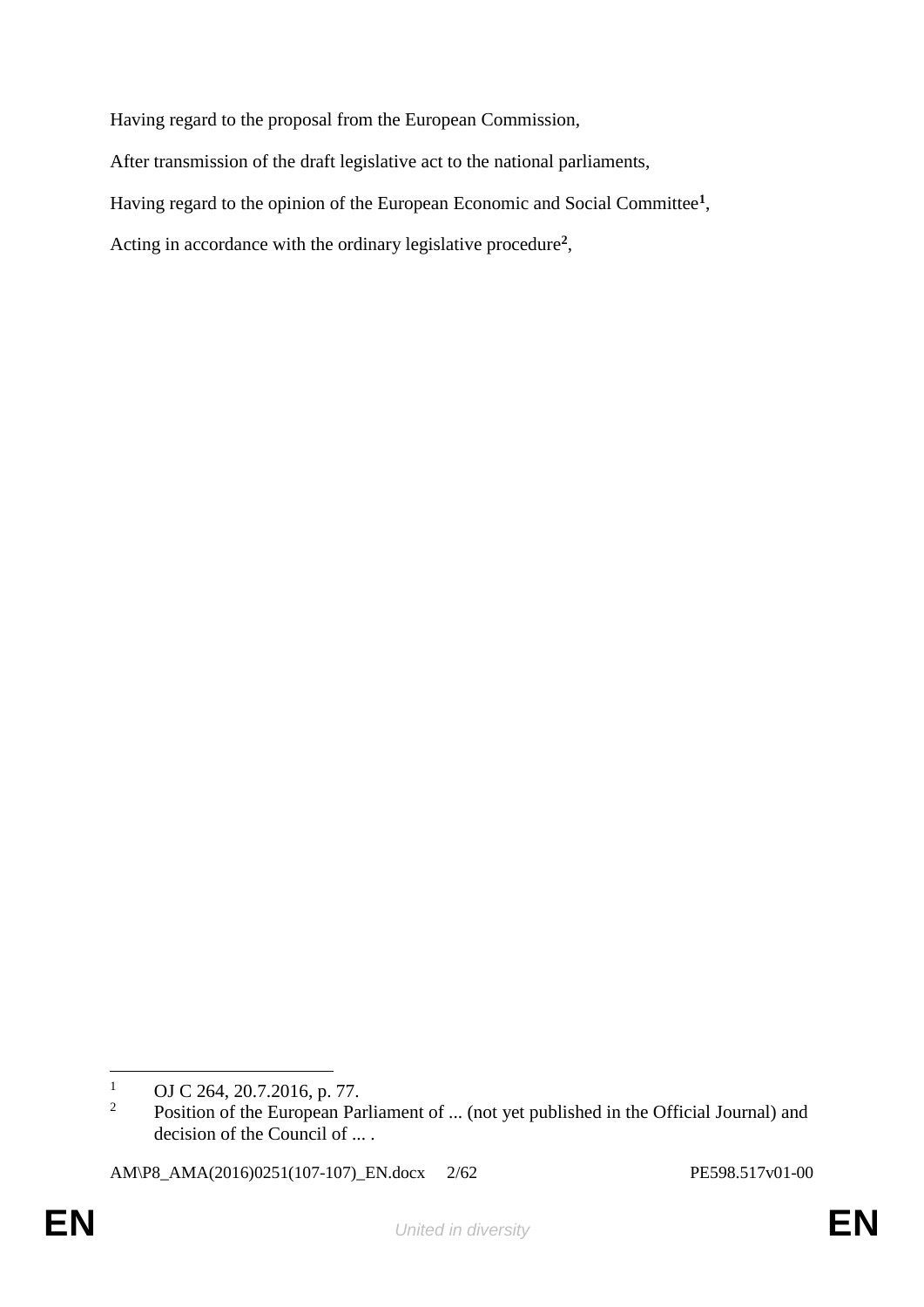Whereas:

▌

- (1) Council Directive 91/477/EEC**<sup>1</sup>** established an accompanying measure for the internal market. It created a balance between*,* on the one hand*,* the commitment to ensure a certain freedom of movement for some firearms *and their essential components* within the Union, and*,* on the other *hand,* the need to control *that* freedom using security guarantees suited to those *products*.
- (2) *Certain aspects of Directive 91/477/EEC need to be further improved in a proportionate way, in order to address the misuse of firearms for criminal purposes, and considering* recent terrorist acts ▌. In this context, the Commission called in its communication of 28 April 2015 on the European Agenda on Security ▌, for the revision of that Directive and for a common approach on the deactivation of firearms to prevent *their* reactivation and use by criminals.
- *(3) Once firearms are lawfully acquired and possessed in accordance with Directive 91/477/EEC, national provisions concerning the carrying of weapons, hunting or target shooting should apply.*

 $\mathbf{1}$ <sup>1</sup> Council Directive 91/477/EEC of 18 June 1991 on control of the acquisition and possession of weapons (OJ L 256, 13.9.1991, p. 51).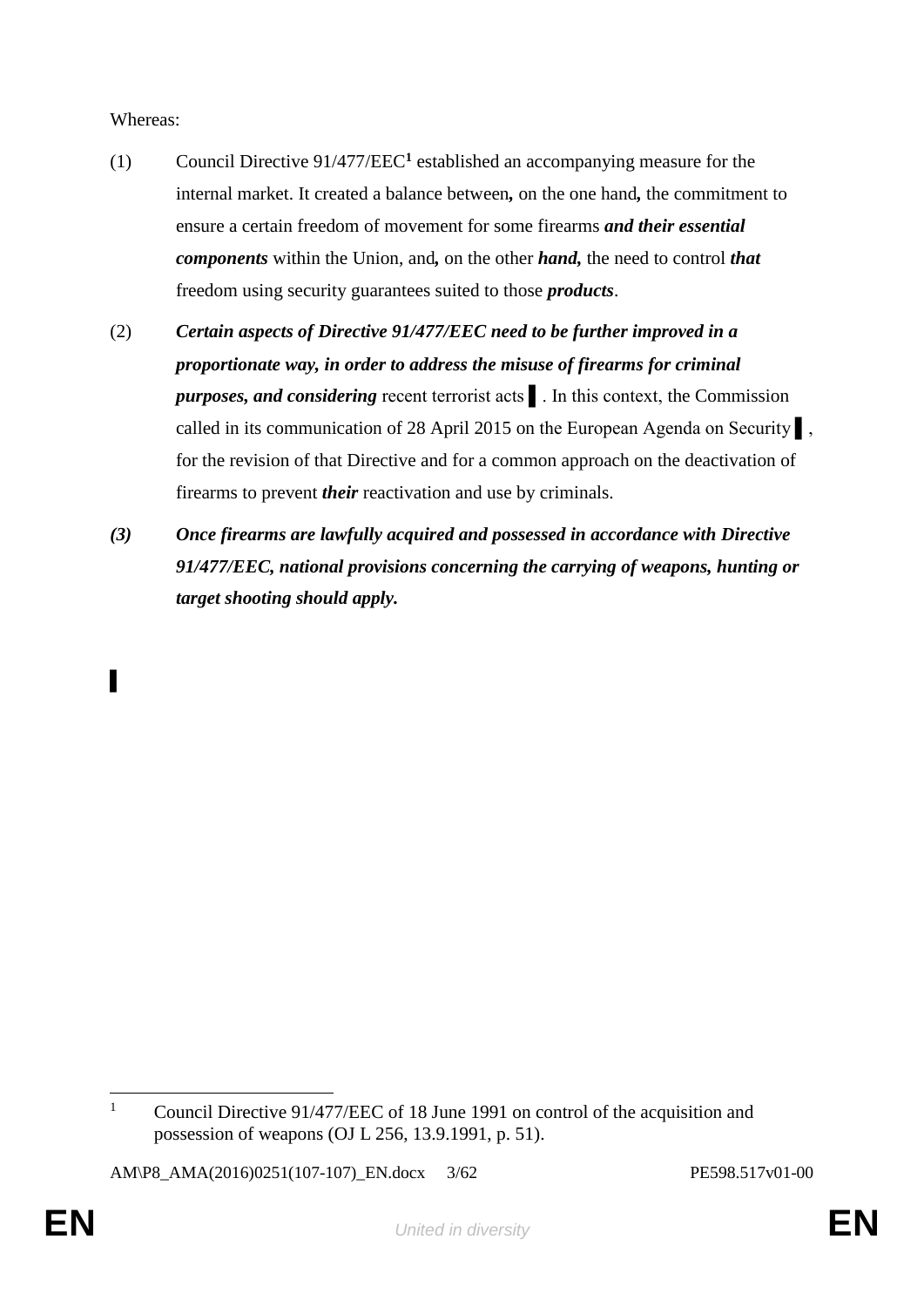- (4) *For the purposes of Directive 91/477/EEC, the definition of a broker should cover any natural or legal person, including partnerships, and the term "supply" should be deemed to include lending and leasing.* Since brokers provide services similar to those supplied by dealers, they should also be covered by ▌Directive *91/477/EEC in respect of those obligations of dealers that are relevant to brokers' activities, to the extent that they are in a position to fulfil those obligations and in so far as these are not fulfilled by a dealer as regards the same underlying transaction*.
- *(5) The activities of a dealer include not only the manufacturing but also the modification or conversion of firearms, essential components and ammunition, such as the shortening of a complete firearm, leading to a change in their category or subcategory. Purely private, non-commercial activities, such as hand-loading and reloading of ammunition from ammunition components for own use or modifications of firearms or essential components owned by the person concerned, such as changes to the stock or sight or maintenance to address wear and tear of essential components, should not be considered to be activities that only a dealer would be permitted to undertake.*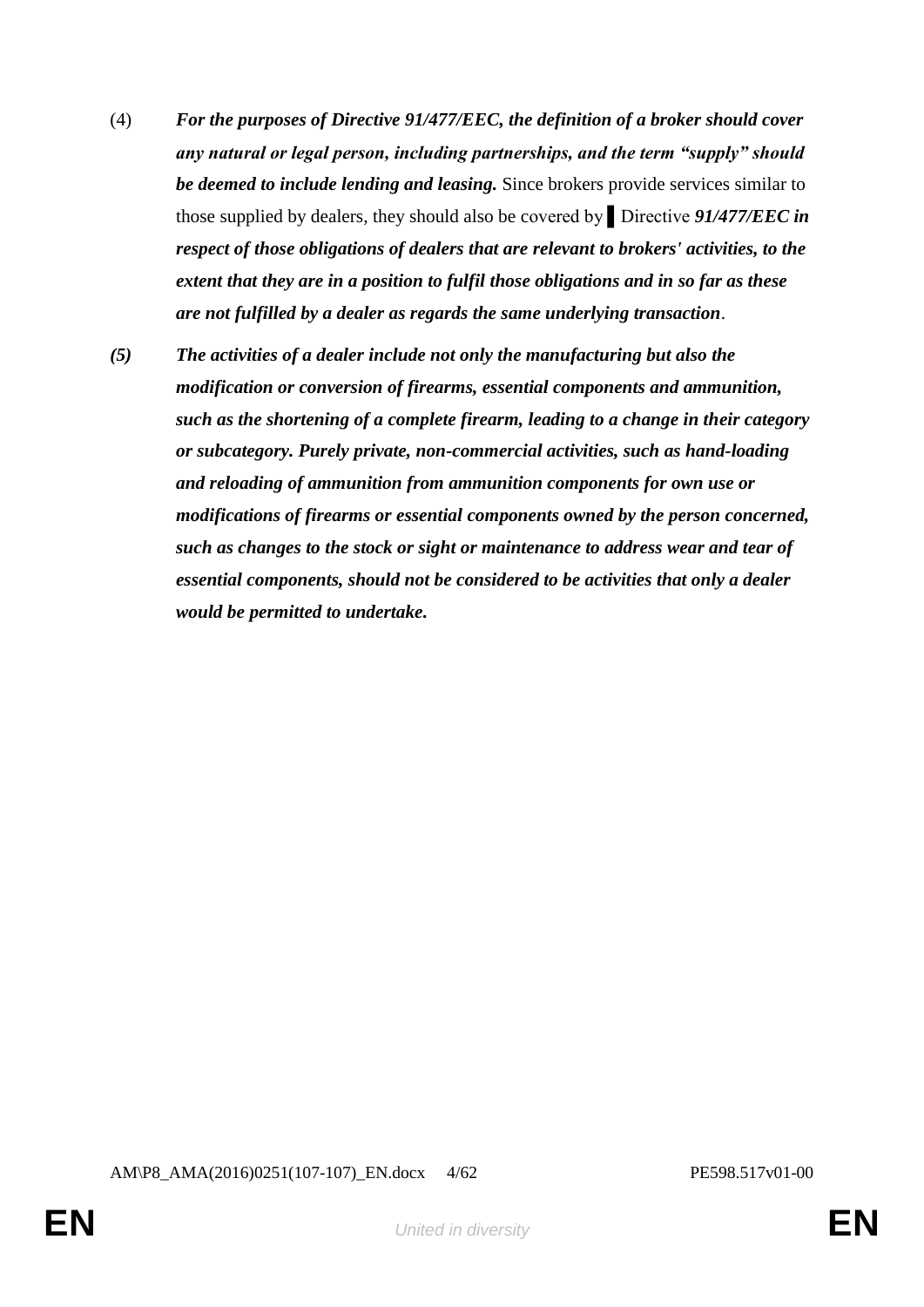- (6) In order to *increase* the traceability of *all* firearms *and essential components and to facilitate their free movement, all firearms or their essential components* should be *marked with a clear, permanent and unique marking and registered in the datafiling systems of the Member States*.
- *(7) The records held in the data-filing systems should contain all information allowing a firearm to be linked to its owner and should record the name of the manufacturer or brand, the country or place of manufacture, the type, make, model, calibre and serial number of the firearm or any unique marking applied to the frame or receiver of the firearm. Essential components other than the frame or receiver should be recorded in the data-filing systems under the record relating to the firearm to which they are to be fitted.*
- (8) To *prevent* markings *from being* easily erased and to clarify which essential components the marking should be affixed to, common Union rules on marking should be introduced. *Those rules should apply only to firearms or essential components that are manufactured or imported into the Union on or after ... [15 months after the date of entry into force of this Amending Directive], when they are placed on the market, while firearms and parts manufactured or imported into the Union before that date should remain covered by the marking and registration requirements under Directive 91/477/EEC that are applicable until that date.*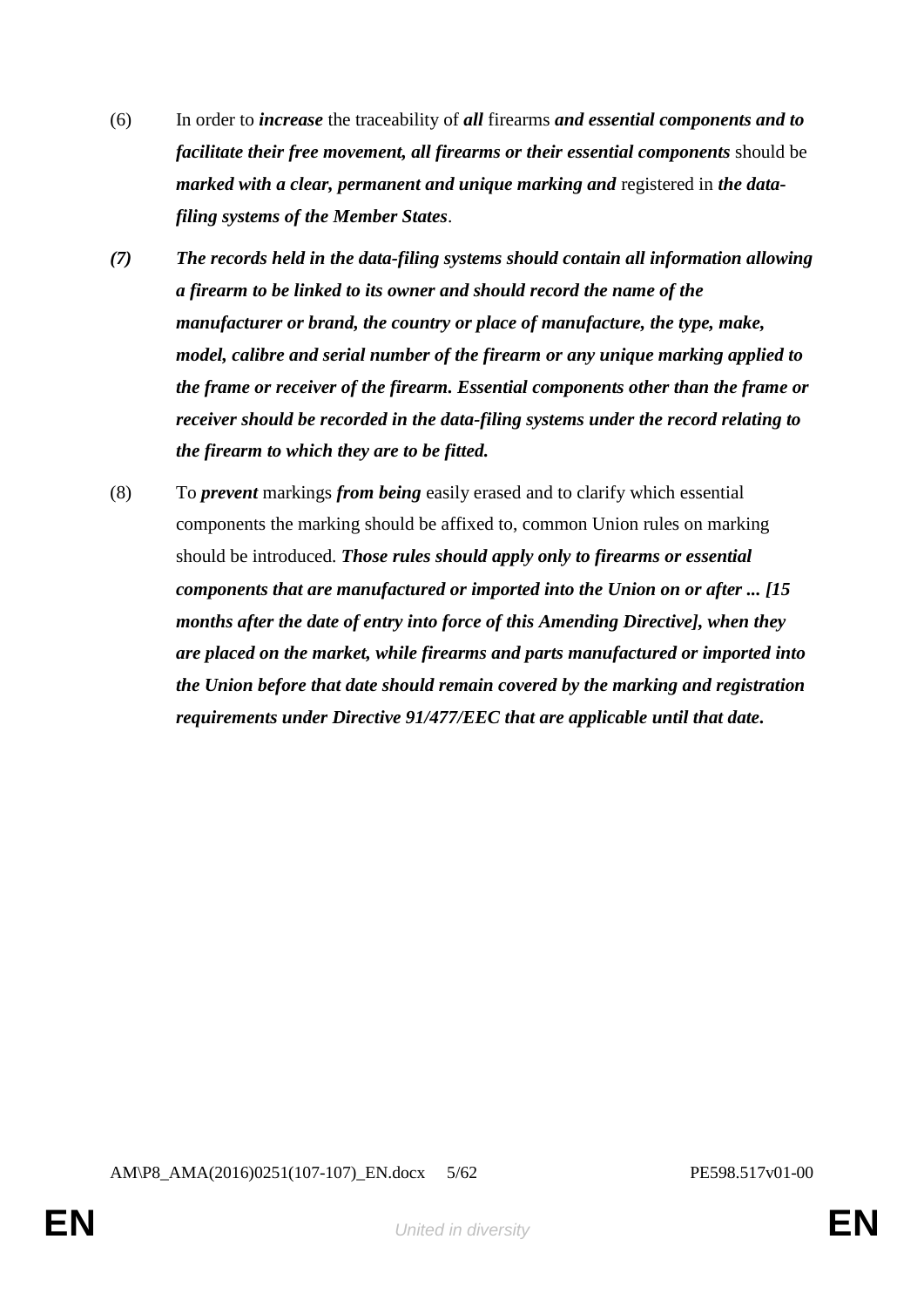- (9) *In view of the dangerous nature and durability of firearms and essential components, in order to ensure that competent authorities are able to trace firearms and essential components for the purpose of administrative and criminal proceedings and taking into account national procedural law, it is necessary that records in the data-filing systems be retained for a period of 30 years after the destruction of the firearms or essential components concerned. Access to those records and all related personal data should be restricted to competent authorities and should be permitted only up until 10 years after the destruction of the firearm or essential components concerned for the purpose of granting or withdrawing authorisations or for customs proceedings, including the possible imposition of administrative penalties, and up until 30 years after the destruction of the firearm or essential components concerned where that access is necessary for the enforcement of criminal law.*
- *(10) The efficient sharing of information between dealers and brokers, on the one hand, and national competent authorities, on the other, is important for the effective operation of the data-filing systems. Dealers and brokers should therefore provide information without undue delay to the national competent authorities. To facilitate that, national competent authorities should establish a means of electronic connection accessible to dealers and brokers, which can include submission of the information by email or directly through a database or other registry.*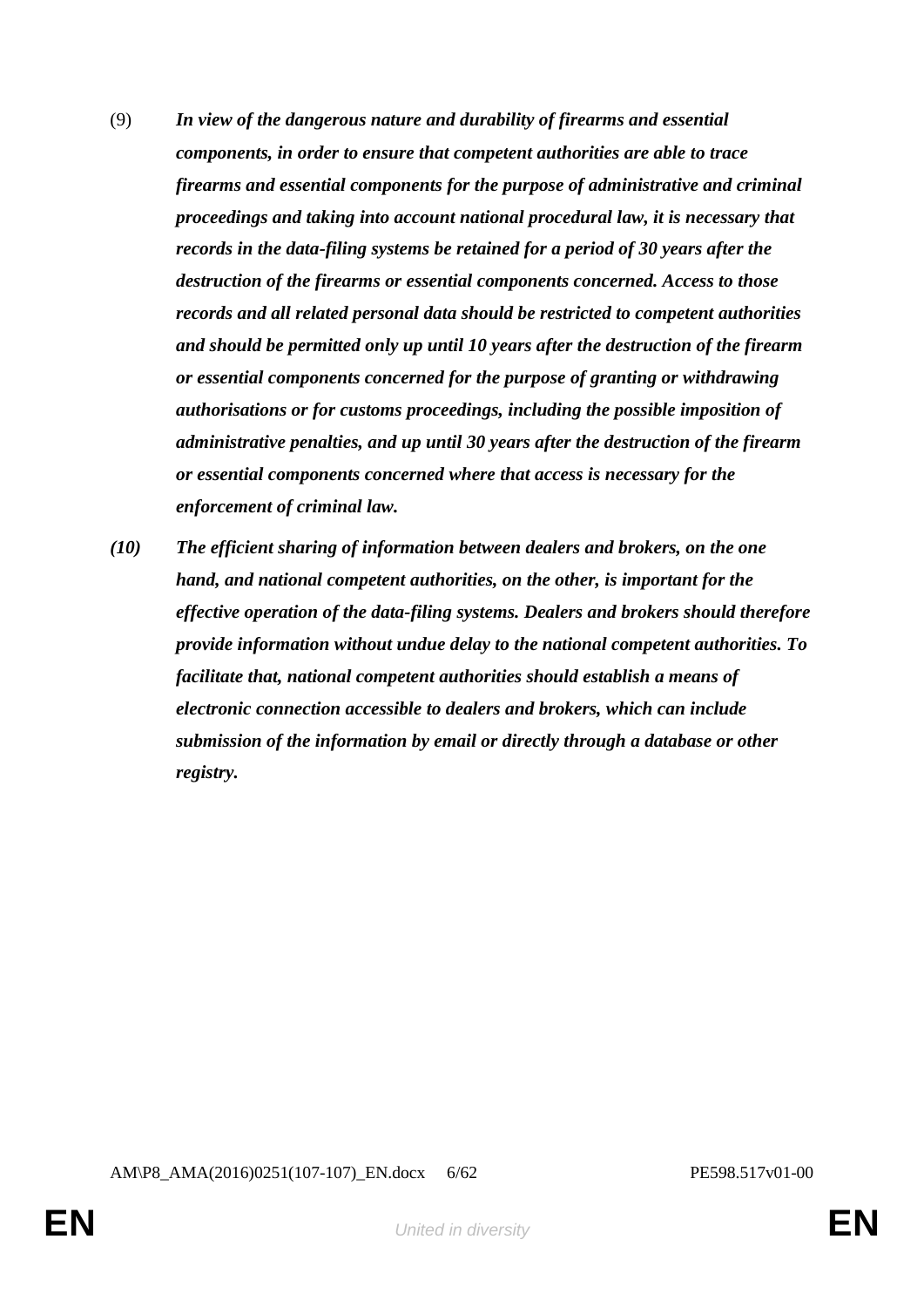- *(11) As regards Member States' obligation to have a monitoring system in place in order to ensure that the conditions for a firearms authorisation are met throughout its duration, Member States should decide whether or not the assessment is to involve a prior medical or psychological test.*
- *(12) Without prejudice to national laws addressing professional liability, the assessment of relevant medical or psychological information should not be presumed to assign any liability to the medical professional or other persons providing such information where firearms possessed in accordance with Directive 91/477/EEC are misused.*
- *(13) Firearms and ammunition should be stored in a secure manner when not immediately supervised. If stored otherwise than in a safe, firearms and ammunition should be stored separately from each other. When the firearm and ammunition are to be handed over to a carrier for transport, that carrier should be responsible for proper supervision and storage. Criteria for proper storage and for safe transportation should be defined by national law, taking into account the number and category of the firearms and ammunition concerned.*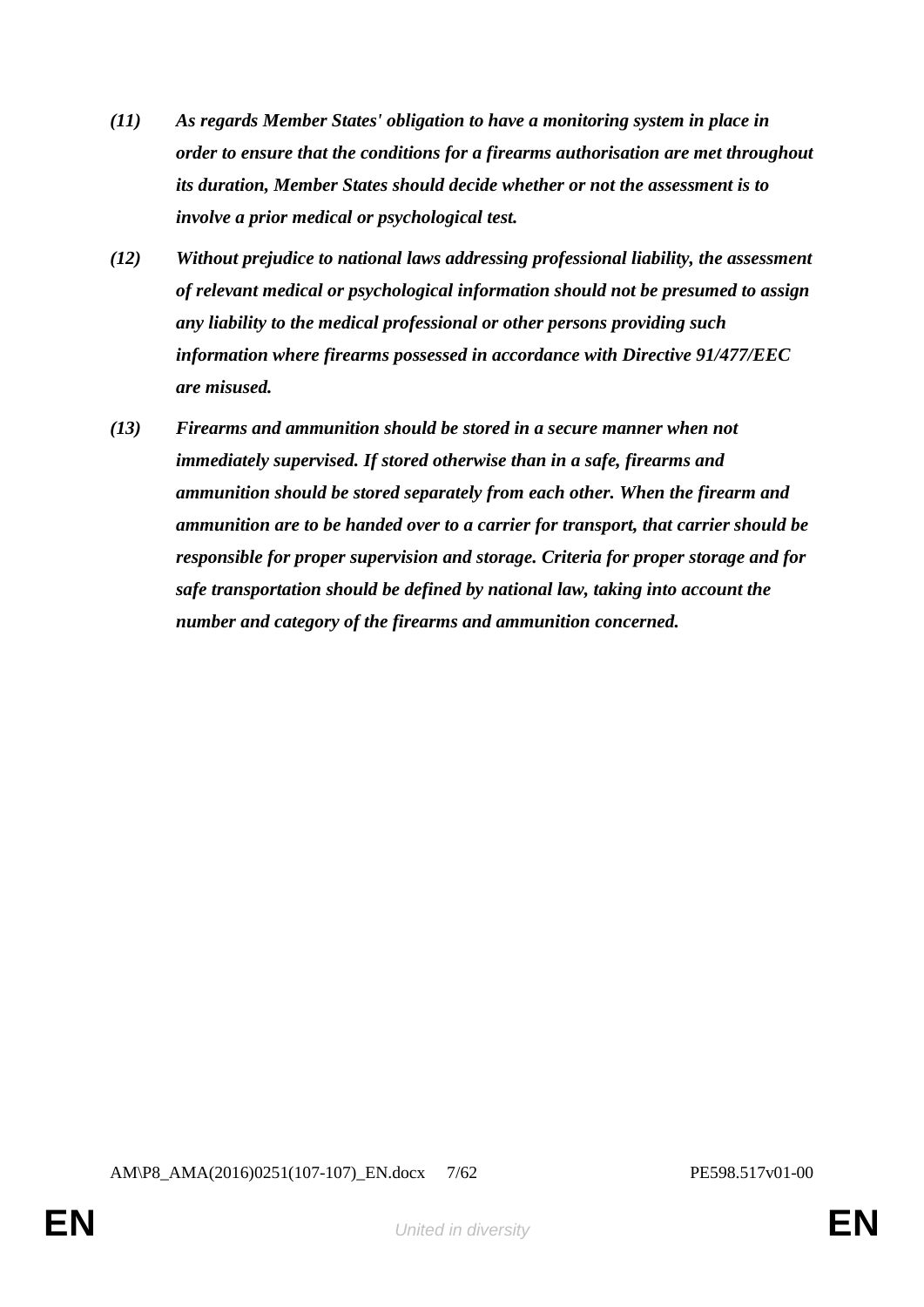- (14) *Directive 91/477/EEC should not affect Member States' rules which allow lawful transactions involving firearms, essential components and ammunition to be arranged by means of mail order, the internet or distance contracts as defined in Directive 2011/83/EU of the European Parliament and of the Council<sup>1</sup> , for example by way of online auction catalogues or classified advertisements, telephone or email. However, it is essential that the identities of parties to such transactions and their lawful ability to enter into such transactions be capable of being checked and actually checked. As regards purchasers,* it is therefore appropriate *to ensure that their identity and, where relevant, the fact of their authorisation to acquire a firearm, essential components or ammunition be checked by a licensed or authorised dealer or broker, or by a public authority or a representative of such authority, prior to, or at the latest upon, delivery.*
- *(15) For the most dangerous firearms, stricter rules should be introduced in Directive 91/477/EEC in order to ensure that those firearms are, with some limited and duly reasoned exceptions, not allowed to be acquired, possessed or traded. Where those rules are not respected, Member States should take all appropriate measures, which might include the impounding of those firearms.*

AM\P8\_AMA(2016)0251(107-107)\_EN.docx 8/62 PE598.517v01-00

 $\overline{a}$ *<sup>1</sup> Directive 2011/83/EU of the European Parliament and of the Council of 25 October 2011 on consumer rights, amending Council Directive 93/13/EEC and Directive 1999/44/EC of the European Parliament and of the Council and repealing Council Directive 85/577/EEC and Directive 97/7/EC of the European Parliament and of the Council (OJ L 304, 22.11.2011, p. 64).*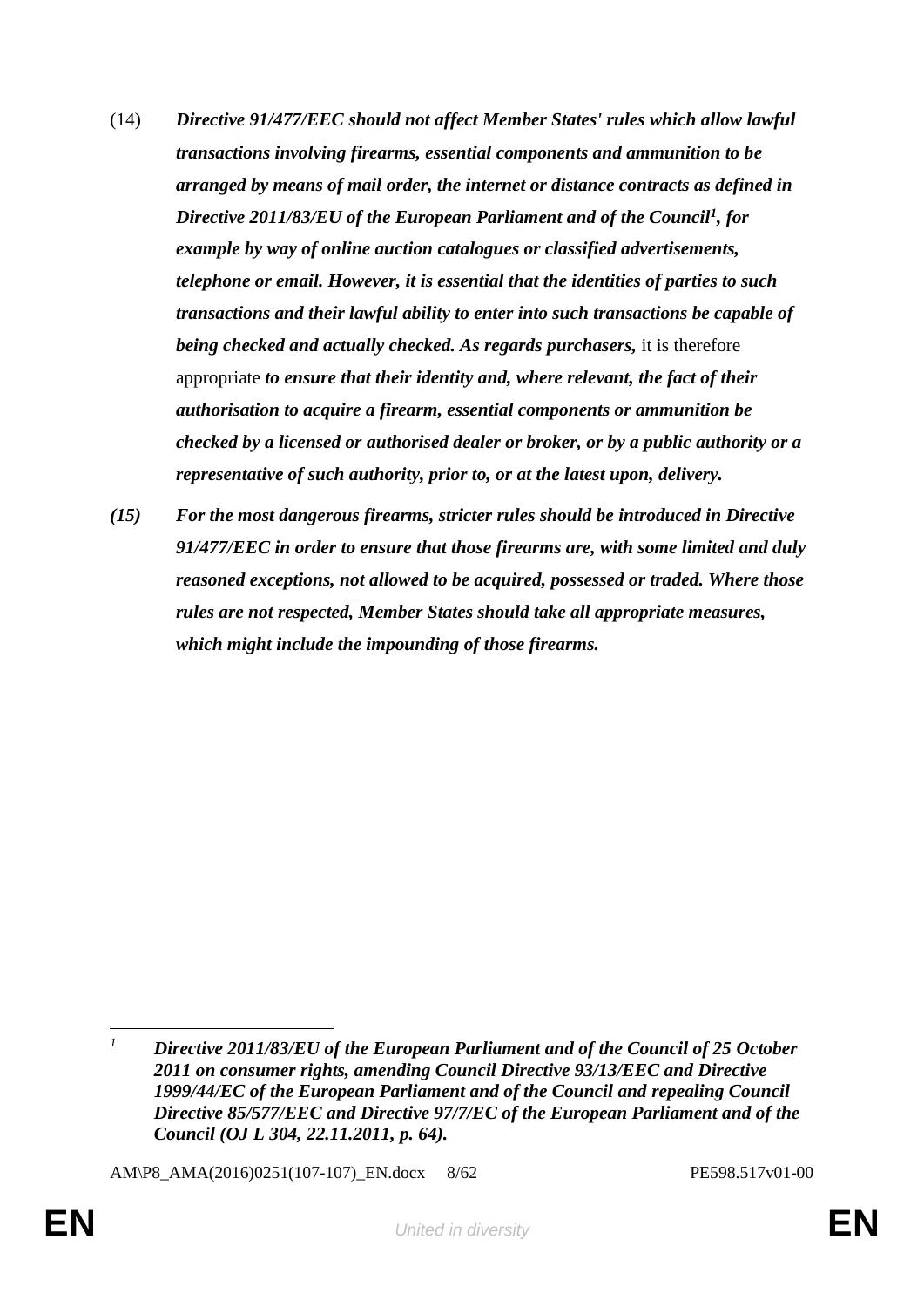- *(16) Member States should, however, have the possibility to authorise the acquisition and possession of firearms, essential components and ammunition classified in category A when necessary for educational, cultural, including film and theatre, research or historical purposes. Authorised persons could include, inter alia, armourers, proof houses, manufacturers, certified experts, forensic scientists and, in certain cases, those involved in film or television recordings. Member States should also be allowed to authorise individuals to acquire and possess firearms, essential components and ammunition classified in category A for national defence, such as in the context of voluntary military training provided under national law.*
- *(17) Member States should be able to choose to grant authorisations to recognised museums and collectors for the acquisition and possession of firearms, essential components and ammunition classified in category A when necessary for historical, cultural, scientific, technical, educational or heritage purposes, provided that such museums and collectors demonstrate, prior to being granted such an authorisation, that they have taken the necessary measures to address any risks to public security or public order, including by way of proper storage. Any such authorisation should take into account and reflect the specific situation, including the nature of the collection and its purposes, and Member States should ensure that a system is in place for monitoring collectors and collections.*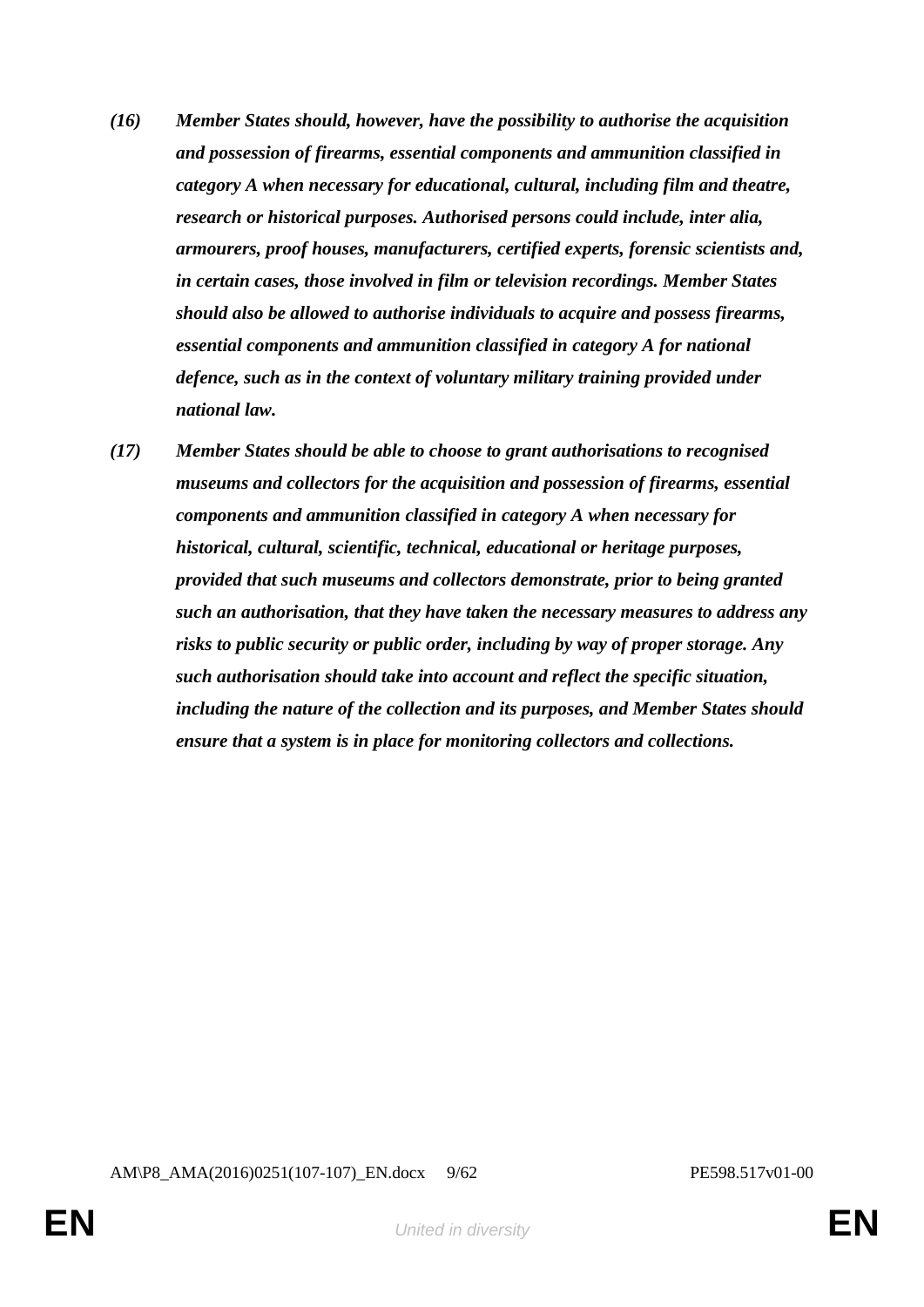- *(18) Dealers and brokers should not be prevented from handling firearms, essential components and ammunition classified in category A in cases where the acquisition and possession of such firearms, essential components and ammunition is exceptionally allowed, where their handling is necessary for the purposes of deactivation or conversion, or whenever otherwise permitted under Directive 91/477/EEC, as amended by this Directive. Nor should dealers and brokers be prevented from handling such firearms, essential components and ammunition in cases not covered by Directive 91/477/EEC, as amended by this Directive, such as firearms, essential components and ammunition to be exported outside the Union or weapons to be acquired by the armed forces, the police or the public authorities.*
- *(19) Dealers and brokers should be able to refuse to complete any suspicious transaction for the acquisition of complete rounds of ammunition or live primer components of ammunition. A transaction may be considered suspicious if, for example, it involves quantities uncommon for the envisaged private use, if the purchaser appears unfamiliar with the use of the ammunition or if the purchaser insists on paying in cash while being unwilling to provide proof of his or her identity. Dealers and brokers should also be able to report such suspicious transactions to the competent authorities.*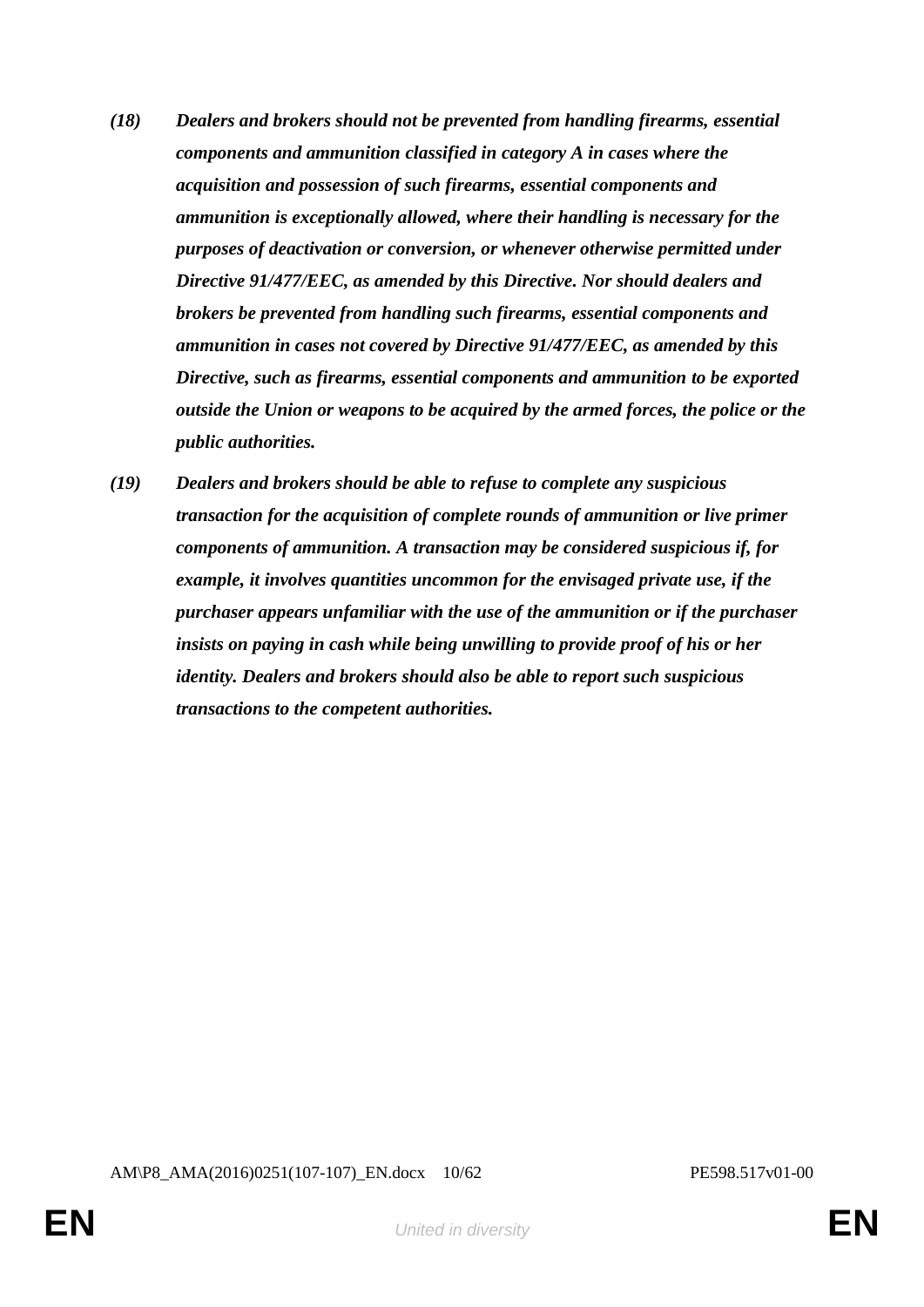- (20) The risk of *acoustic* weapons and other types of blank-firing weapons being converted *into* real firearms is high ▌. It is therefore essential to address the problem of *such* converted firearms being used in the commission of criminal offences, *in particular* by including them within the scope of ▌Directive *91/477/EEC*. *Furthermore, to avoid the risk of* alarm and signal weapons *being manufactured in such a way that they are capable of being converted to expel a shot, bullet or projectile by the action of a combustible propellant, the Commission should adopt technical specifications* in order to ensure that they cannot be *so* converted ▌.
- (21) Taking into consideration the high risk of reactivating *improperly* deactivated *firearms* and in order to enhance security across the Union, *such* firearms should be covered by Directive 91/477/EEC. *A definition of deactivated firearms should be given that reflects the general principles of deactivation of firearms as provided for by the Protocol against the Illicit Manufacturing of and Trafficking of Firearms, their Parts and Components and Ammunition, attached to Council Decision 2014/164/EU<sup>1</sup> , which transposes that Protocol into the Union legal framework.*

AM\P8\_AMA(2016)0251(107-107)\_EN.docx 11/62 PE598.517v01-00

 $\overline{1}$ *<sup>1</sup> Council Decision 2014/164/EU of 11 February 2014 on the conclusion, on behalf of the European Union, of the Protocol against the Illicit Manufacturing of and Trafficking in Firearms, Their Parts and Components and Ammunition, supplementing the United Nations Convention against Transnational Organized Crime (OJ L 89, 25.3.2014, p. 7).*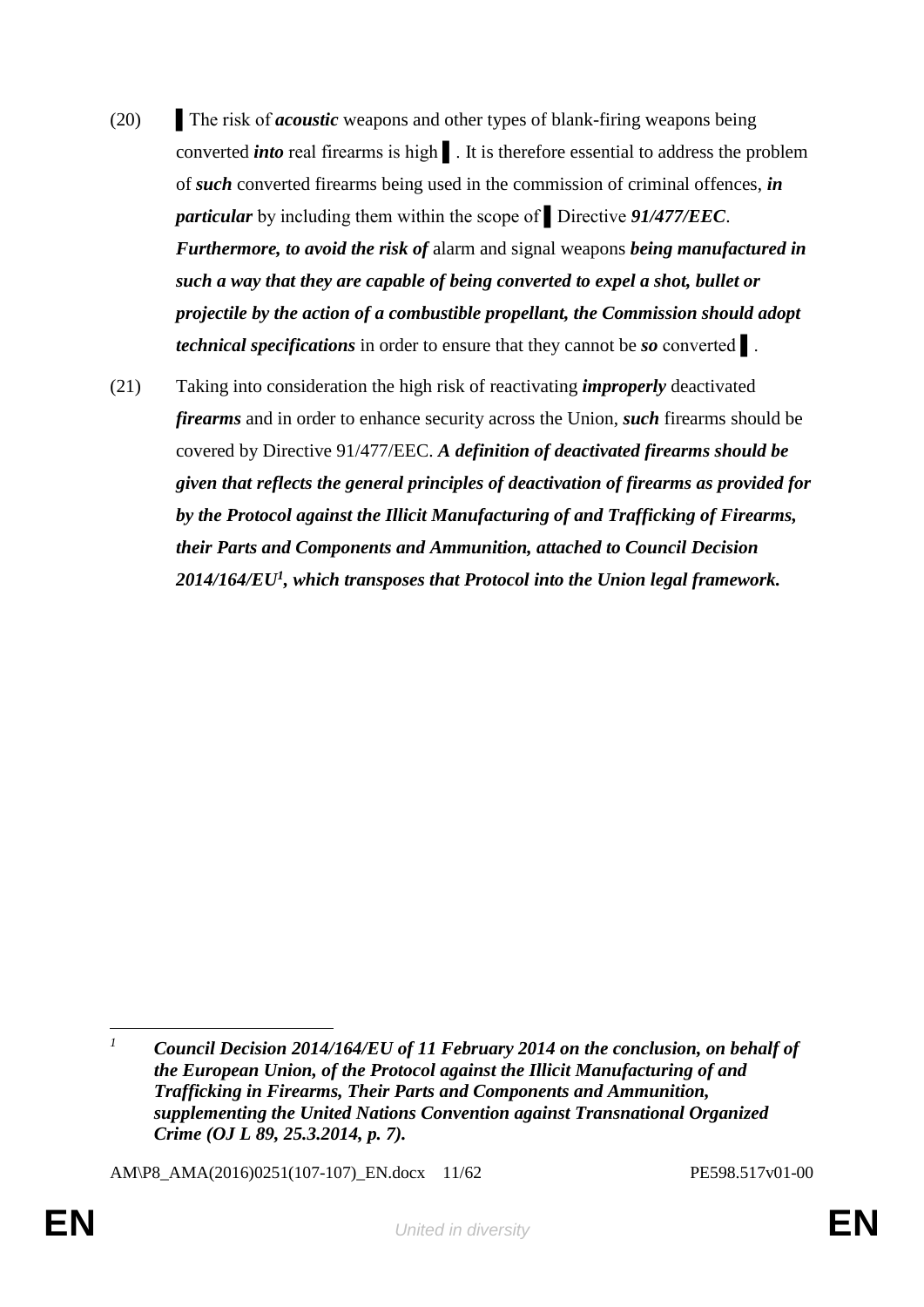- *(22) Firearms designed for military use, such as AK47 and M16, and which are equipped to operate on the basis of selective fire, where they may be manually adjusted between automatic and semi-automatic firing modes, should be classified as category A firearms and should therefore be prohibited for civilian use. If converted into semi-automatic firearms, they should be classified in point 6 of category A.*
- (23) Some semi-automatic firearms can easily be converted to automatic firearms, thus posing a threat to security. Even in the absence of such conversion ▌, certain semiautomatic firearms might be very dangerous when their capacity, in terms of the number of rounds, is high. *Therefore,* semi-automatic *firearms with a fixed loading device allowing a high number of rounds to be fired, as well as semi-automatic firearms in combination with a detachable loading device having a high capacity, should be prohibited* for civilian use. *The mere possibility of fitting a loading device with a capacity exceeding 10 rounds for long firearms and 20 rounds for short firearms does not determine the classification of the firearm in a specific category.*
- *(24) Without prejudice to the renewal of authorisations in accordance with Directive 91/477/EEC, semi-automatic firearms which use rimfire percussion, including those with a calibre of .22 or smaller, should not be classified in category A unless they have been converted from automatic firearms.*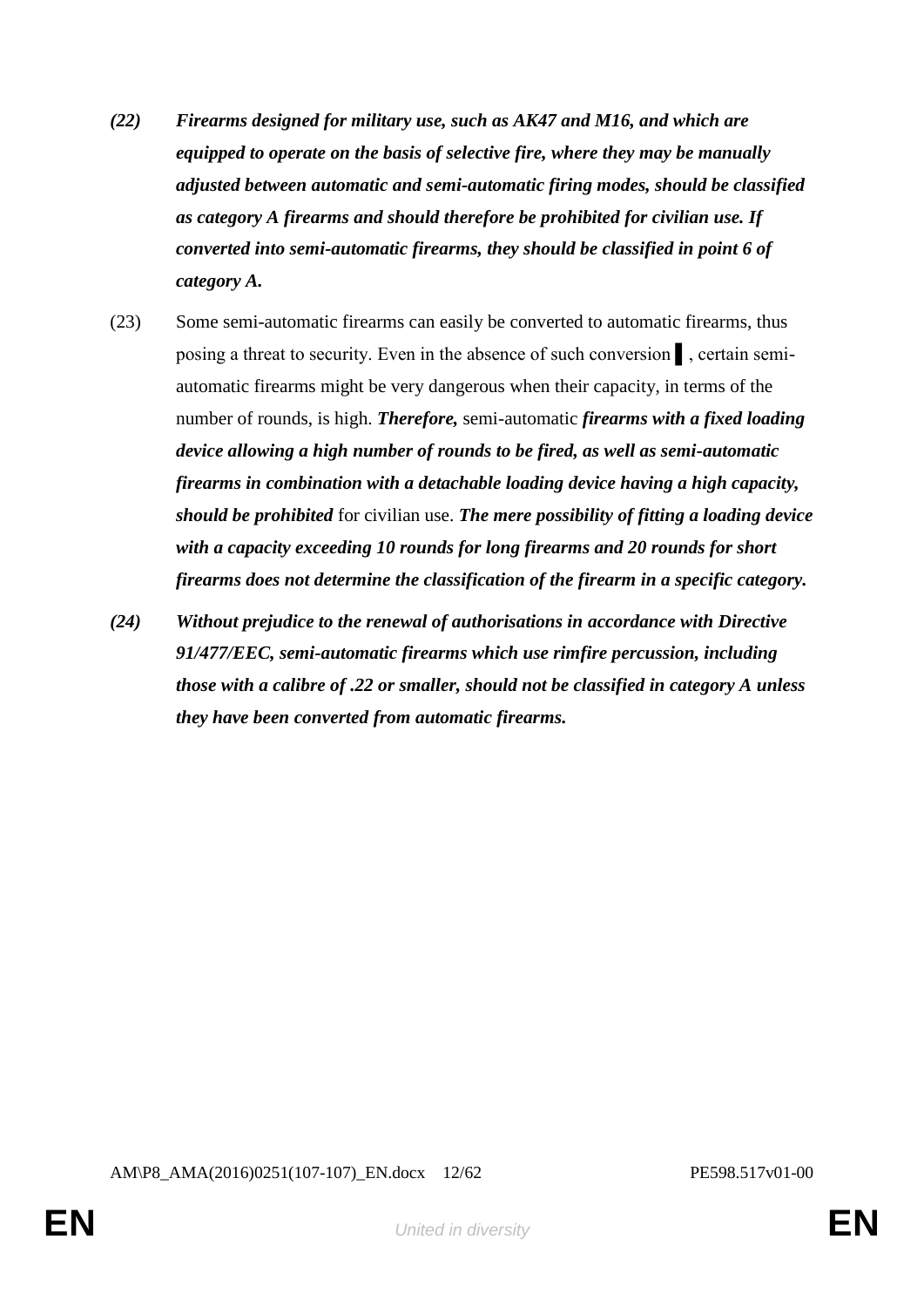- *(25) The provisions of Directive 91/477/EEC relating to the European firearms pass as the main document needed for their respective activities by target shooters and other persons authorised in accordance with that Directive should be improved by including in the relevant provisions thereof a reference to firearms classified in category A, without prejudice to Member States' right to choose to apply more stringent rules.*
- *(26) Objects which have the physical appearance of a firearm ("replica"), but which are manufactured in such a way that they cannot be converted to expel a shot, bullet or projectile by the action of a combustible propellant, should not be covered by Directive 91/477/EEC.*
- *(27) Where Member States have national laws regulating antique weapons, such weapons are not subject to Directive 91/477/EEC. However, reproductions of antique weapons do not have the same historical importance or interest attached to them and may be constructed using modern techniques which can improve their durability and accuracy. Therefore, such reproductions should be brought within the scope of Directive 91/477/EEC. Directive 91/477/EEC is not applicable to other items, such as airsoft devices, which do not correspond to the definition of a firearm and are therefore not regulated by that Directive.*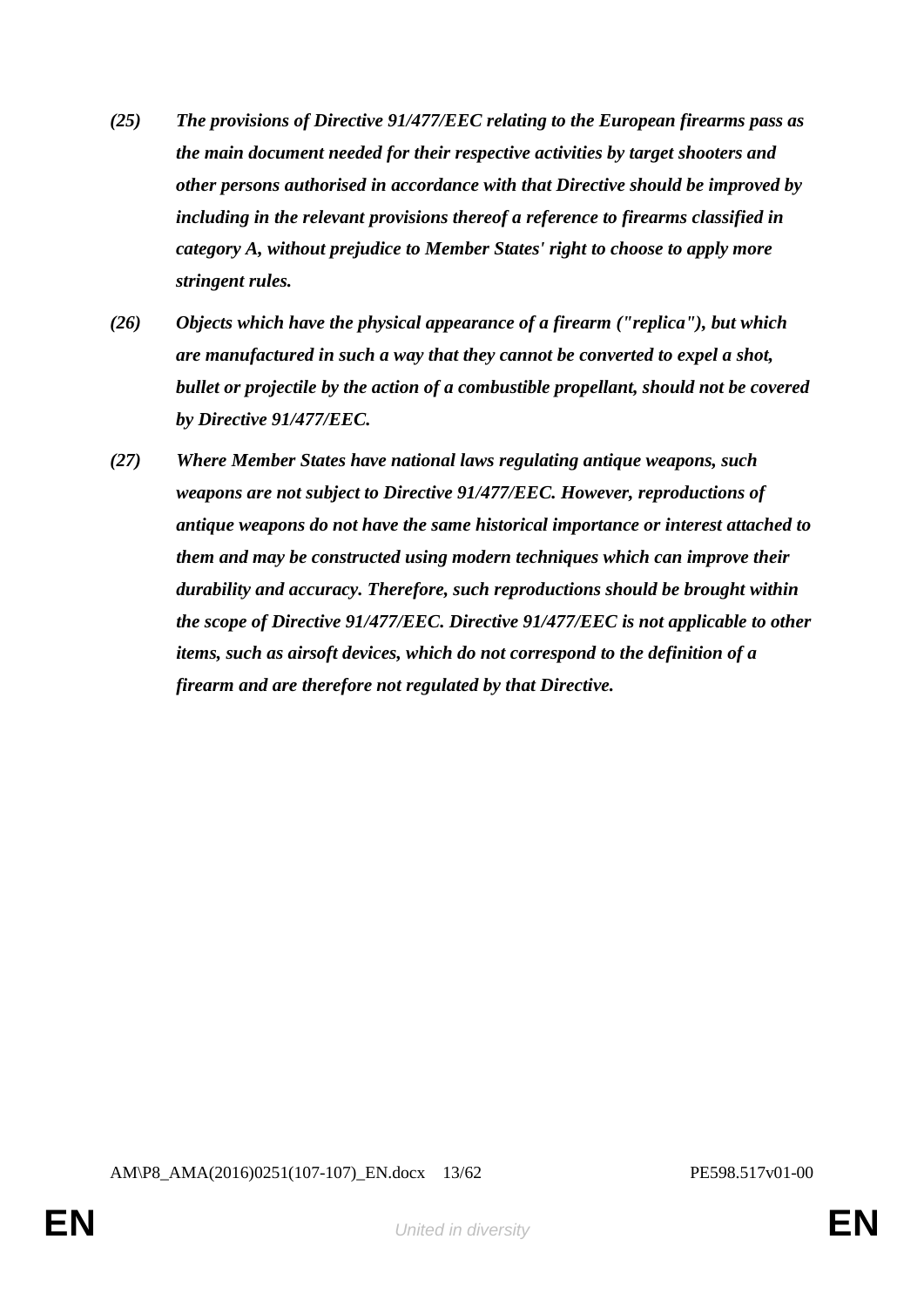(28) In order to improve the functioning of the exchange of information between Member States, *it would be helpful if* the Commission *could* assess the necessary elements of a system to support such exchange of information contained in the computerised data-filing systems in place in Member State*s, including the feasibility of enabling each Member State to access such a system*. *That system may use a module of the Internal Market Information System ('IMI') established by Regulation (EU) No 1024/2012 of the European Parliament and of the Council<sup>1</sup> specifically customised for firearms. Such exchange of information between Member States should take place in compliance with the rules on data protection laid down in Regulation (EU) 2016/679 of the European Parliament and of the Council<sup>2</sup> . Where a competent authority needs to have access to the criminal records of a person applying for an authorisation to acquire or possess a firearm, that authority should be able to obtain that information under Council Framework Decision 2009/315/JHA<sup>3</sup> .* The Commission's assessment *could* be accompanied, if appropriate, by a legislative proposal taking into account existing instruments regarding exchange of information.

AM\P8\_AMA(2016)0251(107-107)\_EN.docx 14/62 PE598.517v01-00

 $\overline{a}$ 

*<sup>1</sup> Regulation (EU) No 1024/2012 of the European Parliament and of the Council of 25 October 2012 on administrative cooperation through the Internal Market Information System and repealing Commission Decision 2008/49/EC ('the IMI Regulation') (OJ L 316, 14.11.2012, p. 1).*

*<sup>2</sup> Regulation (EU) 2016/679 of the European Parliament and of the Council of 27 April 2016 on the protection of natural persons with regard to the processing of personal data and on the free movement of such data, and repealing Directive 95/46/EC (General Data Protection Regulation) (OJ L 119, 4.5.2016, p. 1).*

*<sup>3</sup> Council Framework Decision 2009/315/JHA of 26 February 2009 on the organisation and content of the exchange of information extracted from the criminal record between Member States (OJ L 93, 7.4.2009, p. 23).*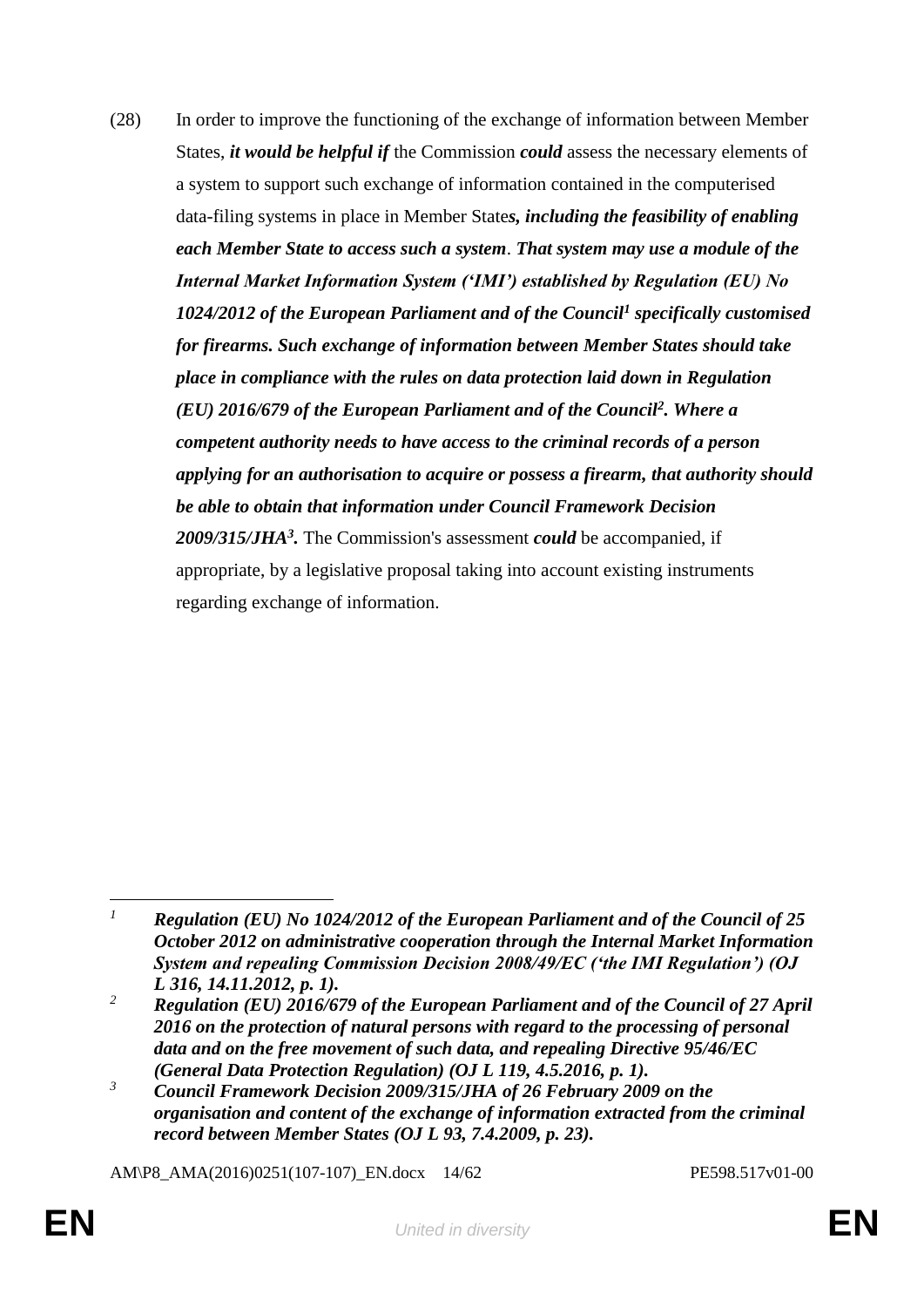(29) In order to ensure appropriate exchange of information by electronic means between Member States concerning authorisations granted for the transfer of firearms to another Member State and on refusals to grant authorisations to acquire or possess a firearm, the power to adopt acts in accordance with Article 290 of the Treaty on the Functioning of the European Union should be delegated to the Commission in respect of establishing provisions enabling the Member States to create such a system of exchange of information. It is of particular importance that the Commission carry out appropriate consultations during its preparatory work, including at expert level*, and that those consultations be conducted in accordance with the principles laid down in the Interinstitutional Agreement of 13 April 2016 on Better Law-Making<sup>1</sup> . In particular, to ensure equal participation in the preparation of delegated acts, the European Parliament and the Council receive all documents at the same time as Member States' experts, and their experts systematically have access to meetings of Commission expert groups dealing with the preparation of delegated acts.*

 $\overline{1}$ *<sup>1</sup> OJ L 123, 12.5.2016, p. 1.*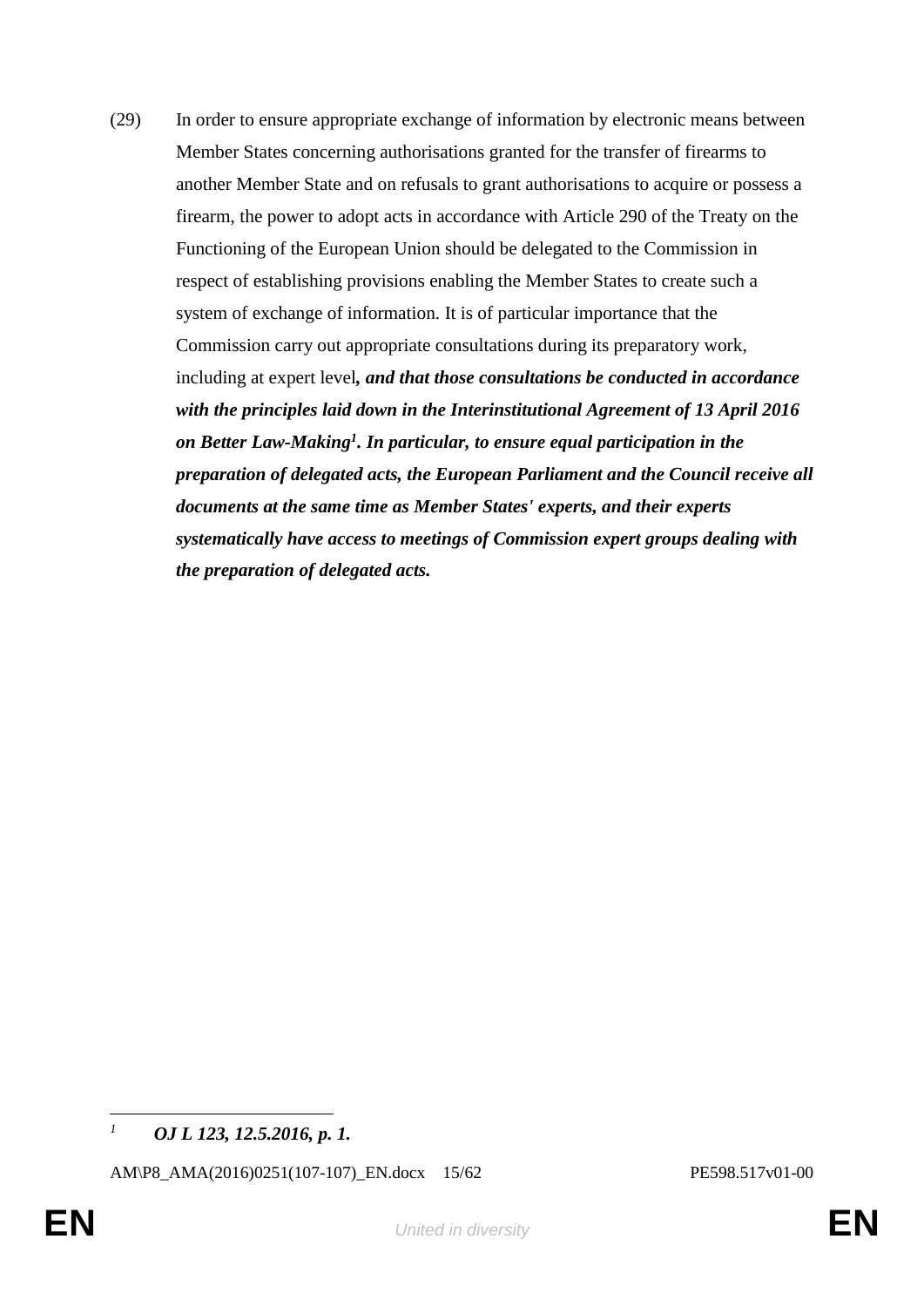- (30) In order to ensure uniform conditions for the implementation of this Directive, implementing powers should be conferred on the Commission. Those powers should be exercised in accordance with Regulation (EU) No 182/2011 of the European Parliament and of the Council**<sup>1</sup>** .
- (31) This Directive respects the fundamental rights and observes the principles recognised in particular by the Charter of Fundamental Rights of the European Union.
- *(32) Regulation (EU) 2016/679 should apply to the processing of personal data within the framework of Directive 91/477/EEC. Where personal data collected under Directive 91/477/EEC are processed for the purposes of the prevention, investigation, detection or prosecution of criminal offences or the execution of criminal penalties, the authorities processing those data should comply with rules adopted pursuant to Directive (EU) 2016/680 of the European Parliament and of the Council<sup>2</sup> .*

AM\P8\_AMA(2016)0251(107-107)\_EN.docx 16/62 PE598.517v01-00

 $\overline{a}$ <sup>1</sup> Regulation (EU) No 182/2011 of the European Parliament and of the Council of 16 February 2011 laying down the rules and general principles concerning mechanisms for control by Member States of the Commission's exercise of implementing powers (OJ L 55, 28.2.2011, p. 13).

*<sup>2</sup> Directive (EU) 2016/680 of the European Parliament and of the Council of 27 April 2016 on the protection of natural persons with regard to the processing of personal data by competent authorities for the purposes of the prevention, investigation, detection or prosecution of criminal offences or the execution of criminal penalties, and on the free movement of such data, and repealing Council Framework Decision 2008/977/JHA (OJ L 119, 4.5.2016, p. 89).*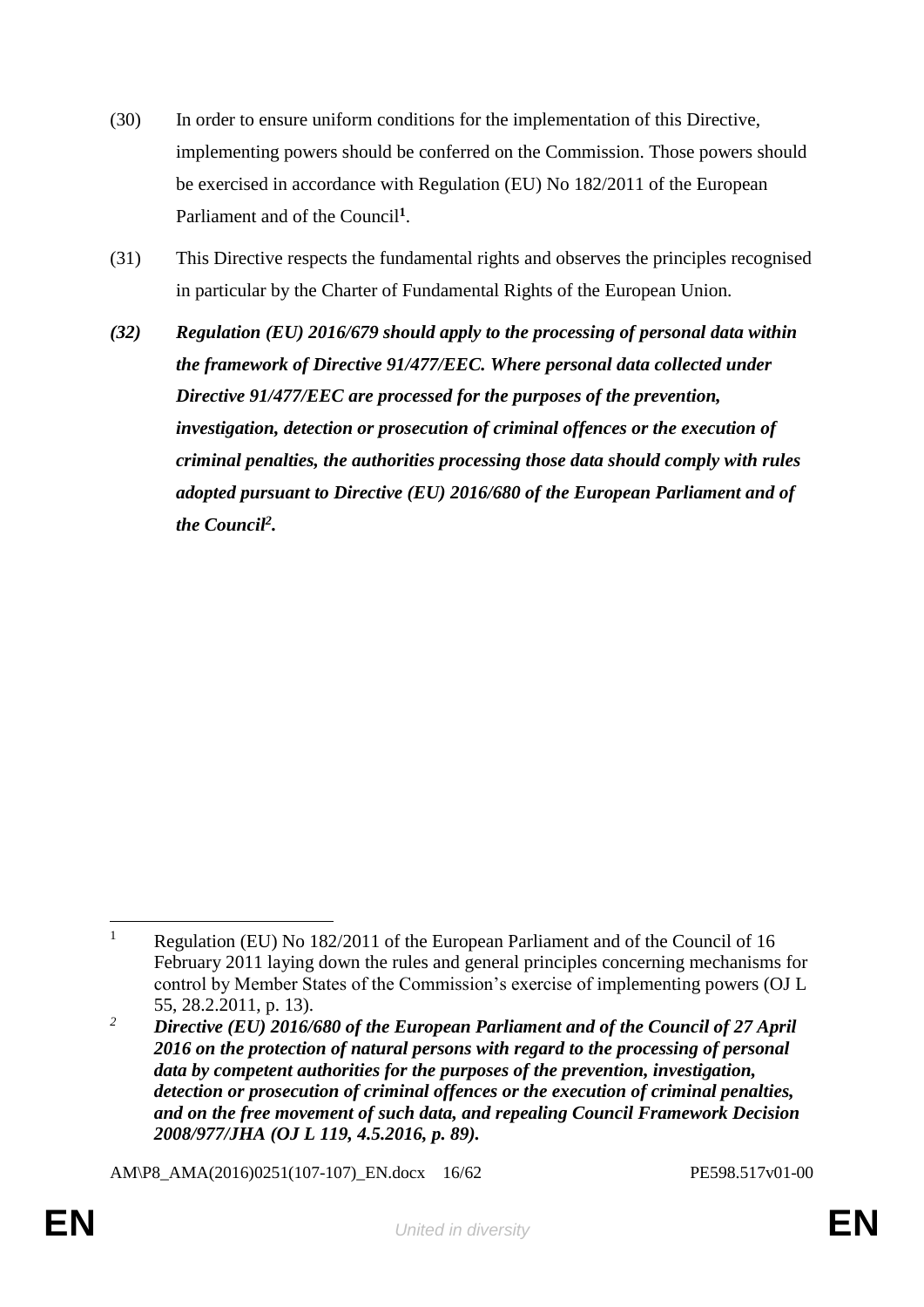- (33) Since the objectives of this Directive cannot be sufficiently achieved by the Member States, but can rather, by reason of the scale and effects of the action, be better achieved at Union level, the Union may adopt measures, in accordance with the principle of subsidiarity as set out in Article 5 of the Treaty on European Union. In accordance with the principle of proportionality, as set out in that Article, this Directive does not go beyond what is necessary in order to achieve those objectives.
- (34) Directive 91/477/EEC should therefore be amended accordingly*.*
- *(35) As regards Iceland and Norway, this Directive and Directive 91/477/EEC constitute a development of the provisions of the Schengen acquis within the meaning of the Agreement concluded by the Council of the European Union and the Republic of Iceland and the Kingdom of Norway concerning the latters' association with the implementation, application and development of the Schengen acquis<sup>1</sup> which fall within the areas referred to in Article 1 of Council Decision 1999/437/EC<sup>2</sup> .*

AM\P8\_AMA(2016)0251(107-107)\_EN.docx 17/62 PE598.517v01-00

 $\overline{a}$ *<sup>1</sup> OJ L 176, 10.7.1999, p. 36.*

*<sup>2</sup> Council Decision 1999/437/EC of 17 May 1999 on certain arrangements for the application of the Agreement concluded by the Council of the European Union and the Republic of Iceland and the Kingdom of Norway concerning the association of those two States with the implementation, application and development of the Schengen acquis (OJ L 176, 10.7.1999, p. 31).*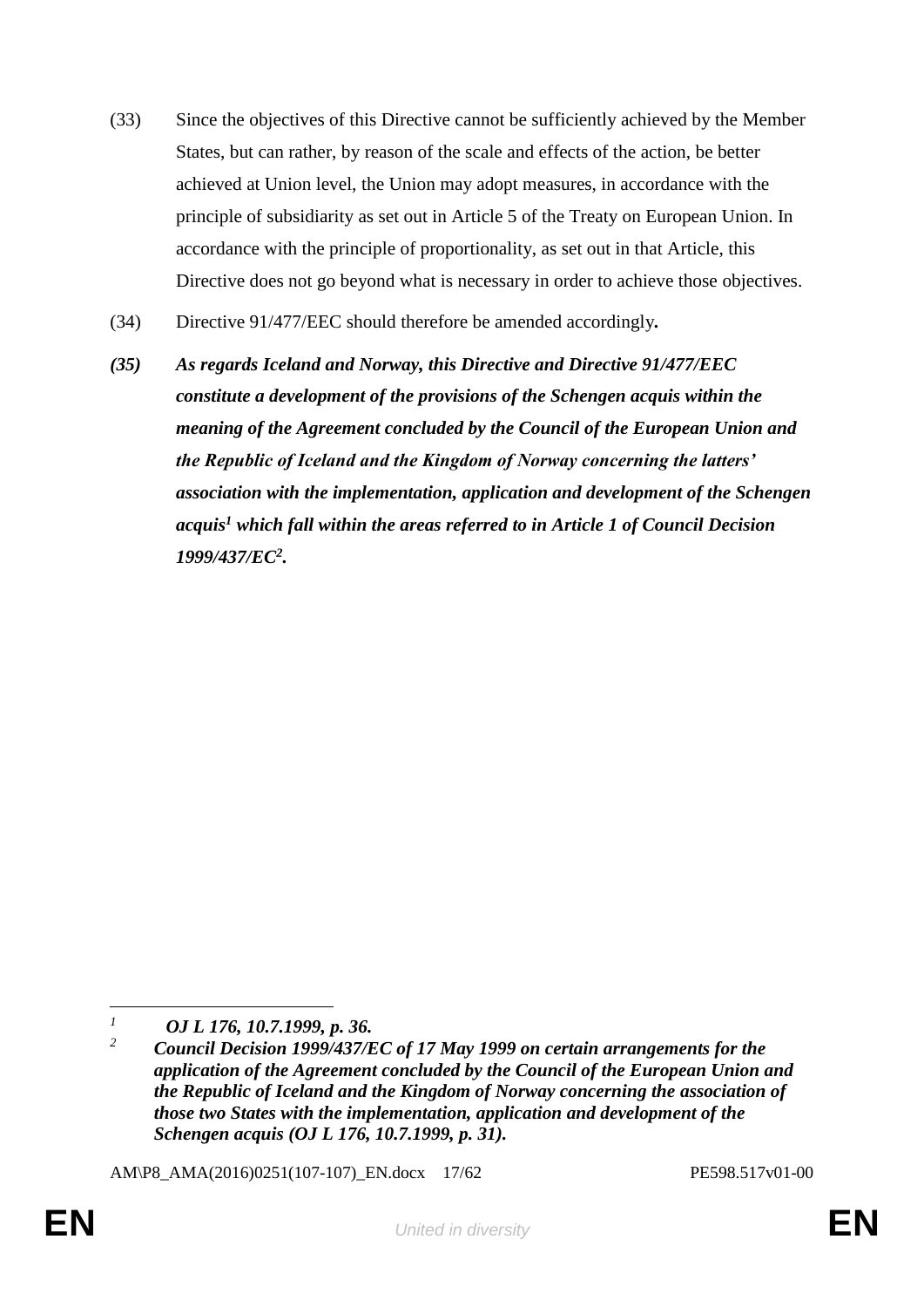*(36) As regards Switzerland, this Directive and Directive 91/477/EEC constitute a development of the provisions of the Schengen acquis within the meaning of the Agreement between the European Union, the European Community and the Swiss Confederation on the Swiss Confederation's association with the implementation, application and development of the Schengen acquis<sup>1</sup> which fall within the areas referred to in Article 1 of Decision 1999/437/EC read in conjunction with Article 3 of Council Decision 2008/146/EC<sup>2</sup> .*

AM\P8\_AMA(2016)0251(107-107)\_EN.docx 18/62 PE598.517v01-00

 $\mathcal{I}$ *<sup>1</sup> OJ L 53, 27.2.2008, p. 52.*

*<sup>2</sup> Council Decision 2008/146/EC of 28 January 2008 on the conclusion, on behalf of the European Community, of the Agreement between the European Union, the European Community and the Swiss Confederation on the Swiss Confederation's association with the implementation, application and development of the Schengen acquis (OJ L 53, 27.2.2008, p. 1).*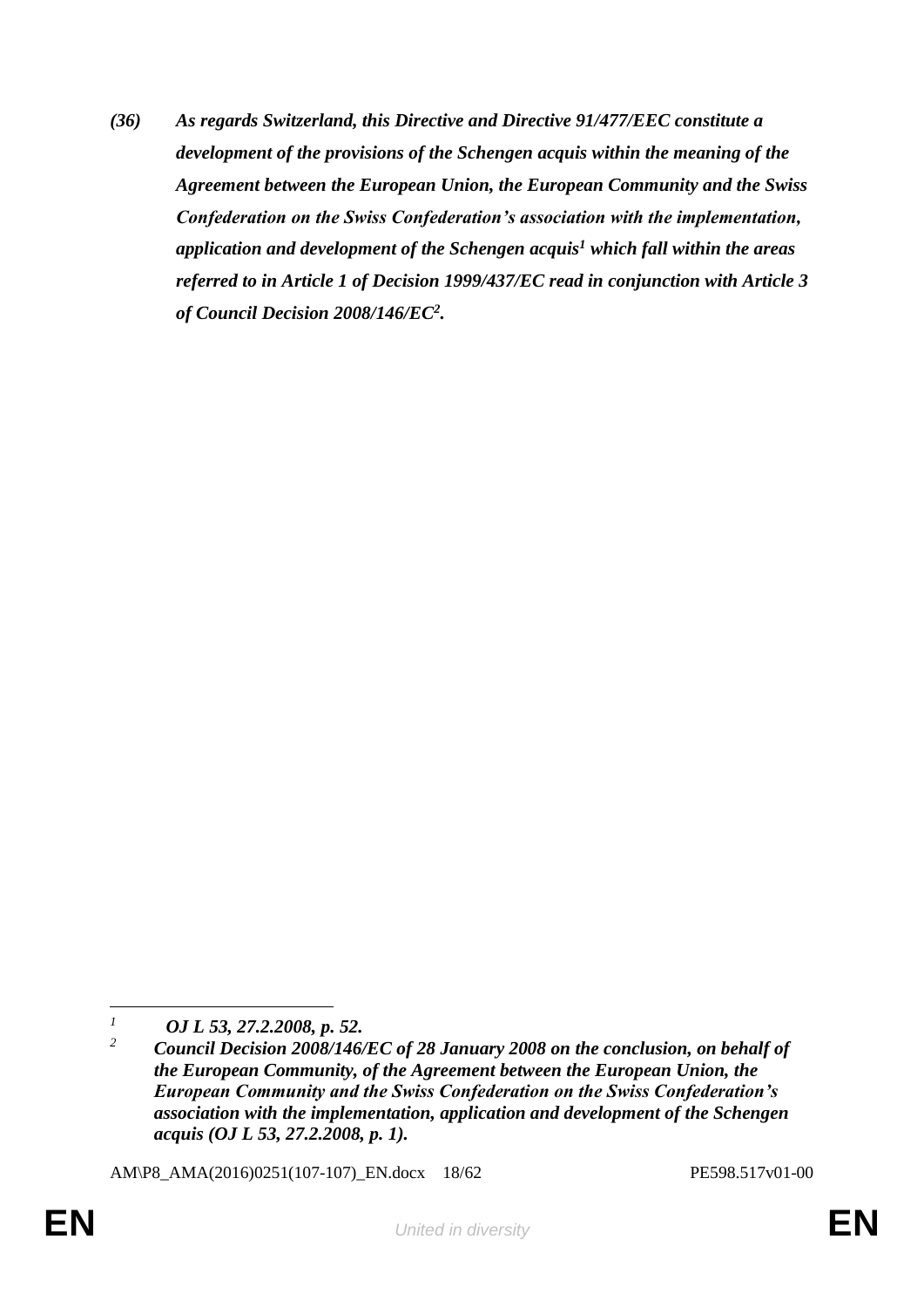*(37) As regards Liechtenstein, this Directive and Directive 91/477/EEC constitute a development of the provisions of the Schengen acquis within the meaning of the Protocol between the European Union, the European Community, the Swiss Confederation and the Principality of Liechtenstein on the accession of the Principality of Liechtenstein to the Agreement between the European Union, the European Community and the Swiss Confederation on the Swiss Confederation's association with the implementation, application and development of the Schengen acquis<sup>1</sup> which fall within the areas referred to in Article 1 of Decision 1999/437/EC read in conjunction with Article 3 of Council Decision 2011/350/EU<sup>2</sup> ,*

HAVE ADOPTED THIS DIRECTIVE:

AM\P8\_AMA(2016)0251(107-107)\_EN.docx 19/62 PE598.517v01-00

 $\mathcal{I}$ *<sup>1</sup> OJ L 160, 18.6.2011, p. 21.*

*<sup>2</sup> Council Decision 2011/350/EU of 7 March 2011 on the conclusion, on behalf of the European Union, of the Protocol between the European Union, the European Community, the Swiss Confederation and the Principality of Liechtenstein on the accession of the Principality of Liechtenstein to the Agreement between the European Union, the European Community and the Swiss Confederation on the Swiss Confederation's association with the implementation, application and development of the Schengen acquis, relating to the abolition of checks at internal borders and movement of persons (OJ L 160, 18.6.2011, p. 19).*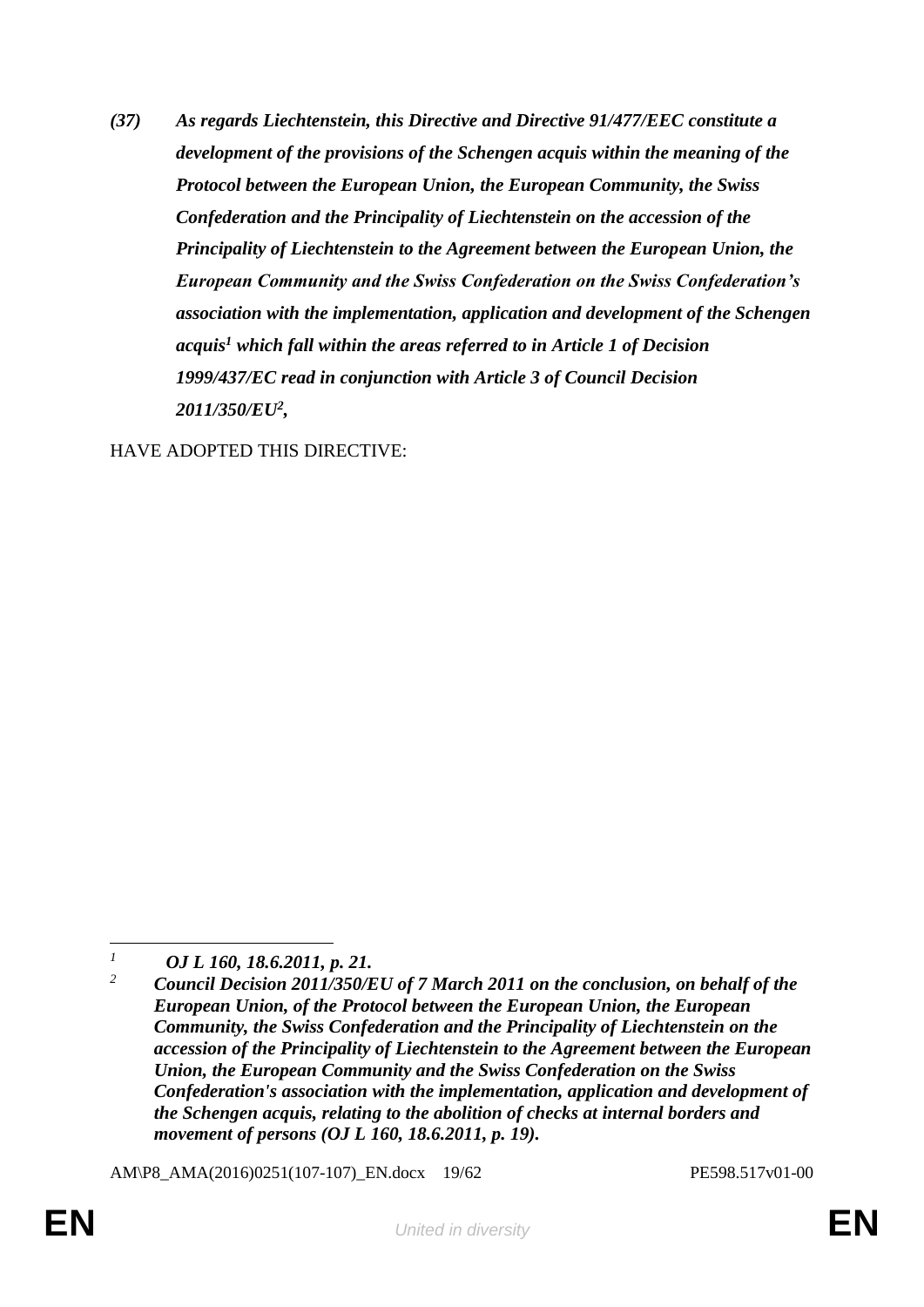## Article 1

Directive 91/477/EEC is amended as follows:

(1) Article 1 is replaced by the following:

"Article 1

- 1. For the purposes of this Directive, the following definitions apply:
	- (1) 'firearm' means any portable barrelled weapon that expels, is designed to expel or may be converted to expel a shot, bullet or projectile by the action of a combustible propellant, unless it is excluded from that definition for one of the reasons listed in Part III of Annex I. Firearms are classified in Part II of Annex I.

An object shall be considered to be capable of being converted to expel a shot, bullet or projectile by the action of a combustible propellant if:

- (a) it has the appearance of a firearm; and
- (b) as a result of its construction or the material from which it is made, it can be so converted;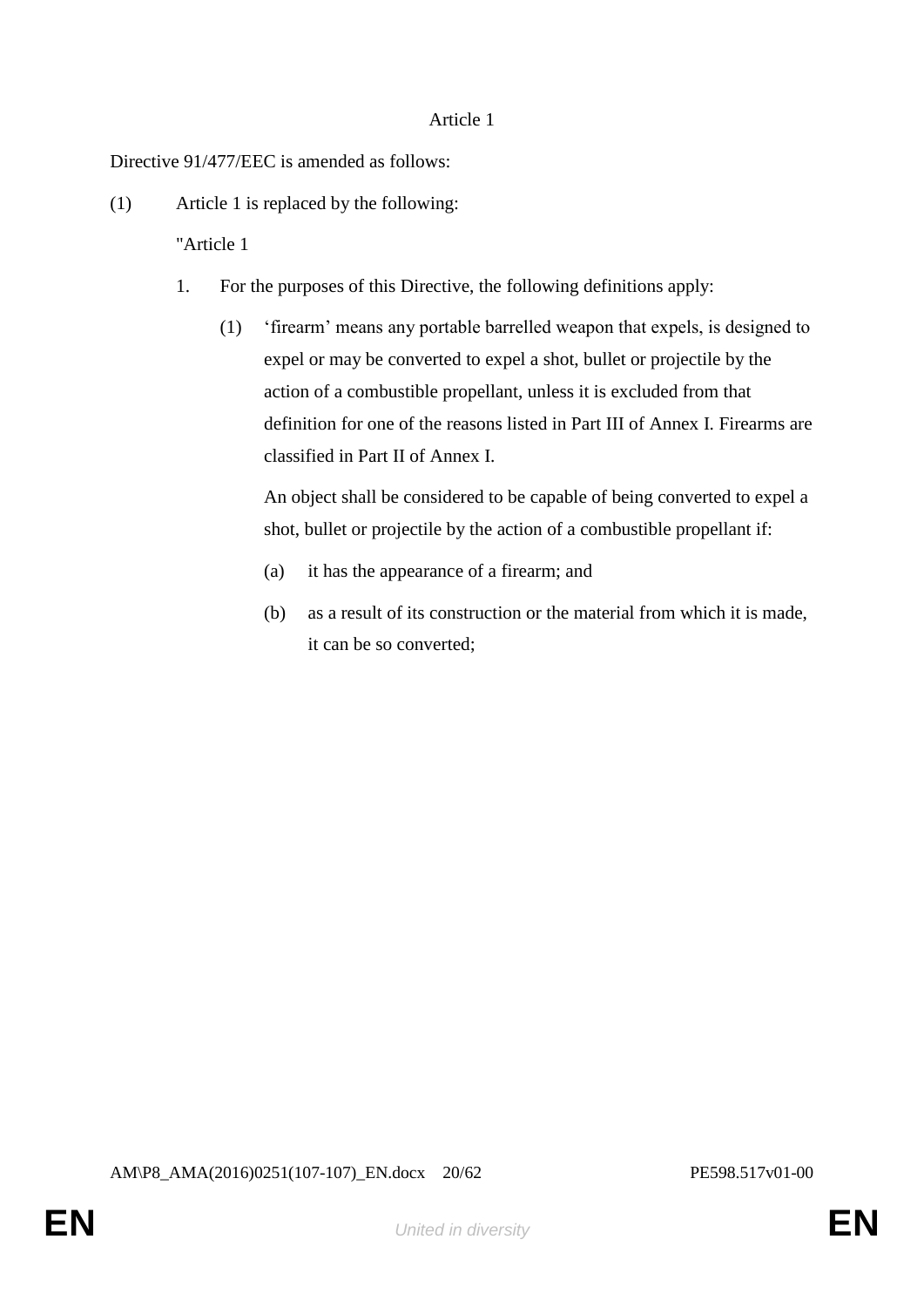- (2) 'essential component' *means* the barrel, the frame, *the* receiver, *including both upper and lower receivers, where applicable,* the slide*,* the cylinder, the bolt or the *breech* block, ▌ which, being separate objects, are included in the category of the firearms on which they are or are intended to be mounted;
- (3) 'ammunition' means the complete round or the components thereof, including cartridge cases, primers, propellant powder, bullets or projectiles, that are used in a firearm, provided that those components are themselves subject to authorisation in the Member State concerned;
- (4) 'alarm and signal weapons' *means* devices with a cartridge holder ▌ which are designed to fire *only* blanks, irritants, other active substances or pyrotechnic *signalling rounds and which are not capable of being converted to expel a shot, bullet or projectile by the action of a combustible propellant*;
- (5) 'salute and acoustic weapons' *means* firearms specifically converted *for*  the sole use of firing blanks, for use *such as* in theatre performances, photographic sessions, *film* and television recordings*, historical reenactments, parades, sporting events and training*;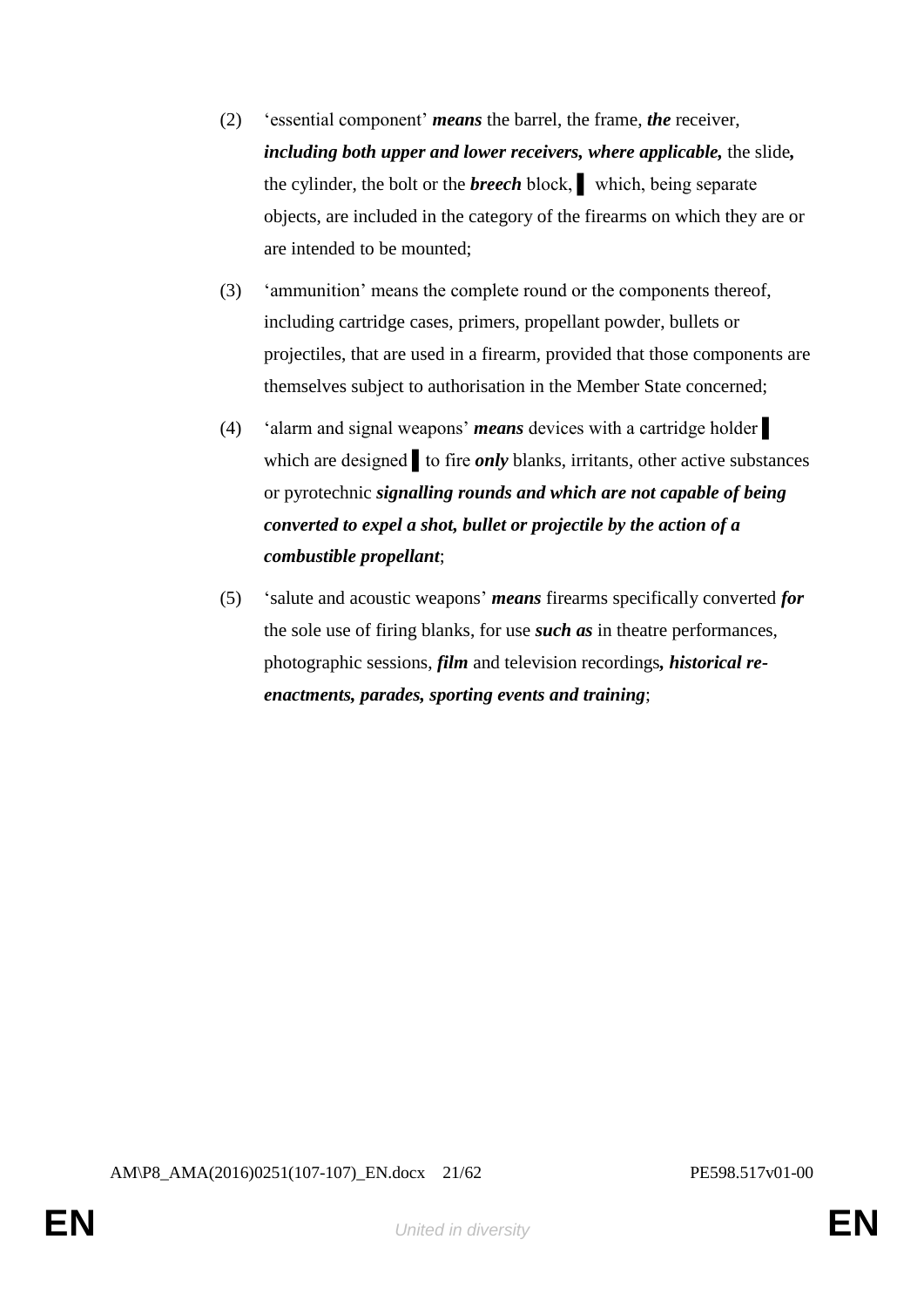- ▌
- (6) 'deactivated firearms' *means* firearms that have been *rendered* permanently unfit for use by deactivation, ensuring that all essential *components* of the firearm *in question* have been rendered permanently inoperable and incapable of removal, replacement or ▌modification *in a manner* that would permit the firearm to be reactivated in any way;
- *(7)* '*museum*' *means a permanent institution in the service of society and its development, open to the public, which acquires, conserves, researches and exhibits firearms, essential components or ammunition for historical, cultural, scientific, technical, educational, heritage or recreational purposes, and recognised as such by the Member State concerned;*
- *(8)* '*collector*' *means any natural or legal person dedicated to the gathering and conservation of firearms, essential components or ammunition for historical, cultural, scientific, technical, educational or heritage purposes, and recognised as such by the Member State concerned;*

AM\P8\_AMA(2016)0251(107-107)\_EN.docx 22/62 PE598.517v01-00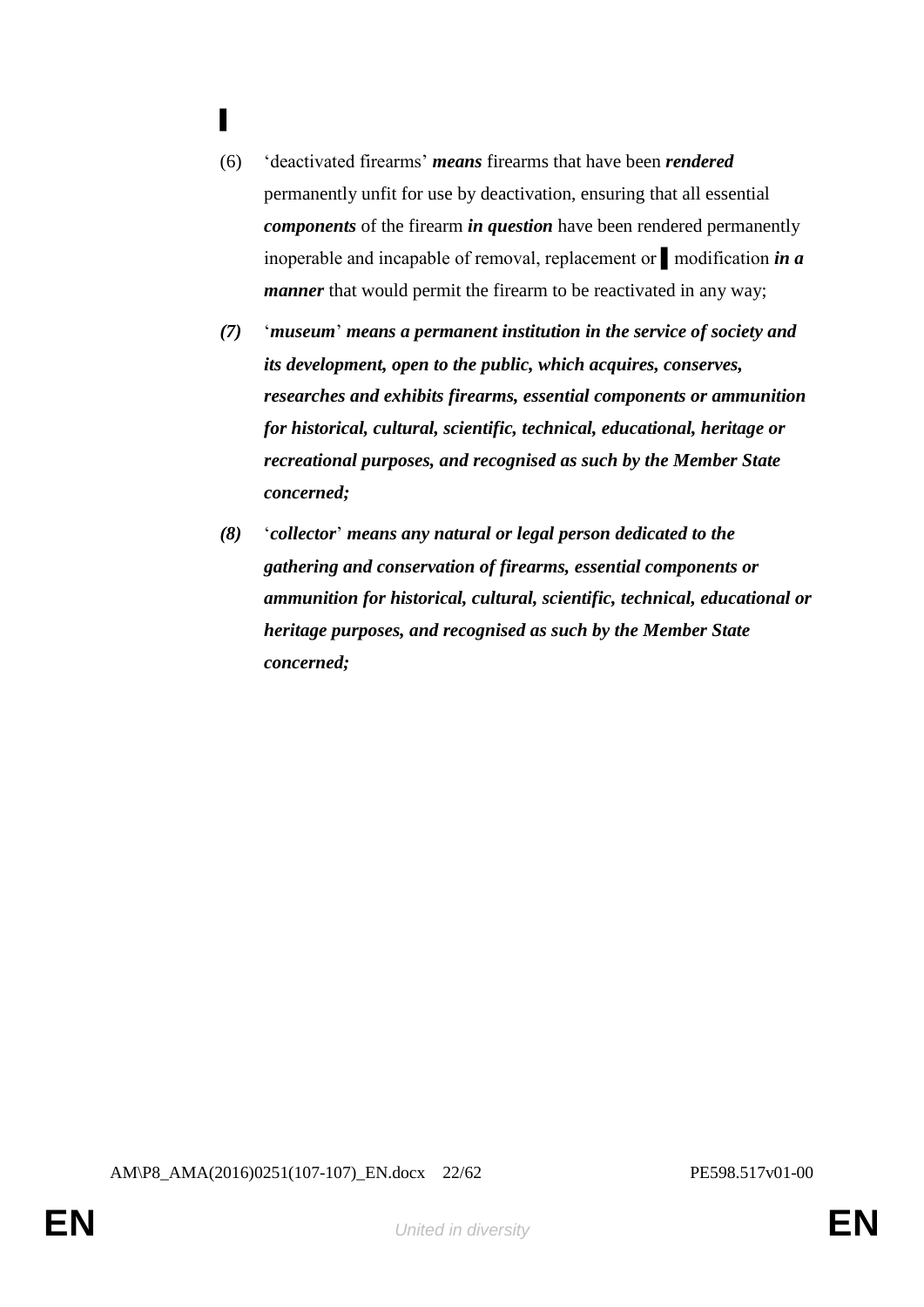- (9) 'dealer' *means* any natural or legal person whose trade or business consists wholly or *partly of* either of the following:
	- (a) the manufacture, trade, exchange, hiring out, repair*, modification*  or conversion of firearms *or essential components;*
	- (b) the manufacture, trade, exchange*, modification* or conversion of ▌ ammunition;
- (10) 'broker' *means* any natural or legal person, other than a dealer*,* whose trade or business consists wholly or partly of either of the following*:*
	- *(a) the negotiation or arrangement of transactions for the purchase, sale or supply of firearms, essential components or ammunition;*
	- *(b)* arranging the transfer *of firearms, essential components or ammunition* within a Member State, from one Member State to another Member State*, from a Member State to a third country or from a third country to a Member State;*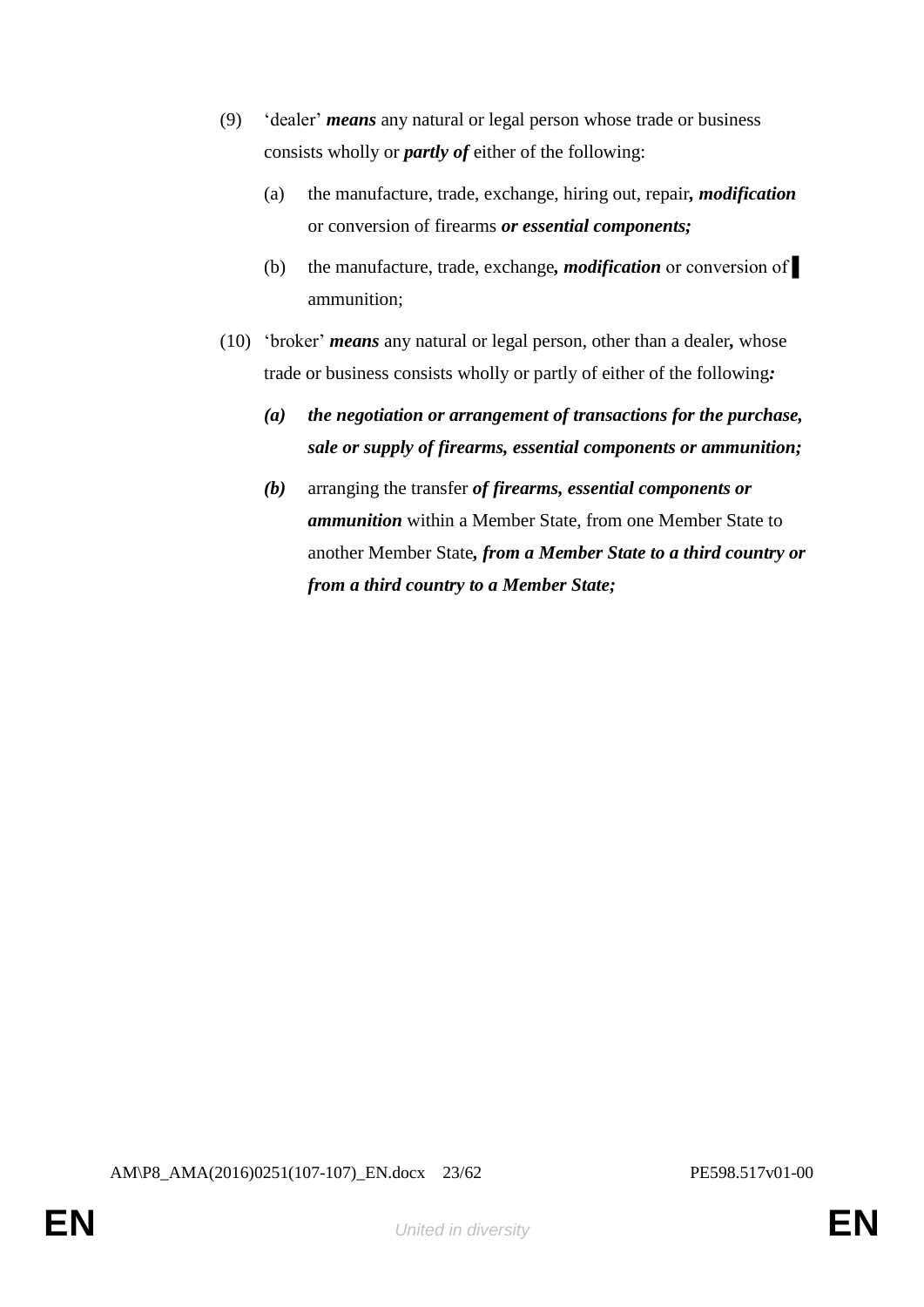- (11) 'illicit manufacturing' means the manufacturing or assembly of firearms, their essential components and ammunition:
	- (a) from any essential component of such firearms illicitly trafficked;
	- (b) without an authorisation issued in accordance with Article 4 by a competent authority of the Member State where the manufacture or assembly takes place; or
	- (c) without marking firearms at the time of manufacture in accordance with Article 4;
- *(12)* '*illicit trafficking*' *means the acquisition, sale, delivery, movement or transfer of firearms, their essential components or ammunition from or through the territory of one Member State to that of another Member State if any one of the Member States concerned does not authorise it in accordance with this Directive or if the firearms, essential components or ammunition are not marked in accordance with Article 4;*

AM\P8\_AMA(2016)0251(107-107)\_EN.docx 24/62 PE598.517v01-00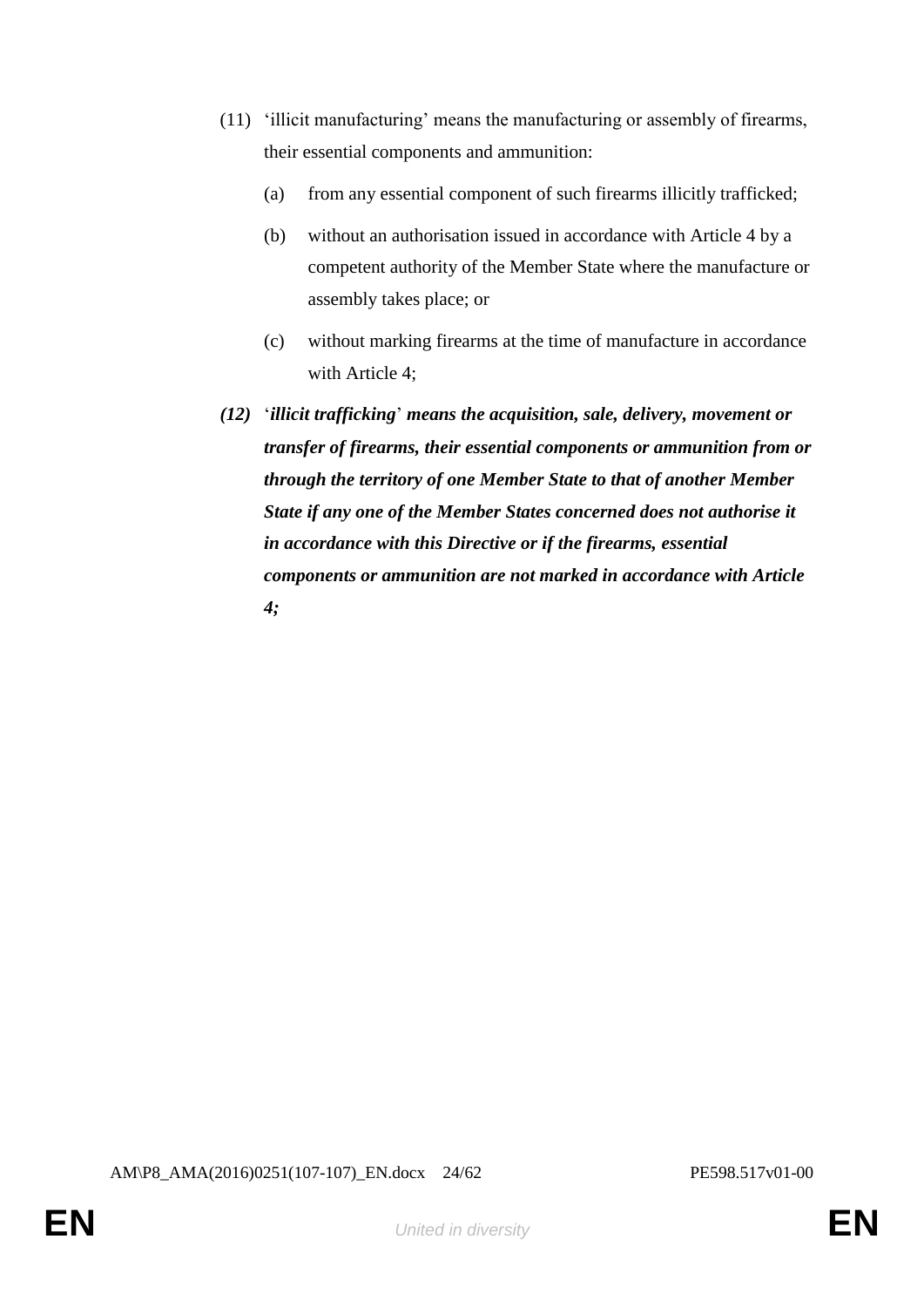- (13) 'tracing' means the systematic tracking of firearms and, where possible, their essential components and ammunition from manufacturer to purchaser for the purpose of assisting the competent authorities of Member States in detecting, investigating and analysing illicit manufacturing and illicit trafficking.
- *2. For the purposes of this Directive, a person shall be considered to be a resident of the country indicated by the address appearing on an official document showing his or her place of residence, such as a passport or a national identity card, which, on a check on acquisition or on possession, is submitted to the competent authorities of a Member State or to a dealer or broker. If a person's address does not appear on his or her passport or national identity card, his or her country of residence shall be determined on the basis of any other official proof of residence recognised by the Member State concerned.*
- *3. A 'European firearms pass' shall be issued on request by the competent authorities of a Member State to a person lawfully entering into possession of and using a firearm. It shall be valid for a maximum period of five years, which may be extended, and shall contain the information set out in Annex II. It shall be non-transferable and shall record the firearm or firearms possessed and used by the holder of the pass. It must always be in the possession of the person using the firearm and any change in the possession or characteristics of the firearm, as well as the loss or theft thereof, shall be indicated on the pass.";*

AM\P8\_AMA(2016)0251(107-107)\_EN.docx 25/62 PE598.517v01-00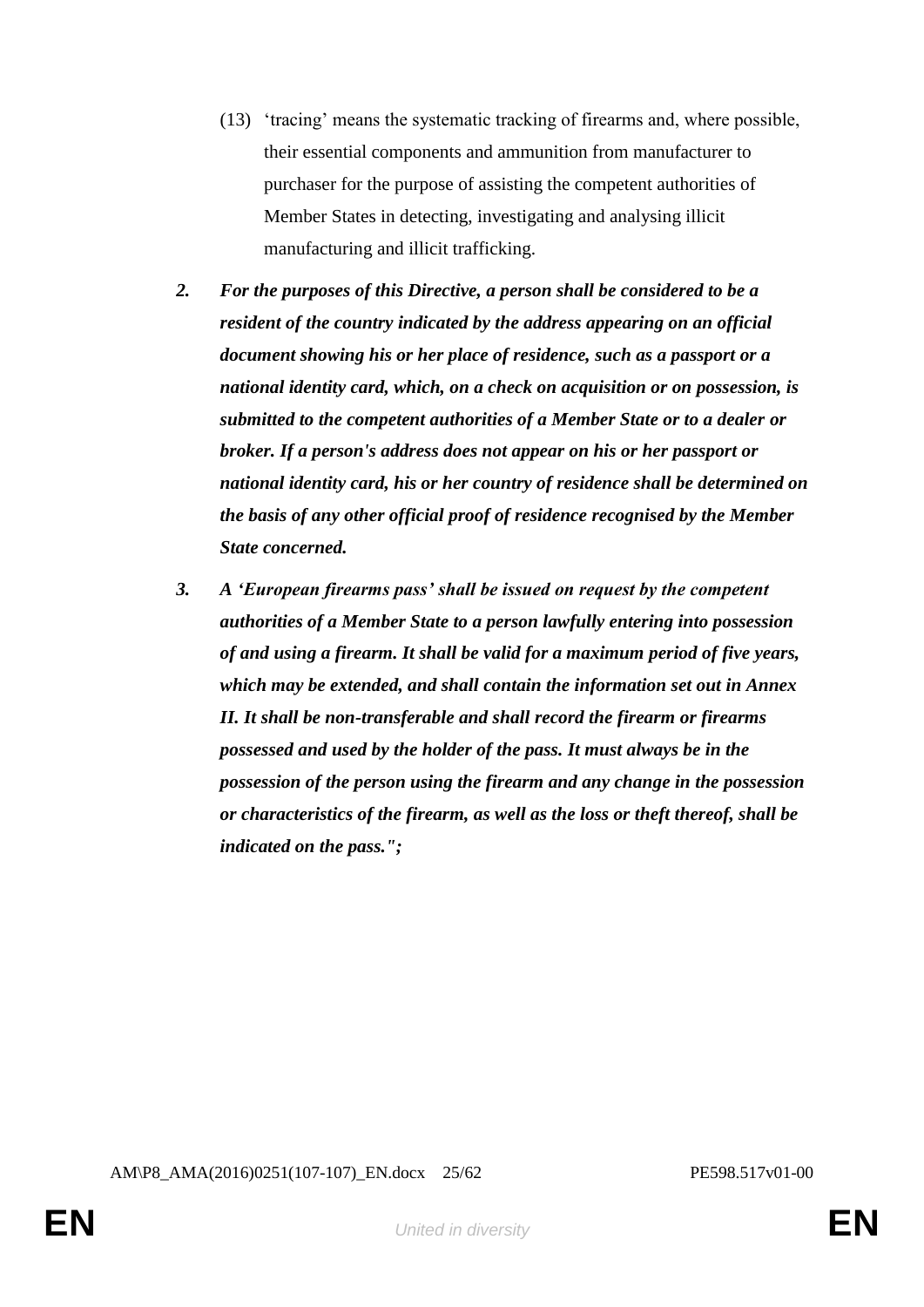(2)  $\blacksquare$  Article 2  $\blacksquare$  is replaced by the following:

"Article 2

- *1. This Directive is without prejudice to the application of national provisions concerning the carrying of weapons, hunting or target shooting, using weapons lawfully acquired and possessed in accordance with this Directive.*
- 2. This Directive shall not apply to the acquisition or possession of weapons and ammunition, in accordance with national law, by the armed forces, the police *or* the public authorities. *Nor* shall it apply to transfers *regulated by Directive 2009/43/EC of the European Parliament and of the Council\** .
	- *\* Directive 2009/43/EC of the European Parliament and of the Council of 6 May 2009 simplifying terms and conditions of transfers of defence-related products within the Community (OJ L 146, 10.6.2009, p. 1).*"*;*

(3) Article 4 is amended as follows:

\_\_\_\_\_\_\_\_\_\_\_\_\_\_\_\_

- (a) paragraphs 1, 2 and 3 are replaced by the following:
	- "1. *With respect to firearms manufactured or imported into the Union on or after ... [15 months after the date of entry into force of this Amending Directive],* Member States shall ensure that any such firearm, or any *essential component,* placed on the market has been*:*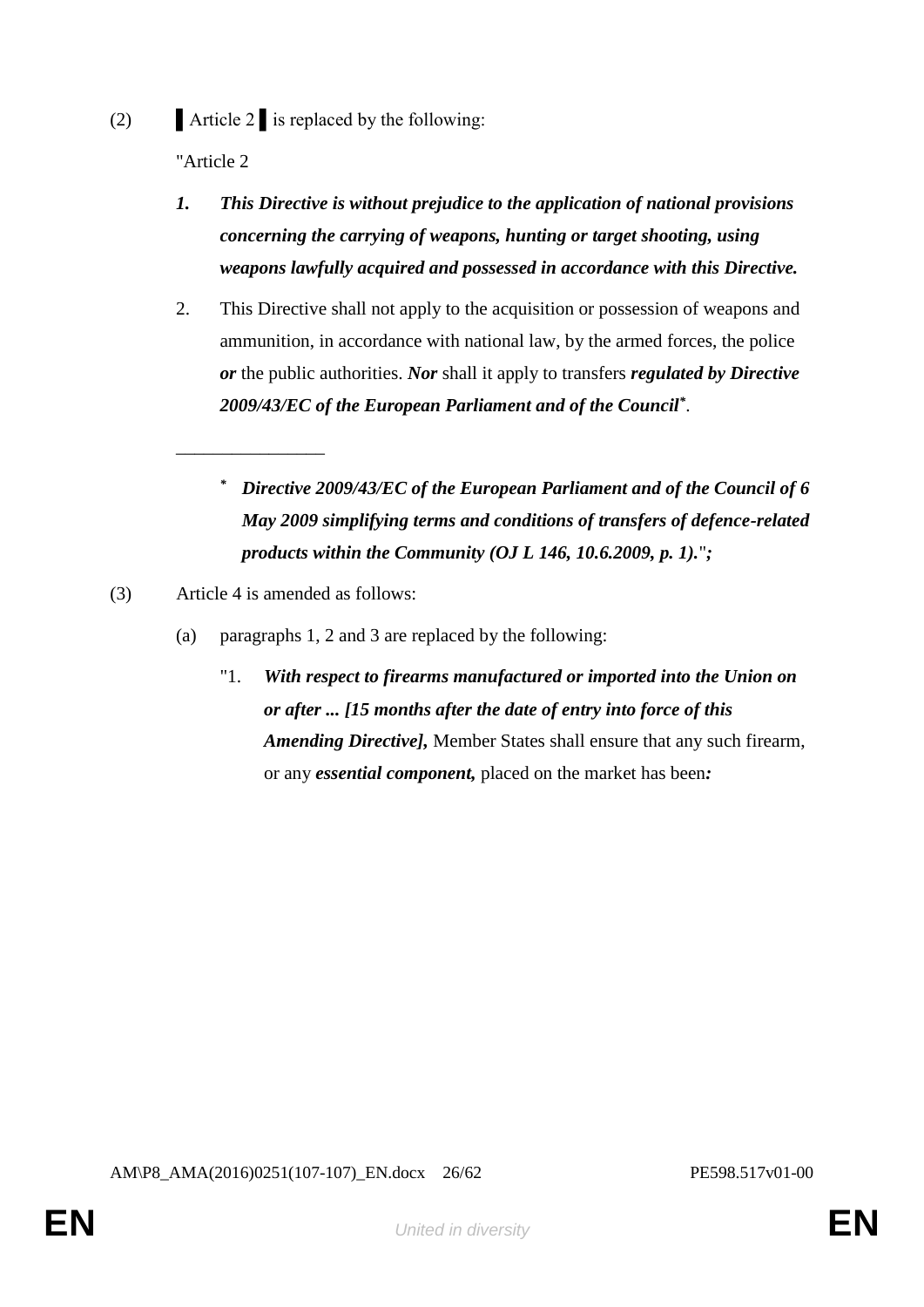- *(a) provided with a clear, permanent and unique marking without delay after manufacture and at the latest before its placement on the market, or without delay after importation into the Union;* and
- *(b)* registered in compliance with this Directive *without delay after manufacture and at the latest before its placement on the market, or without delay after importation into the Union*.
- 2. *The* unique marking *referred to in point (a) of paragraph 1 shall include* the name of the manufacturer *or brand*, the country or place of manufacture, the serial number and the year of manufacture, if not already part of the serial number, *and the model where feasible*. This shall be without prejudice to the affixing of the manufacturer's trademark*. Where an essential component is too small to be marked in compliance with this Article, it shall be marked at least with a serial number or an alphanumeric or digital code.*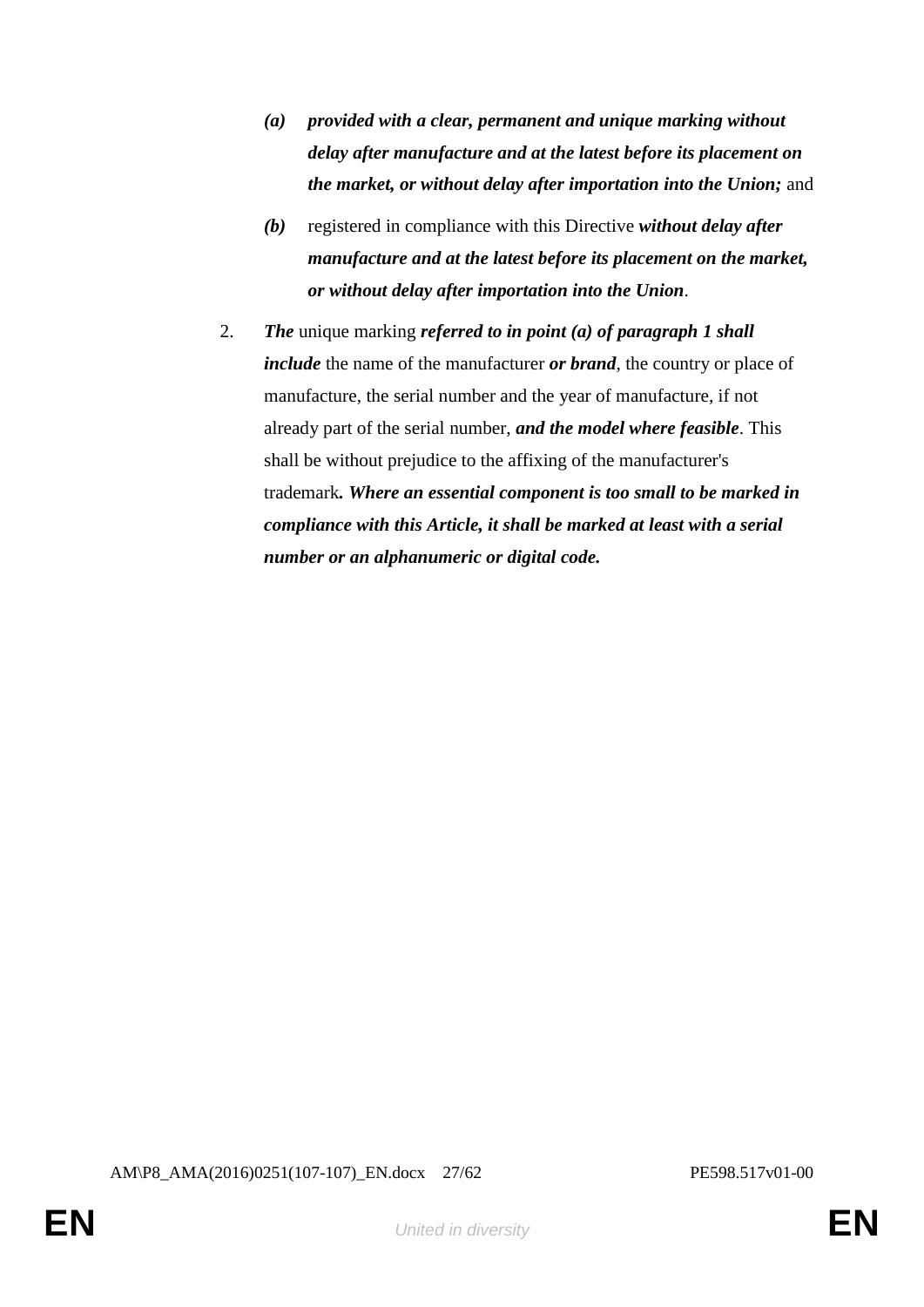The marking *requirements for firearms or essential components that are of particular historical importance shall be determined in accordance with national law.*

Member States shall ensure that each elementary package of complete ammunition is marked *in such a way* as to *indicate* the name of the manufacturer, the identification batch (lot) number, the calibre and the type of ammunition.

*For the purposes of paragraph 1 and this paragraph, Member States may choose to apply the provisions of the Convention for the Reciprocal Recognition of Proof Marks on Small Arms of 1 July 1969.*

Furthermore, Member States shall ensure, at the time of transfer of a firearm *or its essential components* from government stocks to permanent civilian use, the unique marking*, as provided for under paragraph 1,* permitting identification of the transferring *entity*.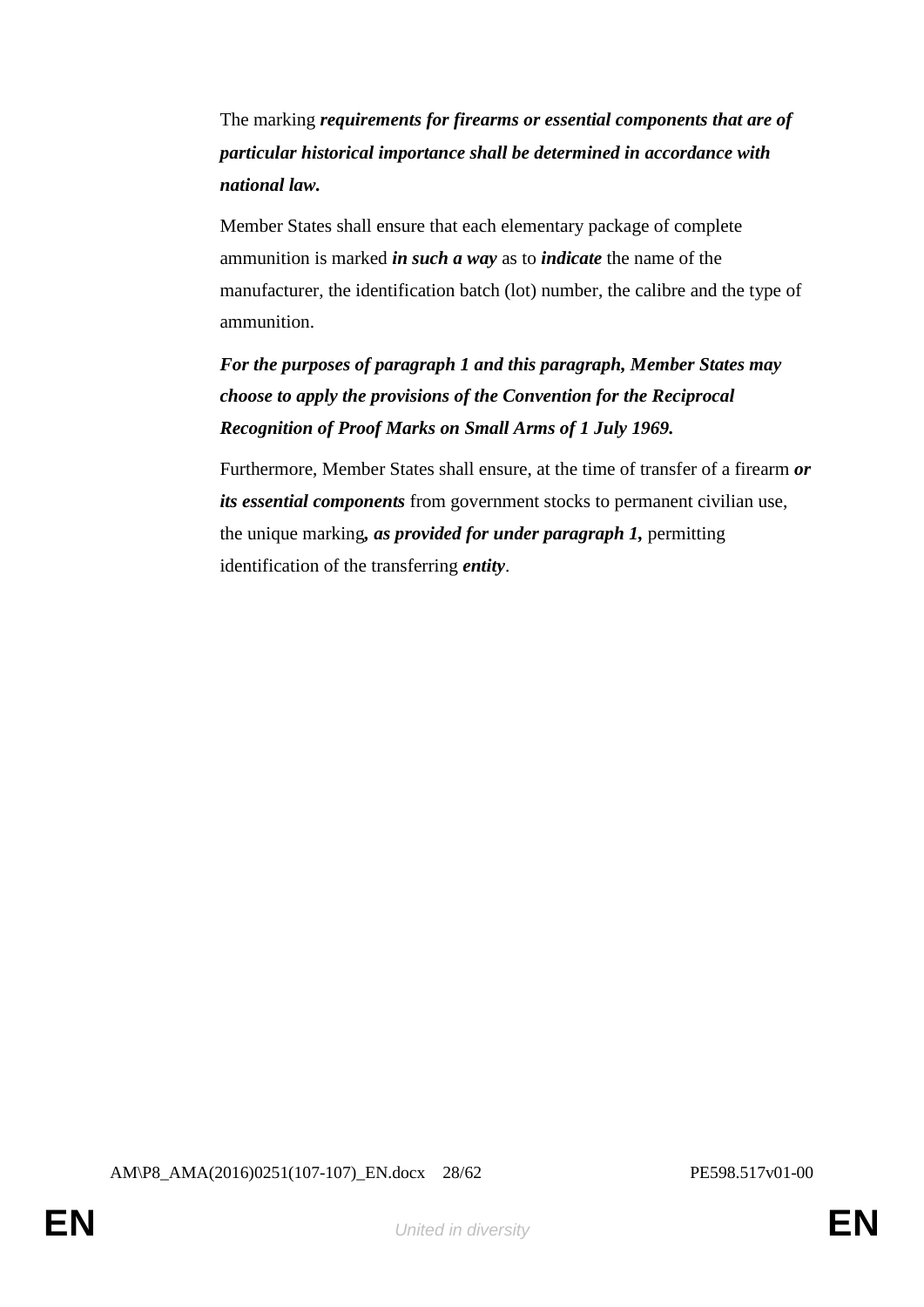- *2a. The Commission shall adopt implementing acts establishing technical specifications for the marking. Those implementing acts shall be adopted in accordance with the examination procedure referred to in Article 13b(2).*
- 3. Each Member State shall *establish a system for the regulation of the activities of dealers and brokers. Such systems shall include at least the following measures:*
	- *(a) the registration of dealers and brokers operating within the territory of that Member State;*
	- *(b) the licensing or authorisation of the activities of dealers and brokers within the territory of that Member State; and*
	- *(c)* a check of the private and professional integrity and of the relevant abilities of the dealer or broker *concerned*. In the case of a legal person, the check shall be both on the legal person and on the natural person or persons directing the undertaking."*;*
- (b) paragraph 4 is amended as follows:
	- (i) in the first subparagraph, the second sentence is replaced by the following:

"That *data-*filing system shall record *all information relating to firearms which is needed in order to trace and identify those firearms, including:*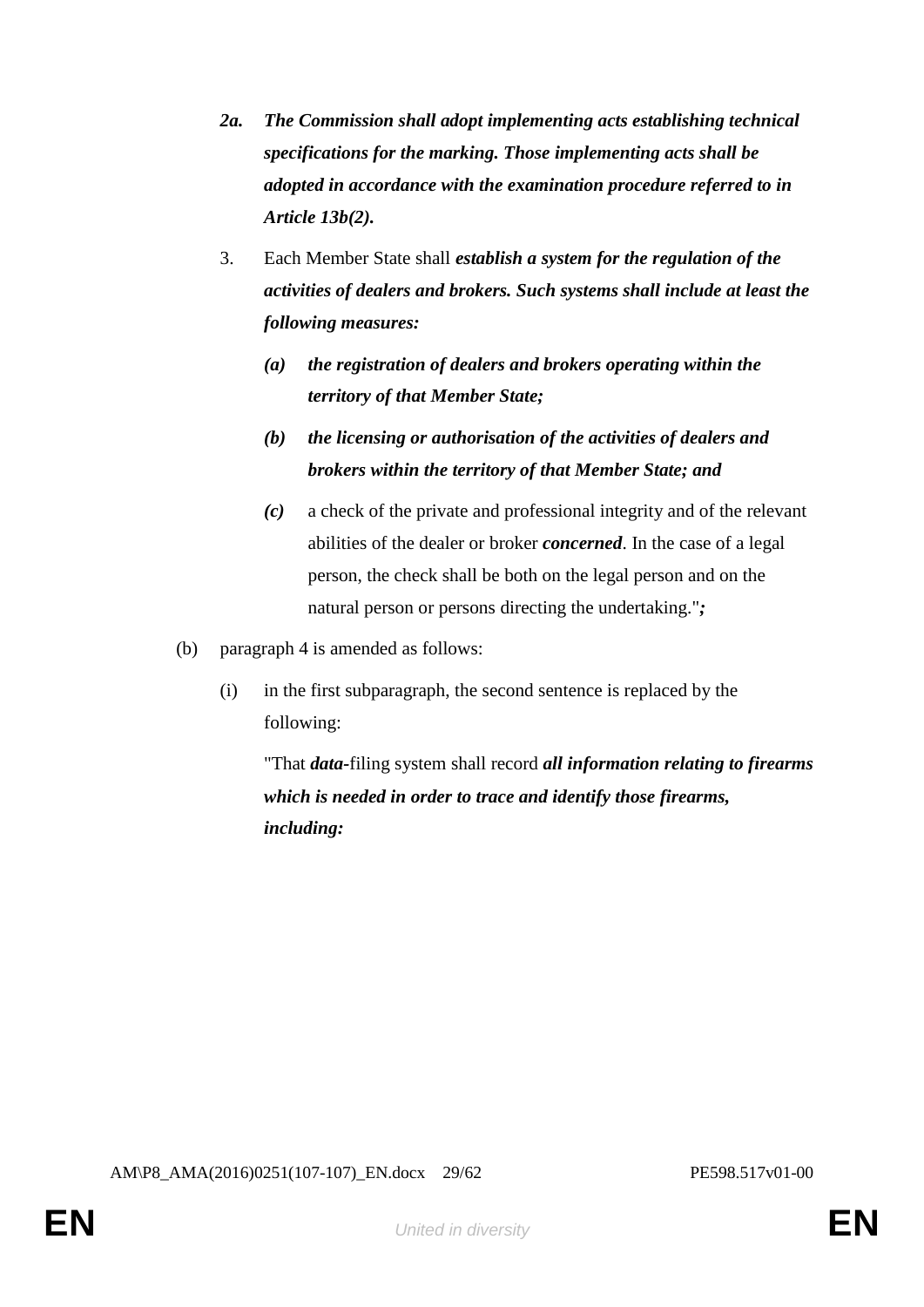- *(a) the* type, make, model, calibre and serial number *of each firearm and the mark applied to its frame or receiver as a unique marking in accordance with paragraph 1, which shall serve as the unique identifier of each firearm;*
- *(b) the serial number or unique marking applied to the essential components, where that differs from the marking on the frame or receiver of each firearm*;
- *(c)* the names and addresses of the *suppliers* and *of* the *persons* acquiring or possessing the firearm*, together with the relevant date or dates; and*
- *(d) any conversions or modifications to a firearm leading to a change in its category or subcategory, including its certified deactivation or destruction and the relevant date or dates.*

*Member States shall ensure that the record of firearms and the essential components, including the related personal data, is retained in the data-filing systems by the competent authorities for a period of 30 years after the destruction of the firearms or essential components in question.*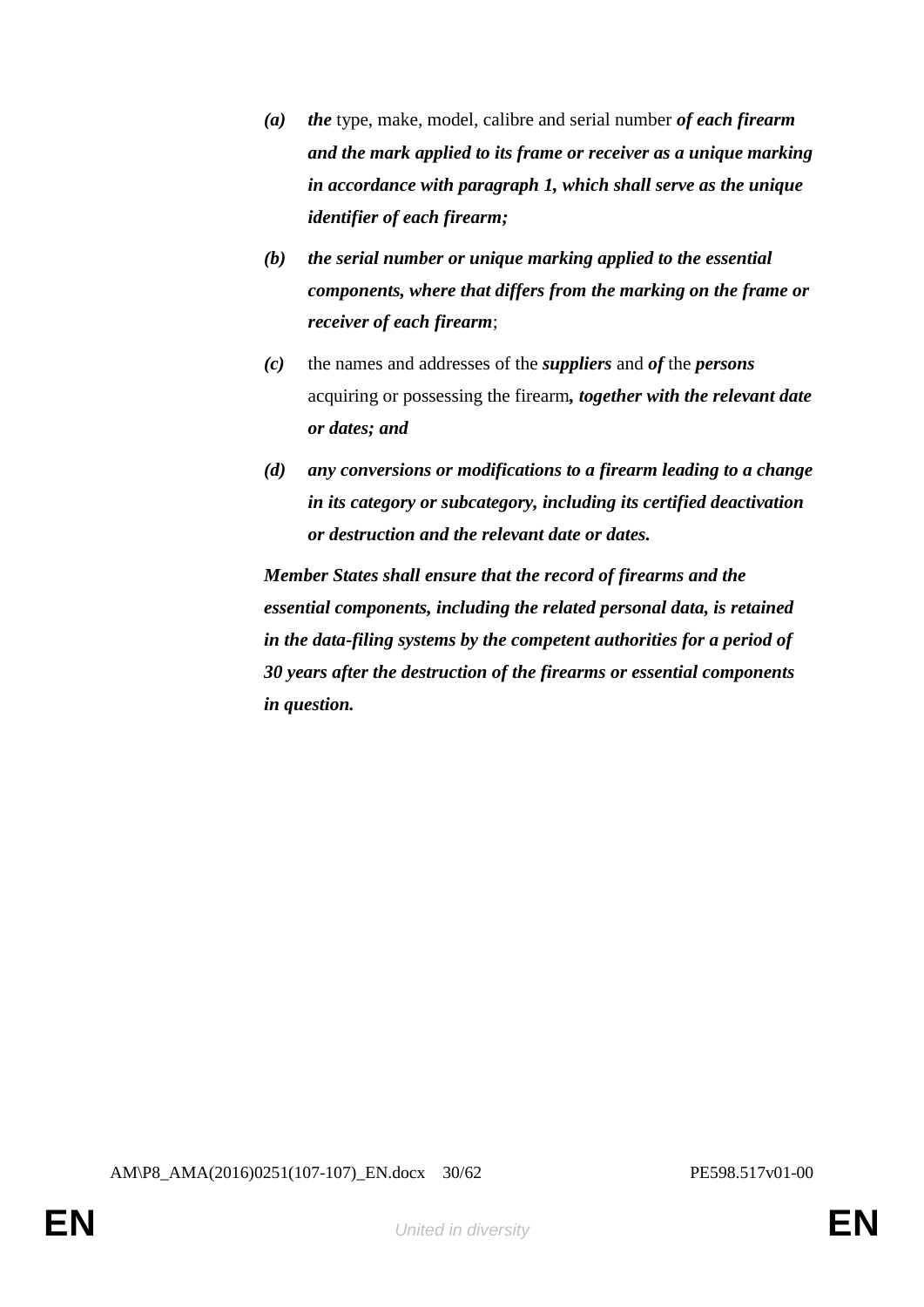*The records of firearms and essential components referred to in the first subparagraph of this paragraph and the related personal data shall be capable of being accessed:* 

- *(a) by the authorities competent to grant or withdraw authorisations referred to in Article 6 or 7 or by the authorities competent for customs proceedings, for a period of 10 years after the destruction of the firearm or the essential components in question; and*
- *(b) by the authorities competent for the prevention, investigation, detection or prosecution of criminal offences or the execution of criminal penalties, for a period of 30 years after the destruction of the firearm or the essential components in question.*

*Member States shall ensure that the personal data are deleted from the data-filing systems upon expiry of the periods specified in the second and third subparagraphs. This is without prejudice to cases in which specific personal data have been transferred to an authority competent for the prevention, investigation, detection or prosecution of criminal offences or the execution of criminal penalties and are used in that specific context, or to other authorities competent for a compatible purpose provided for by national law. In those cases, the processing of such data by the competent authorities shall be regulated by the national law of the Member State concerned, in full compliance with Union law, in particular on data protection.*"*;*

AM\P8\_AMA(2016)0251(107-107)\_EN.docx 31/62 PE598.517v01-00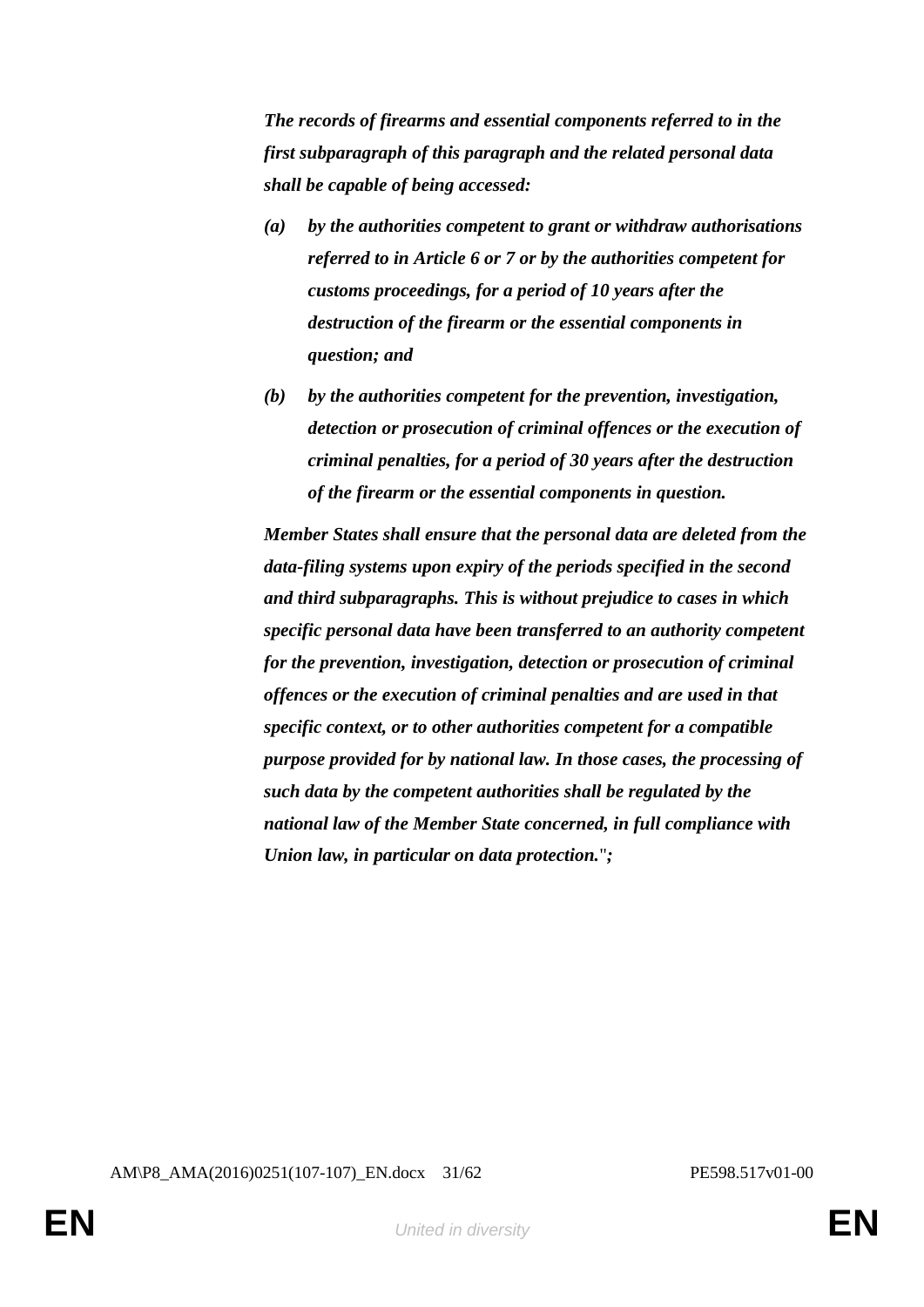(ii) the second subparagraph is replaced by the following:

"Throughout their period of activity, dealers and brokers shall be required to maintain a register in which *each firearm and each essential component*  subject to this Directive that is received or disposed of by them shall be recorded, together with particulars enabling the firearm *or essential component concerned* to be identified and traced, in particular the type, make, model, calibre and serial number thereof and the names and addresses of the suppliers and of the persons acquiring it.

Upon the cessation of *their* activities, *dealers and brokers* shall deliver *that* register to the national authorities responsible for the data-filing systems provided for in the first subparagraph.

▌ Member States shall ensure that dealers and brokers established in their territory *report transactions involving firearms or essential components without undue delay to the national competent authorities, that dealers and brokers have an electronic connection to those authorities for such reporting purposes and that the data-filing systems are updated immediately upon receipt of information concerning such transactions.*";

- (c) paragraph 5 is replaced by the following:
	- "5. Member States shall ensure that all firearms may be linked to their owner at any moment.".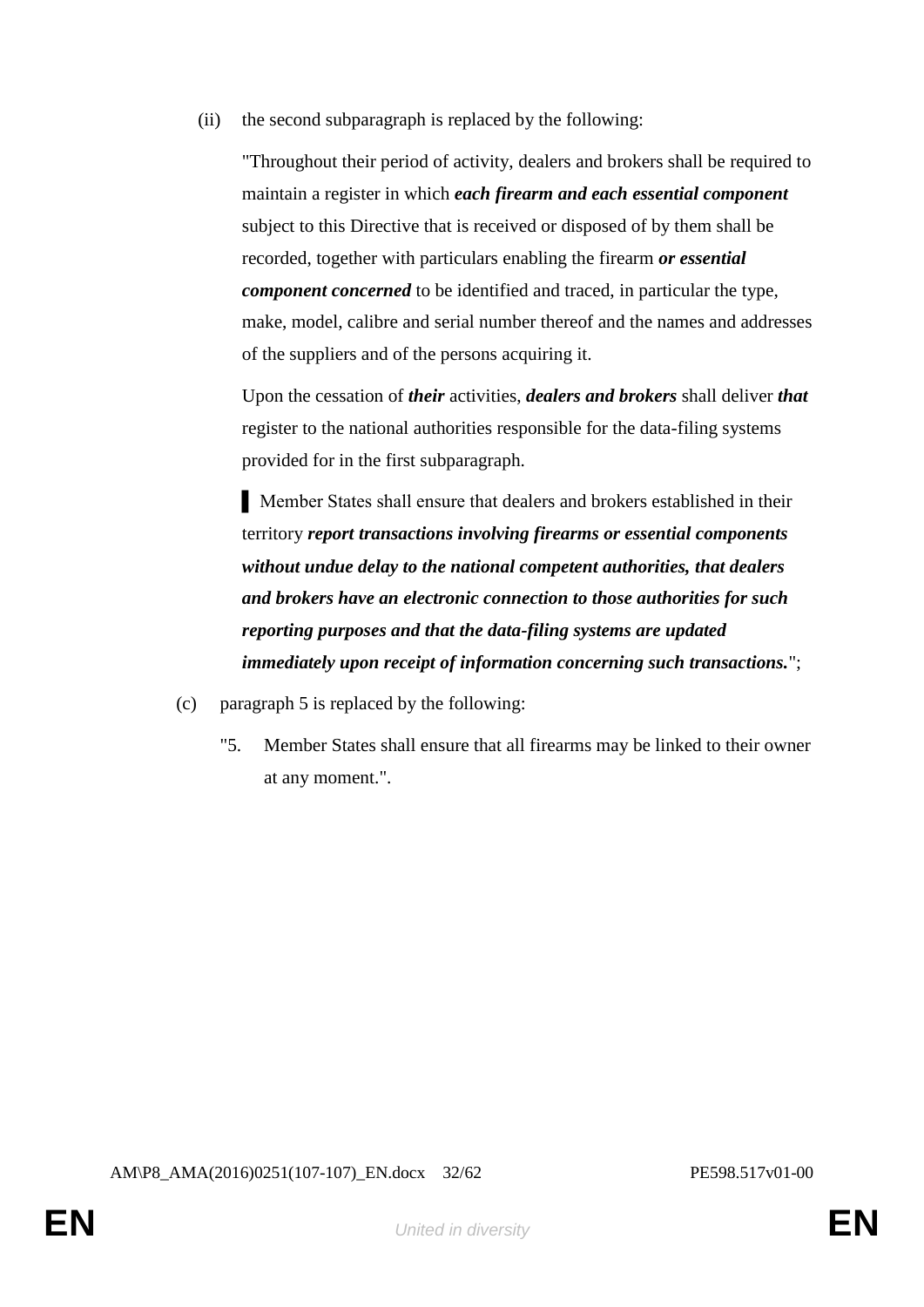*(4) Article 4a is replaced by the following:*

*"Article 4a*

*Without prejudice to Article 3, Member States shall allow the acquisition and possession of firearms only by persons who have been granted a licence or, with respect to firearms classified in category C, who are specifically permitted to acquire and possess such firearms in accordance with national law.";*

- (5) Article 4b is *deleted;*
- (6) Articles 5 and 6 are replaced by the following:

"Article 5

- 1. Without prejudice to Article 3, Member States shall *permit* the acquisition and possession of firearms only by persons who have good cause and who:
	- (a) are at least 18 years of age, except in relation to the *acquisition, other than through purchase, and* possession of firearms for hunting and target shooting, provided that in that case persons of less than 18 years of age have parental permission, or are under parental guidance or the guidance of an adult with a valid firearms or hunting licence, or are within a *licensed* or otherwise approved training centre*, and the parent, or an adult with a valid firearms or hunting licence, assumes responsibility for proper storage pursuant to Article 5a*; *and*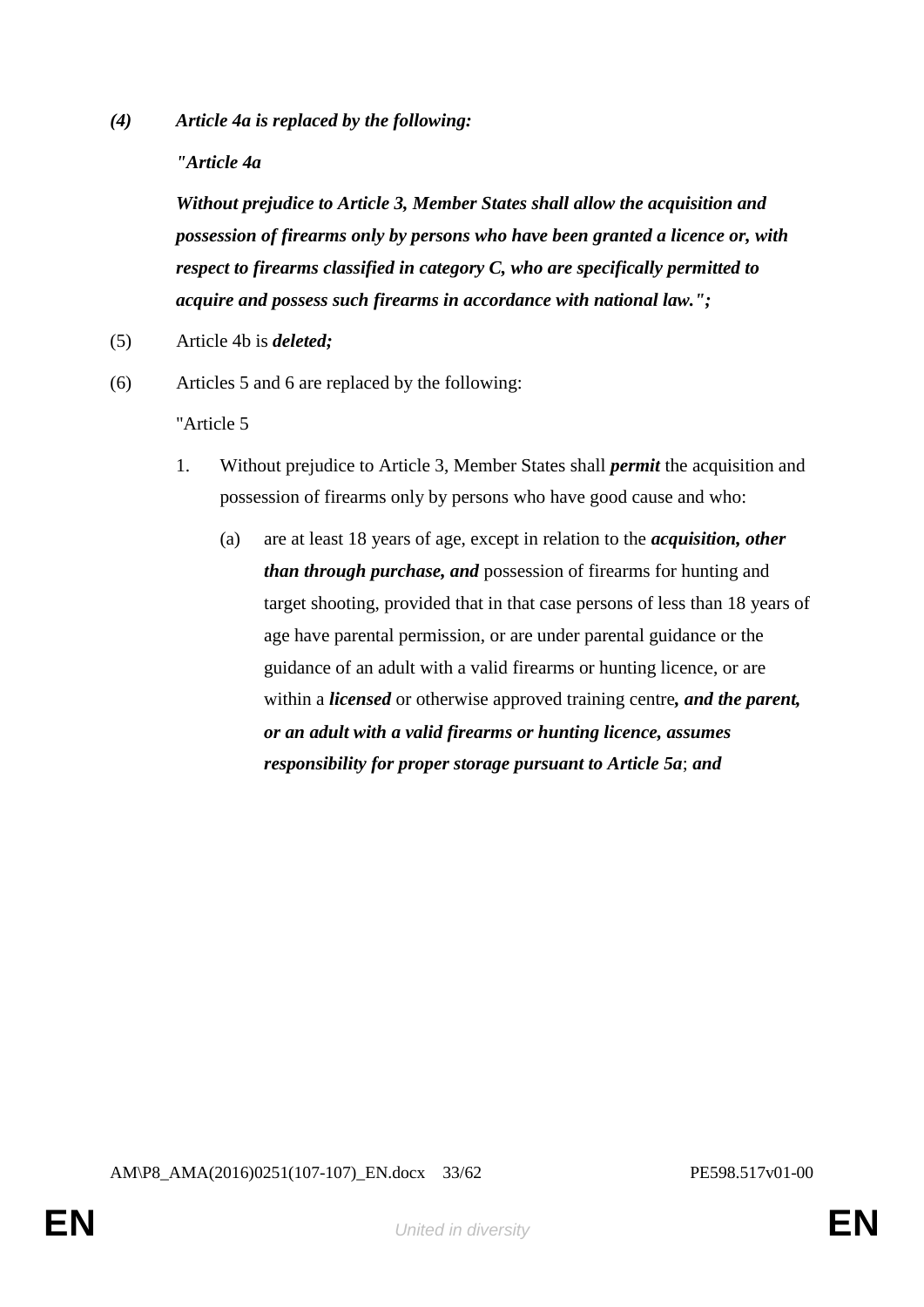- (b) are not likely to be a danger to themselves *or others*, to public order or to public safety; the fact of having been convicted of a violent intentional crime shall be considered as indicative of such danger.
- 2. Member States shall *have in place a monitoring system, which they may operate on a continuous or non-continuous basis, to ensure that the conditions of authorisation set by national law are met throughout the duration of the authorisation and, inter alia, relevant medical and psychological information is assessed. The specific arrangements shall be determined in accordance with national law.*

*Where any of the conditions of authorisation is no longer met, Member States shall withdraw the respective authorisation.* 

Member States may not prohibit persons resident within their territory from possessing a *firearm* acquired in another Member State unless they prohibit the acquisition of the same *type of firearm* within their own territory.

*3. Member States shall ensure that an authorisation to acquire and an authorisation to possess a firearm classified in category B shall be withdrawn if the person who was granted that authorisation is found to be in possession of a loading device apt to be fitted to centre-fire semi-automatic firearms or repeating firearms, which:*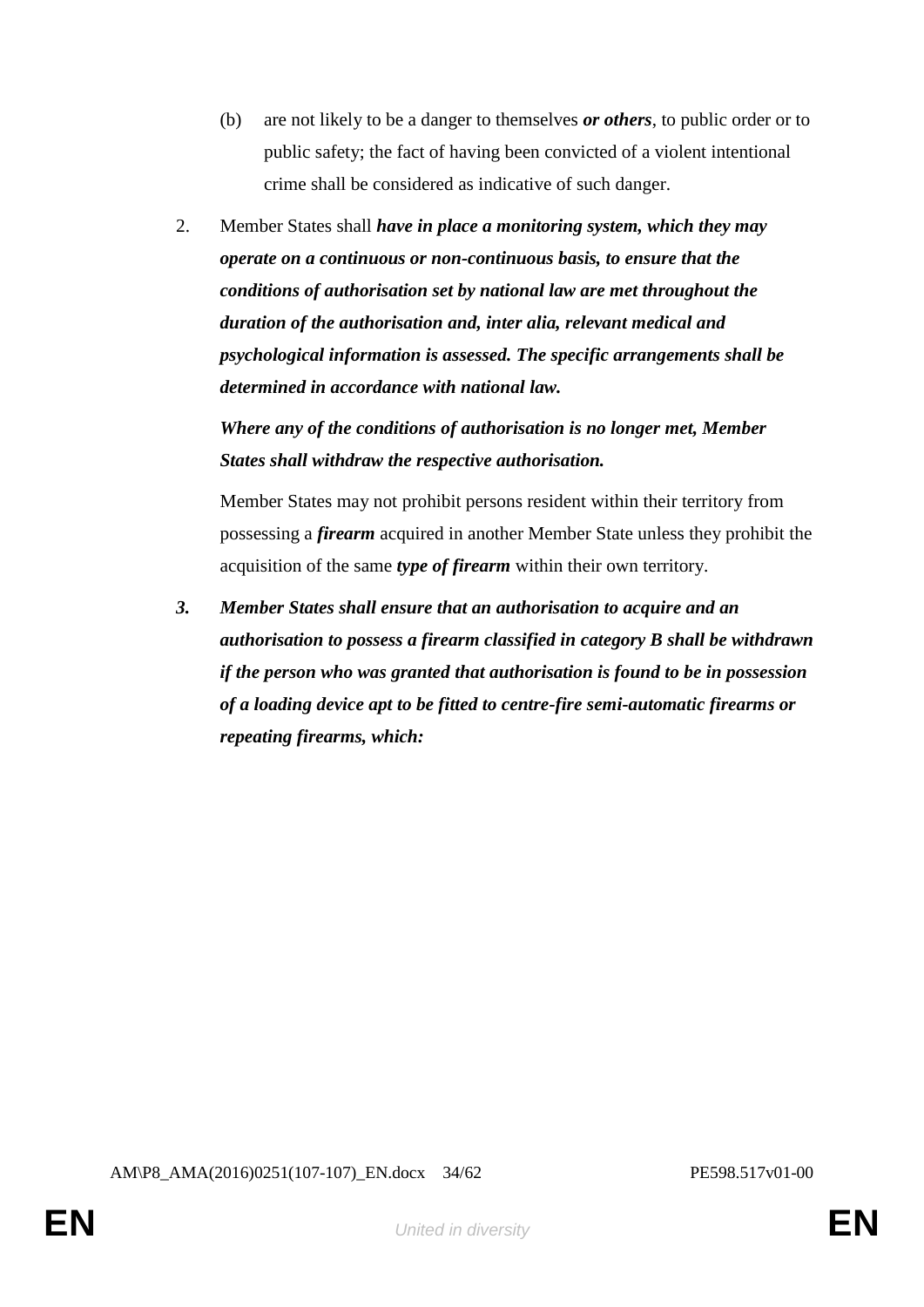*(a) can hold more than 20 rounds; or*

*(b) in the case of long firearms, can hold more than 10 rounds, unless that person has been granted an authorisation under Article 6 or an authorisation which has been confirmed, renewed or prolonged under Article 7(4a).*

#### *Article 5a*

*In order to minimise the risk of firearms and ammunition being accessed by unauthorised persons, Member States shall establish rules on the proper supervision of firearms and ammunition and rules on their proper storage in a secure manner. Firearms and their ammunition shall not be readily accessible together. Proper supervision shall mean that the person lawfully possessing the firearm or the ammunition concerned has control over it during its transportation and use. The level of scrutiny of such proper storage arrangements shall reflect the number and category of the firearms and ammunition concerned.*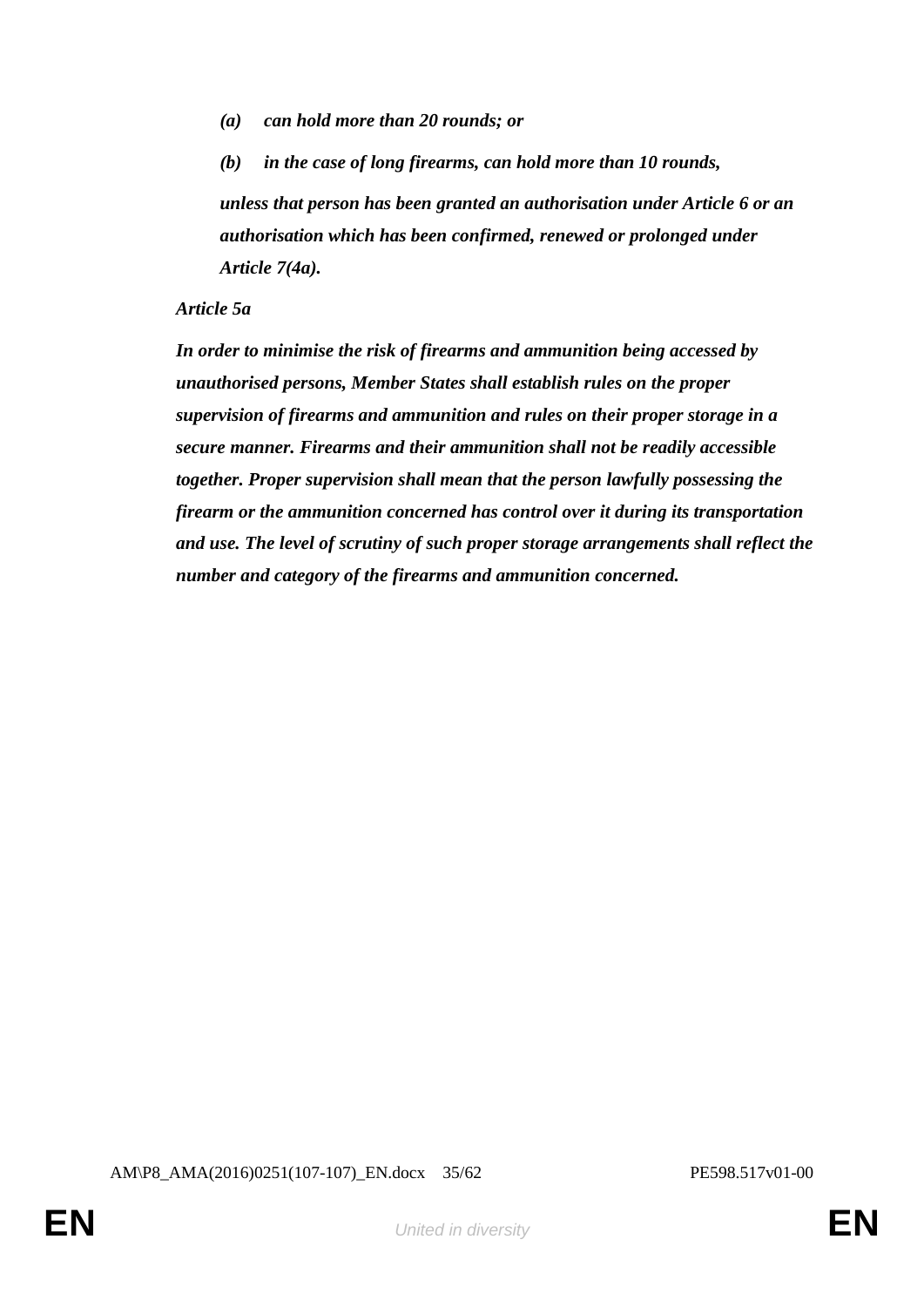\_\_\_\_\_\_\_\_\_\_\_\_\_\_\_\_

*Member States shall ensure that, in cases involving the acquisition and selling of firearms, essential components or ammunition classified in category A, B or C by means of distance contracts as defined in point (7) of Article 2 of Directive 2011/83/EU of the European Parliament and of the Council\* , the identity, and where required, the authorisation of the purchaser of the firearm, essential components or ammunition are checked prior to, or at the latest upon, delivery thereof to that person, by:*

- *(a) a licensed or authorised dealer or broker; or*
- *(b) a public authority or a representative of that authority.*
	- *\* Directive 2011/83/EU of the European Parliament and of the Council of 25 October 2011 on consumer rights, amending Council Directive 93/13/EEC and Directive 1999/44/EC of the European Parliament and of the Council and repealing Council Directive 85/577/EEC and Directive 97/7/EC of the European Parliament and of the Council (OJ L 304, 22.11.2011, p. 64).*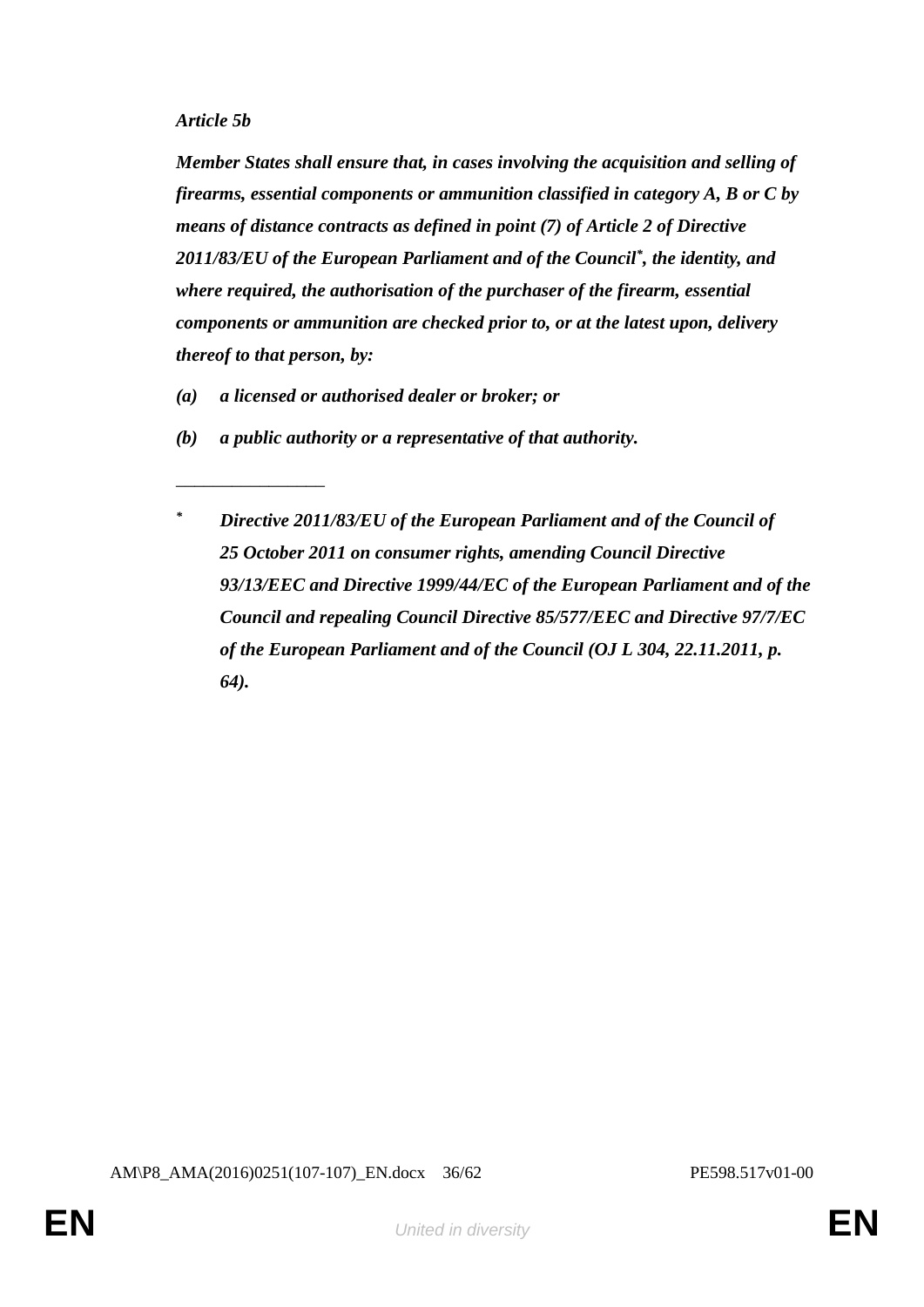Article 6

- *1. Without prejudice to Article 2(2),* Member States shall take all appropriate measures to prohibit the acquisition and possession of the firearms*, the essential components* and *the* ammunition classified in category A*. They shall ensure that* those firearms*, essential components* and ammunition *unlawfully* held in *contravention* of *that prohibition are* impounded.
- *2. For the protection of the security of critical infrastructure, commercial shipping, high-value convoys and sensitive premises, as well as for national defence, educational, cultural, research and historical purposes, and without prejudice to paragraph 1, the national competent authorities may grant, in individual cases, exceptionally and in a duly reasoned manner, authorisations for firearms, essential components and ammunition classified in category A where this is not contrary to public security or public order.*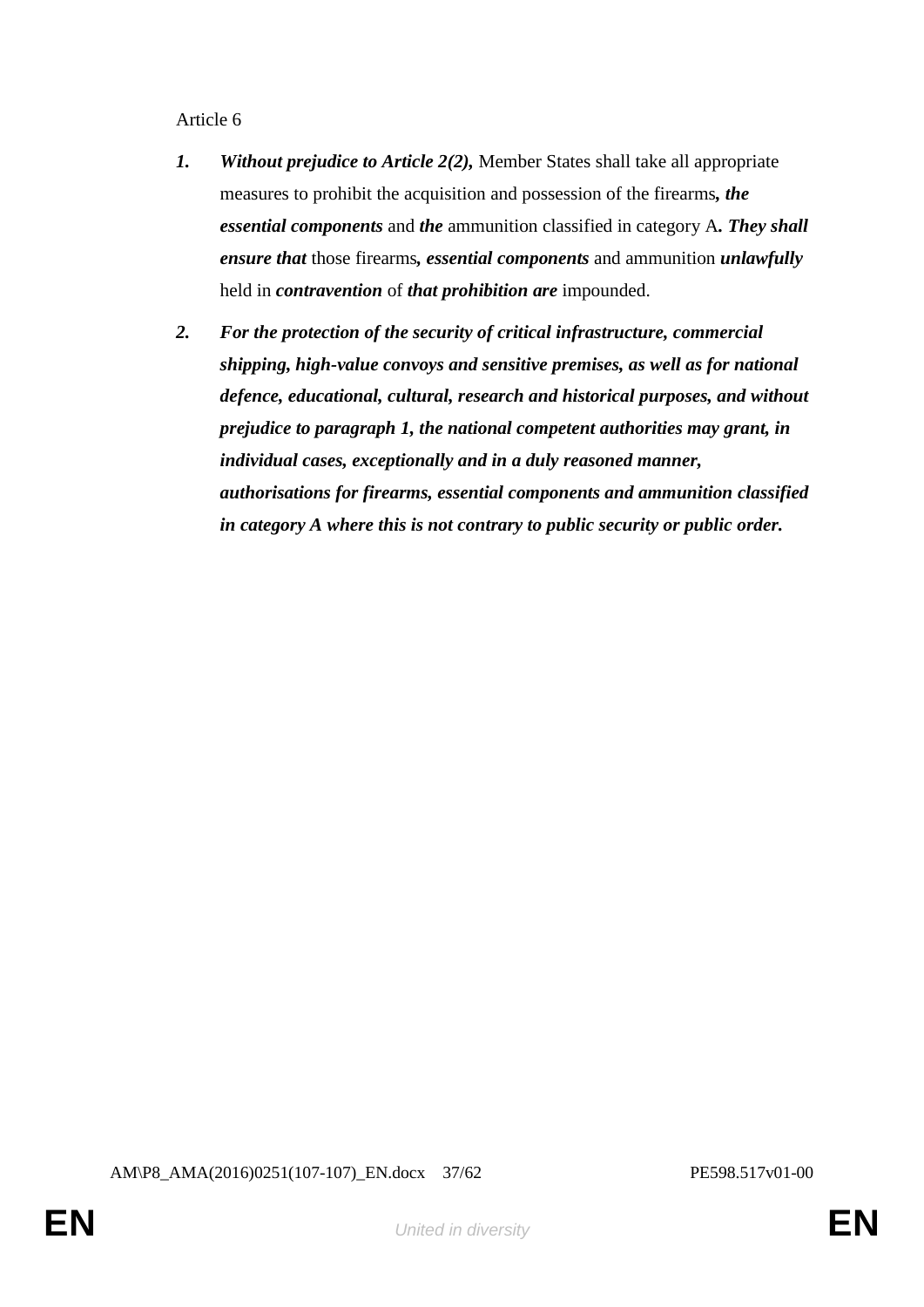*3. Member States may choose to grant to collectors, in individual special cases, exceptionally and in a duly reasoned manner, authorisations to acquire and possess firearms, essential components and ammunition classified in category A, subject to strict conditions on security, including the demonstration to the national competent authorities that measures are in place to address any risks to public security or public order and that the firearms, essential components or ammunition concerned are stored with a level of security proportionate to the risks associated with unauthorised access to such items.*

*Member States shall ensure that collectors authorised under the first subparagraph of this paragraph are identifiable within the data-filing systems referred to in Article 4. Such authorised collectors shall be obliged to maintain a register of all firearms in their possession classified in category A, which shall be accessible to the national competent authorities. Member States shall establish an appropriate monitoring system with respect to such authorised collectors, taking all relevant factors into account.*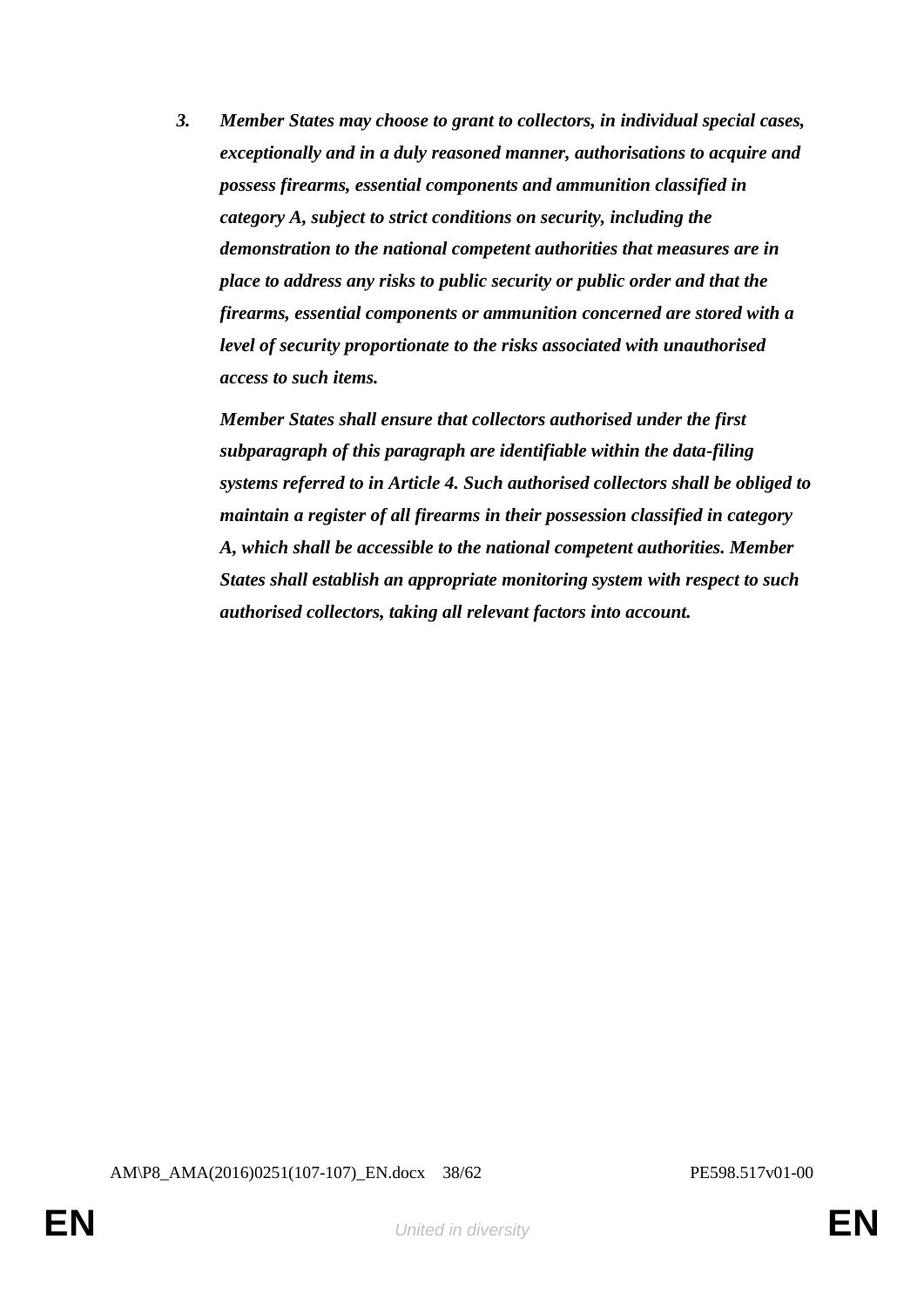- *4. Member States may authorise dealers or brokers, in their respective professional capacities, to acquire, manufacture, deactivate, repair, supply, transfer and possess firearms, essential components and ammunition classified in category A, subject to strict conditions regarding security.*
- *5. Member States may authorise museums to acquire and possess firearms, essential components and ammunition classified in category A, subject to strict conditions regarding security.*
- *6. Member States may authorise target shooters to acquire and possess semiautomatic firearms classified in point 6 or 7 of category A, subject to the following conditions:*
	- *(a) a satisfactory assessment of relevant information arising from the application of Article 5(2);*
	- *(b) provision of proof that the target shooter concerned is actively practising for or participating in shooting competitions recognised by an officially recognised shooting sports organisation of the Member State concerned or by an internationally established and officially recognised shooting sport federation; and*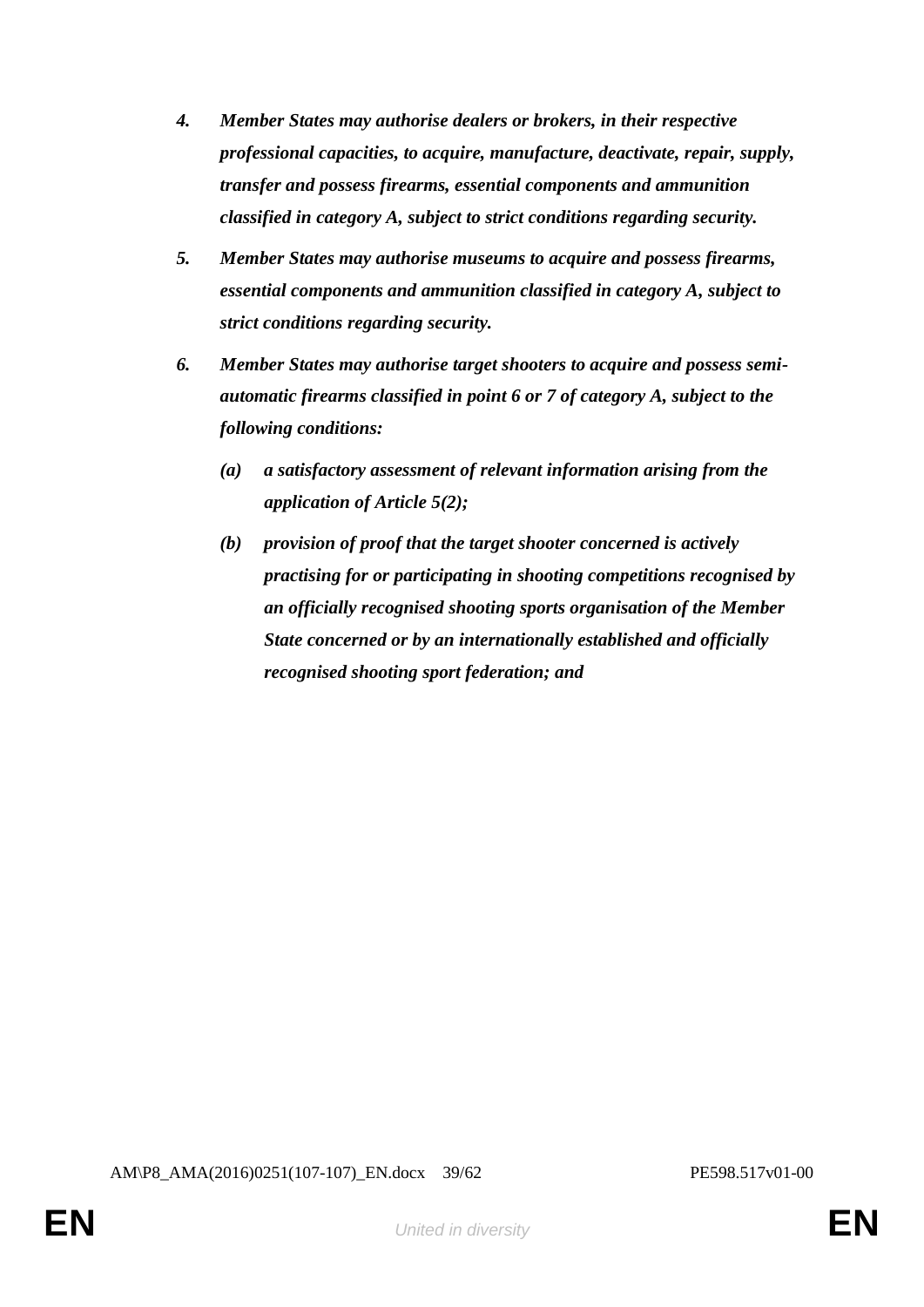- *(c) provision of a certificate from an officially recognised shooting sports organisation confirming that:*
	- *(i) the target shooter is a member of a shooting club and has been regularly practising target shooting in it for at least 12 months, and*
	- *(ii) the firearm in question fulfils the specifications required for a shooting discipline recognised by an internationally established and officially recognised shooting sport federation.*

*As regards firearms classified in point 6 of category A, Member States applying a military system based on general conscription and having in place over the last 50 years a system of transfer of military firearms to persons leaving the army after fulfilling their military duties may grant to those persons, in their capacity as a target shooter, an authorisation to keep one firearm used during the mandatory military period. The relevant public authority shall transform those firearms into semi-automatic firearms and shall periodically check that the persons using such firearms do not represent a risk to public security. The provisions set out in points (a), (b) and (c) of the first subparagraph shall apply.*

*7. Authorisations granted under this Article shall be reviewed periodically at intervals not exceeding five years.";*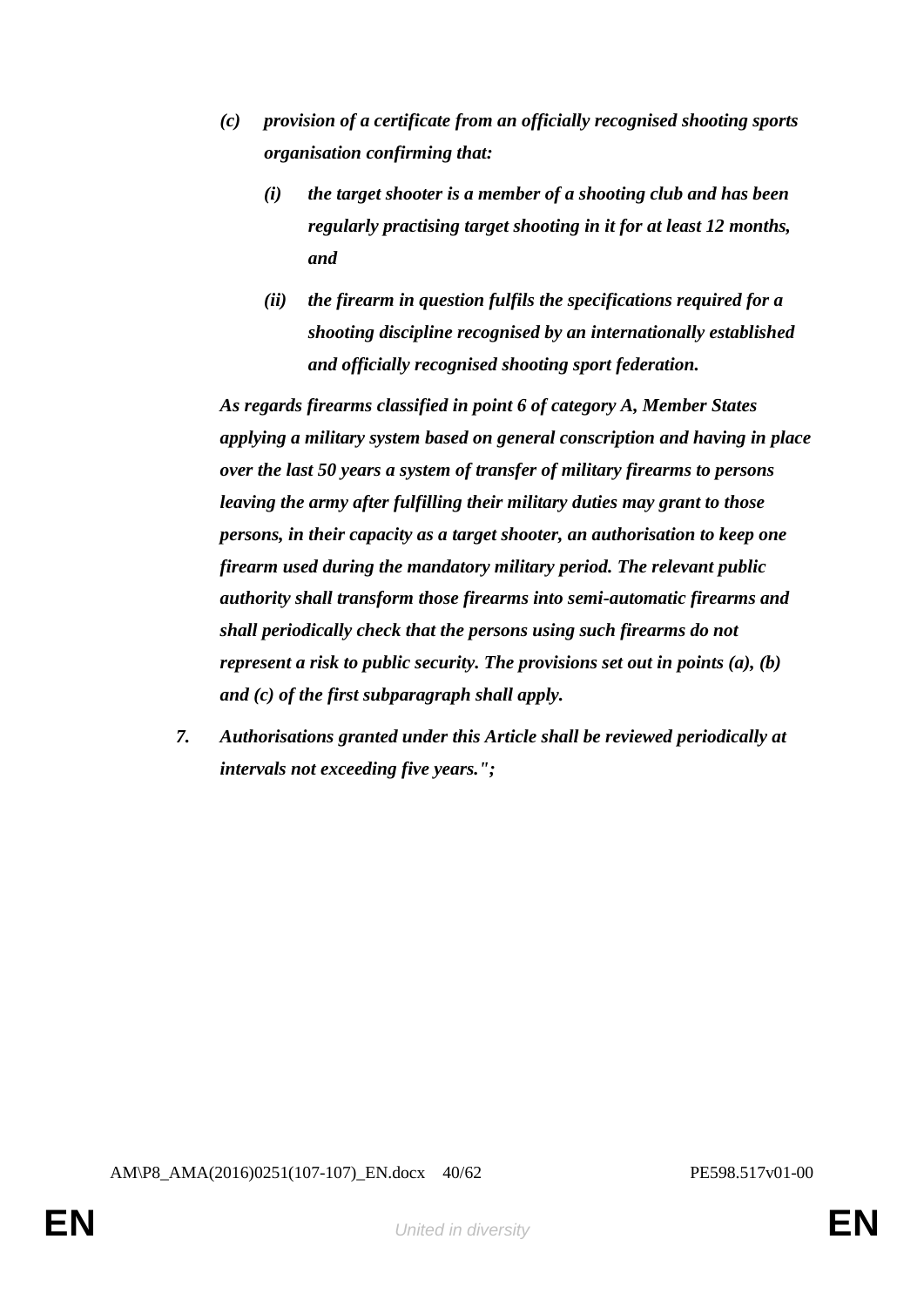- (7) Article 7 is amended as follows:
	- (a) in paragraph 4, the following subparagraph is added:

"*Authorisations for possession of firearms* shall *be reviewed periodically, at intervals* not *exceeding* five years. An authorisation may be renewed *or prolonged* if the conditions on the basis of which it was granted are still fulfilled.";

- *(b) the following paragraph is inserted:*
	- *"4a. Member States may decide to confirm, renew or prolong authorisations for semi-automatic firearms classified in point 6, 7 or 8 of category A in respect of a firearm which was classified in category B, and lawfully acquired and registered, before ... [date of entry into force of this Amending Directive], subject to the other conditions laid down in this Directive. Furthermore, Member States may allow such firearms to be acquired by other persons authorised by Member States in accordance with this Directive, as amended by Directive 2017/...<sup>+</sup> of the European Parliament and of the Council\* .*

\_\_\_\_\_\_\_\_\_\_\_\_\_\_\_\_

*<sup>\*</sup> Directive 2017/...of the European Parliament and of the Council of ... amending Council Directive 91/477/EEC on control of the acquisition and possession of weapons (OJ L ...).";*

 $\overline{a}$ OJ: Please insert the number (in the text and in the footnote), date of adoption and publication reference (in the footnote) of the Directive contained in document PE-CONS 62/16 ((COD)2015/0269).

AM\P8\_AMA(2016)0251(107-107)\_EN.docx 41/62 PE598.517v01-00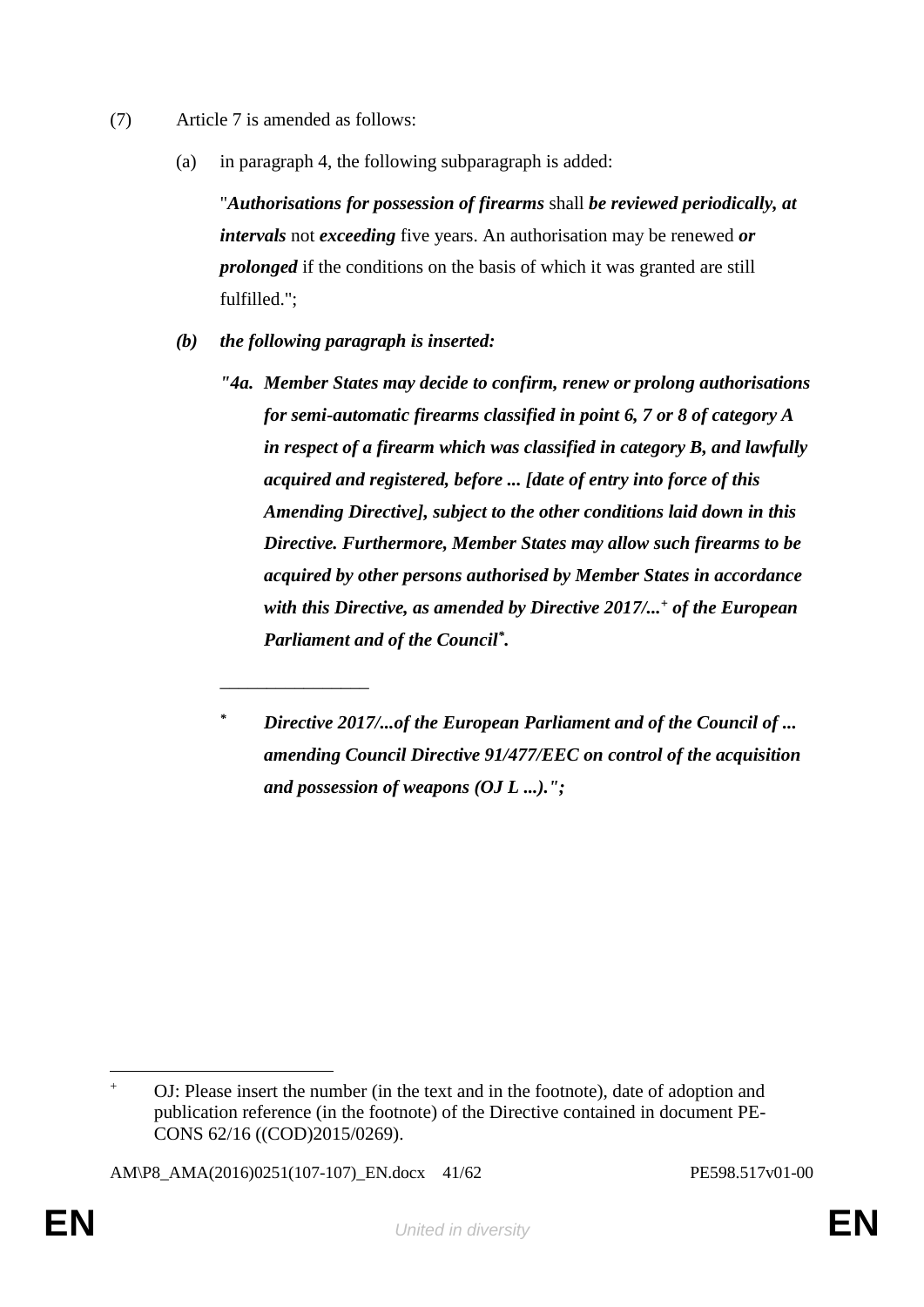- *(8) in Article 8, paragraph 3 is replaced by the following:*
	- *"3. If a Member State prohibits or makes subject to authorisation the acquisition and possession within its territory of a firearm classified in category B or C, it shall inform the other Member States, which shall expressly include a statement to that effect on any European firearms pass they issue for such a firearm, pursuant to Article 12(2).";*
- *(9) Article 10 is replaced by the following:*

*"Article 10*

*1. The arrangements for the acquisition and possession of ammunition shall be the same as those for the possession of the firearms for which the ammunition is intended.* 

*The acquisition of loading devices for centre-fire semi-automatic firearms which can hold more than 20 rounds or more than 10 rounds in the case of long firearms shall be permitted only for persons who are granted an authorisation under Article 6 or an authorisation which has been confirmed, renewed or prolonged under Article 7(4a).*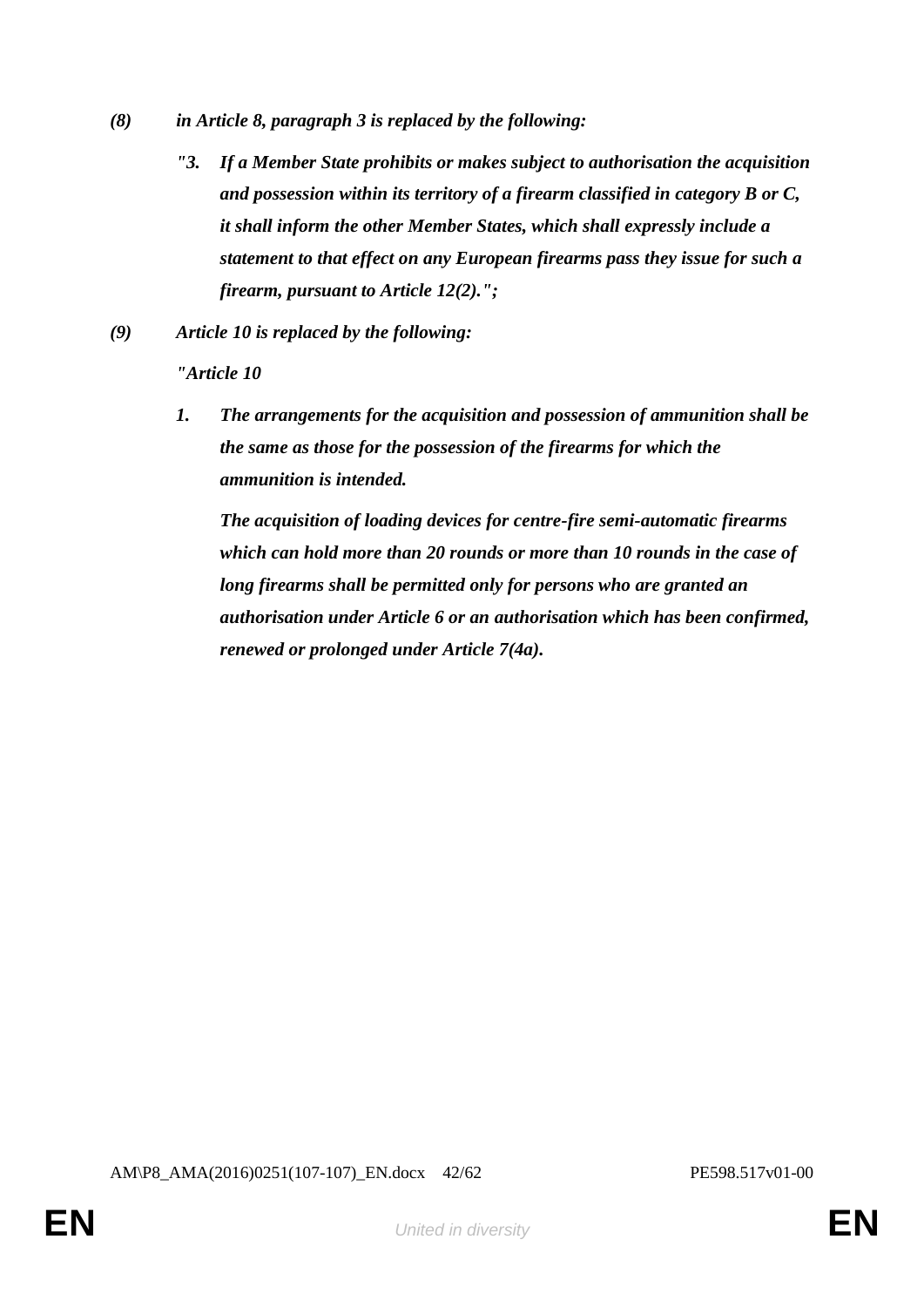- *2. Dealers and brokers may refuse to complete any transaction for the acquisition of complete rounds of ammunition, or components of ammunition, which they reasonably consider to be suspicious owing to its nature or scale, and shall report any such attempted transaction to the competent authorities.";*
- (10) the following Articles are inserted:

"Article 10a

- *1.* Member States shall take measures to ensure that *devices with a cartridge holder which are designed to fire only blanks, irritants, other active substances or pyrotechnic signalling rounds are not capable of being converted to expel a shot, bullet or projectile by the action of a combustible propellant*.
- *2. Member States shall classify as firearms devices with a cartridge holder which are designed to fire only blanks, irritants, other active substances or pyrotechnic signalling rounds and which are capable of being converted to expel a shot, bullet or projectile by the action of a combustible propellant.*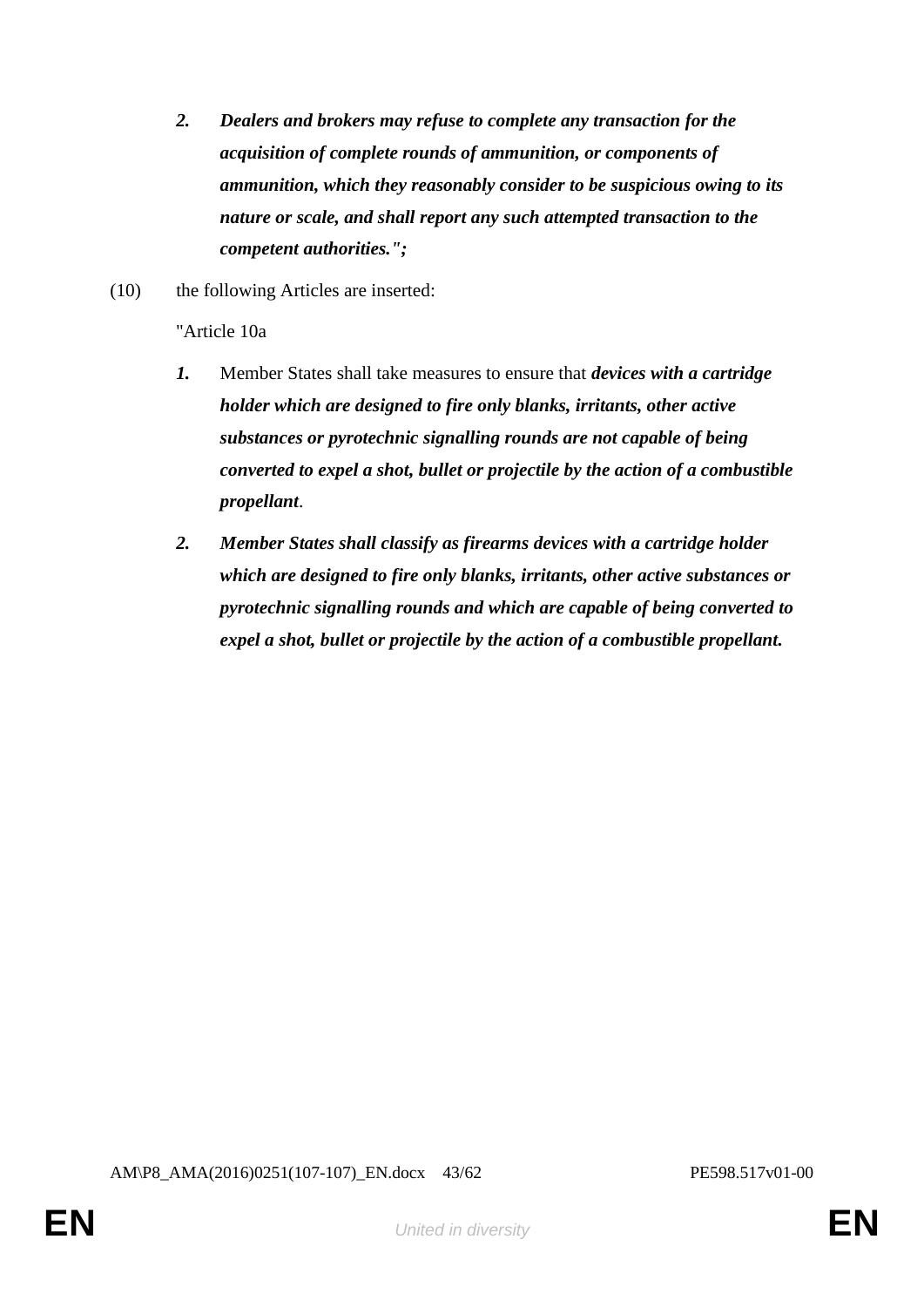*3.* The Commission shall adopt implementing acts laying down technical specifications for alarm and signal weapons *manufactured or imported into the Union on or after ... [15 months after the date of entry into force of this Amending Directive]* to ensure that they are not capable of being converted *to expel a shot, bullet or projectile by the action of a combustible propellant*. Those implementing acts shall be adopted in accordance with the examination procedure referred to in Article 13b(2). *The Commission shall adopt the first such implementing act by* **...** *[15 months after the date of entry into force of this Amending Directive].*

## Article 10b

*1.* Member States shall make arrangements for the deactivation of firearms to be verified by a competent authority in order to ensure that the modifications made to a firearm render *all its essential components permanently* inoperable *and incapable of removal, replacement or modification in a manner that would permit the firearm to be reactivated in any way*. Member States shall, in the context of *that* verification, provide for the issuance of a certificate *and* record attesting to the deactivation of the firearm *and* the apposition of a clearly visible mark to that effect on the firearm*.*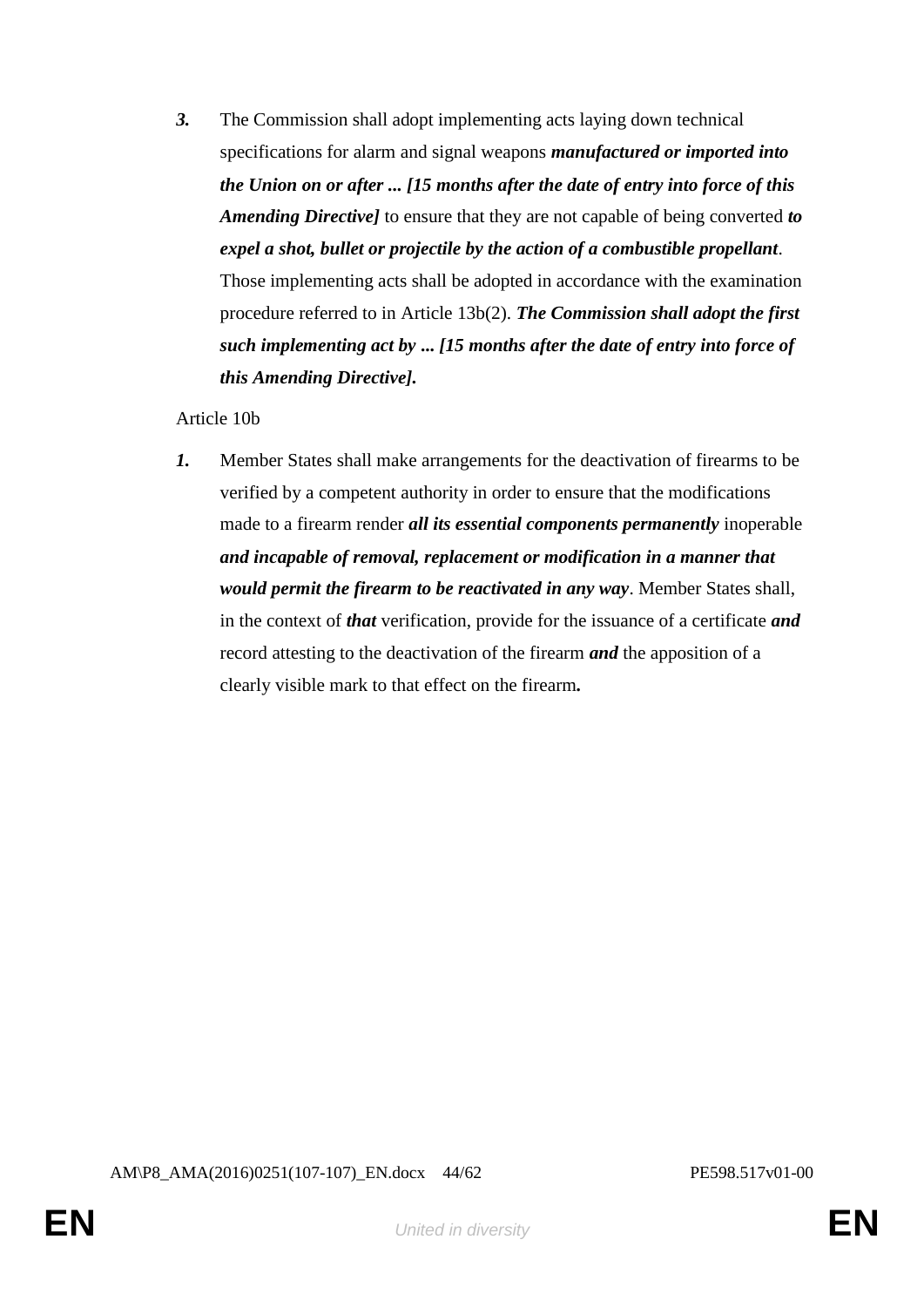- *2.* The Commission shall adopt implementing acts laying down deactivation standards and techniques to ensure that *all essential components of a firearm*  are rendered *permanently* inoperable *and incapable of removal, replacement or modification in a manner that would permit the firearm to be reactivated in any way*. Those implementing acts shall be adopted in accordance with the examination procedure referred to in Article 13b(2).
- *3. The implementing acts referred to in paragraph 2 shall not apply to firearms deactivated prior to the date of application of those implementing acts unless those firearms are transferred to another Member State or placed on the market subsequent to that date.*
- *4. Member States may notify to the Commission within two months after ... [the date of entry into force of this Amending Directive] their national deactivation standards and techniques applied before 8 April 2016, justifying the reasons for which the level of security ensured by those national deactivation standards and techniques is equivalent to that ensured by the technical specifications for deactivation of firearms set out in Annex I to Commission Implementing Regulation (EU) 2015/2403\* as applicable on 8 April 2016.*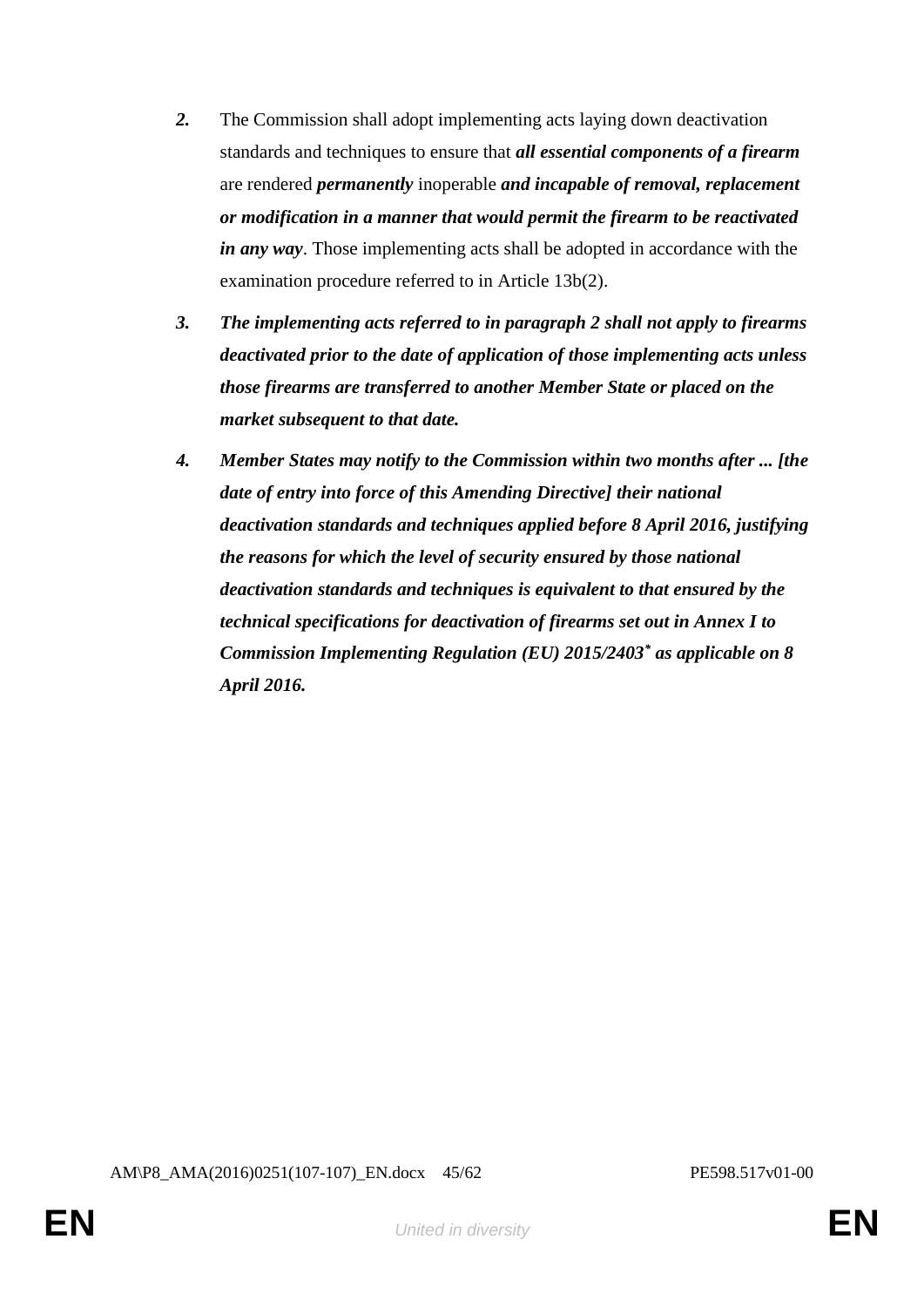- *5. When Member States notify the Commission in accordance with paragraph 4 of this Article, the Commission shall, at the latest 12 months after notification, adopt implementing acts deciding whether the national deactivation standards and techniques thus notified ensured that firearms were deactivated with a level of security equivalent to that ensured by the technical specifications for deactivation of firearms set out in Annex I to Implementing Regulation (EU) 2015/2403 as applicable on 8 April 2016. Those implementing acts shall be adopted in accordance with the examination procedure referred to in Article 13b(2).*
- *6. Until the date of application of the implementing acts referred to in paragraph 5, any firearm deactivated in accordance with the national deactivation standards and techniques applied before 8 April 2016 shall, when transferred to another Member State or placed on the market, comply with the technical specifications for deactivation of firearms set out in Annex I to Implementing Regulation (EU) 2015/2403.*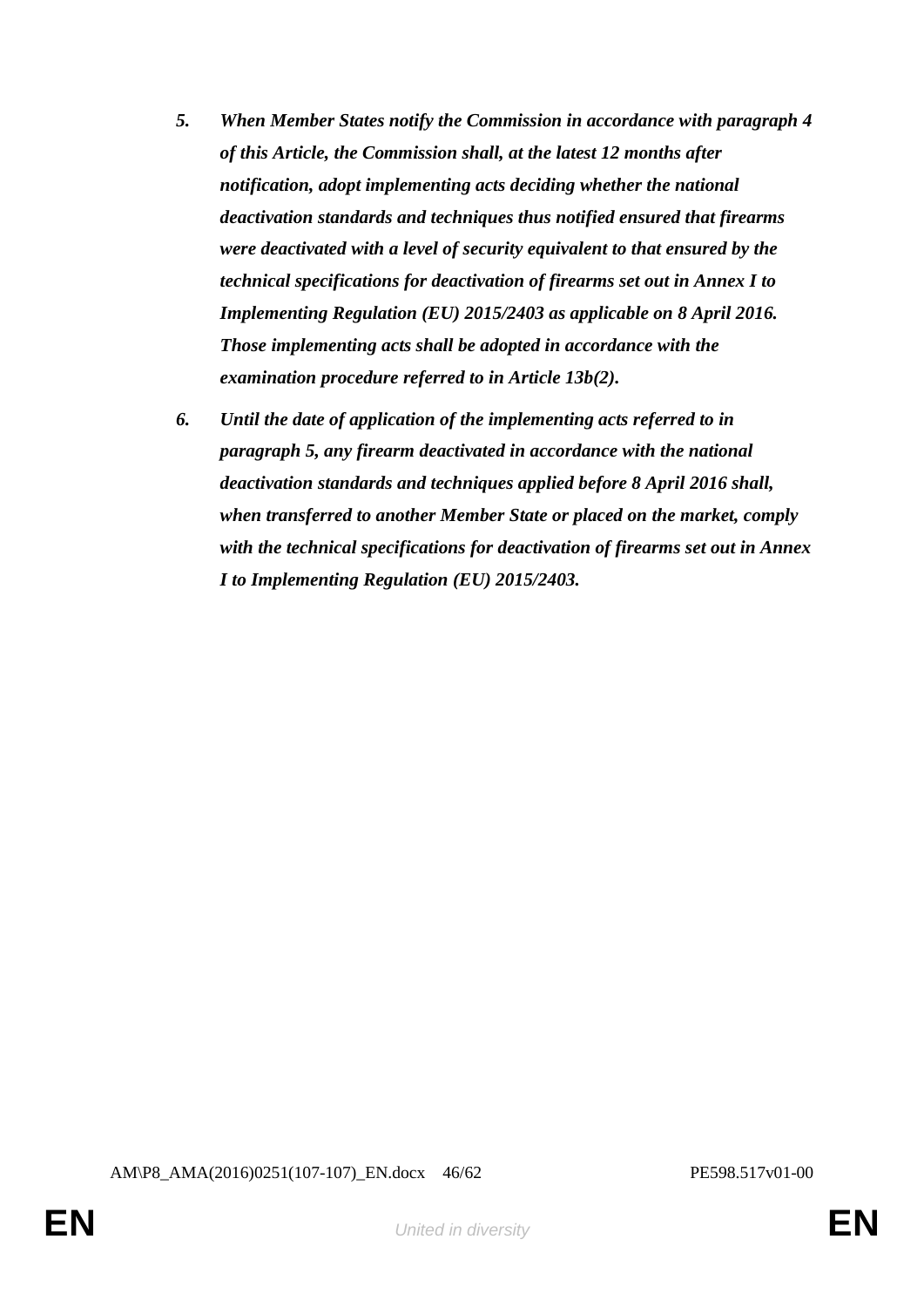- *7. Firearms deactivated before 8 April 2016 in accordance with the national deactivation standards and techniques that have been found to ensure a level of security equivalent to that ensured by the technical specifications for deactivation of firearms set out in Annex I to Implementing Regulation (EU) 2015/2403 as applicable on 8 April 2016 shall be considered to be deactivated firearms, including when they are transferred to another Member State or placed on the market after the date of application of the implementing acts referred to in paragraph 5.*
- *\* Commission Implementing Regulation (EU) 2015/2403 of 15 December 2015 establishing common guidelines on deactivation standards and techniques for ensuring that deactivated firearms are rendered irreversibly inoperable (OJ L 333, 19.12.2015, p. 62).";*
- (11) in the title of Chapter 3, the word "Community" is replaced by the word "Union";
- *(12) in Article 11, paragraph 1 is replaced by the following:*

\_\_\_\_\_\_\_\_\_\_\_\_\_\_\_\_

*"1. Firearms may, without prejudice to Article 12, be transferred from one Member State to another only in accordance with the procedure laid down in this Article. That procedure shall also apply in respect of transfers of firearms following a sale by means of a distance contract as defined in point (7) of Article 2 of Directive 2011/83/EU.";*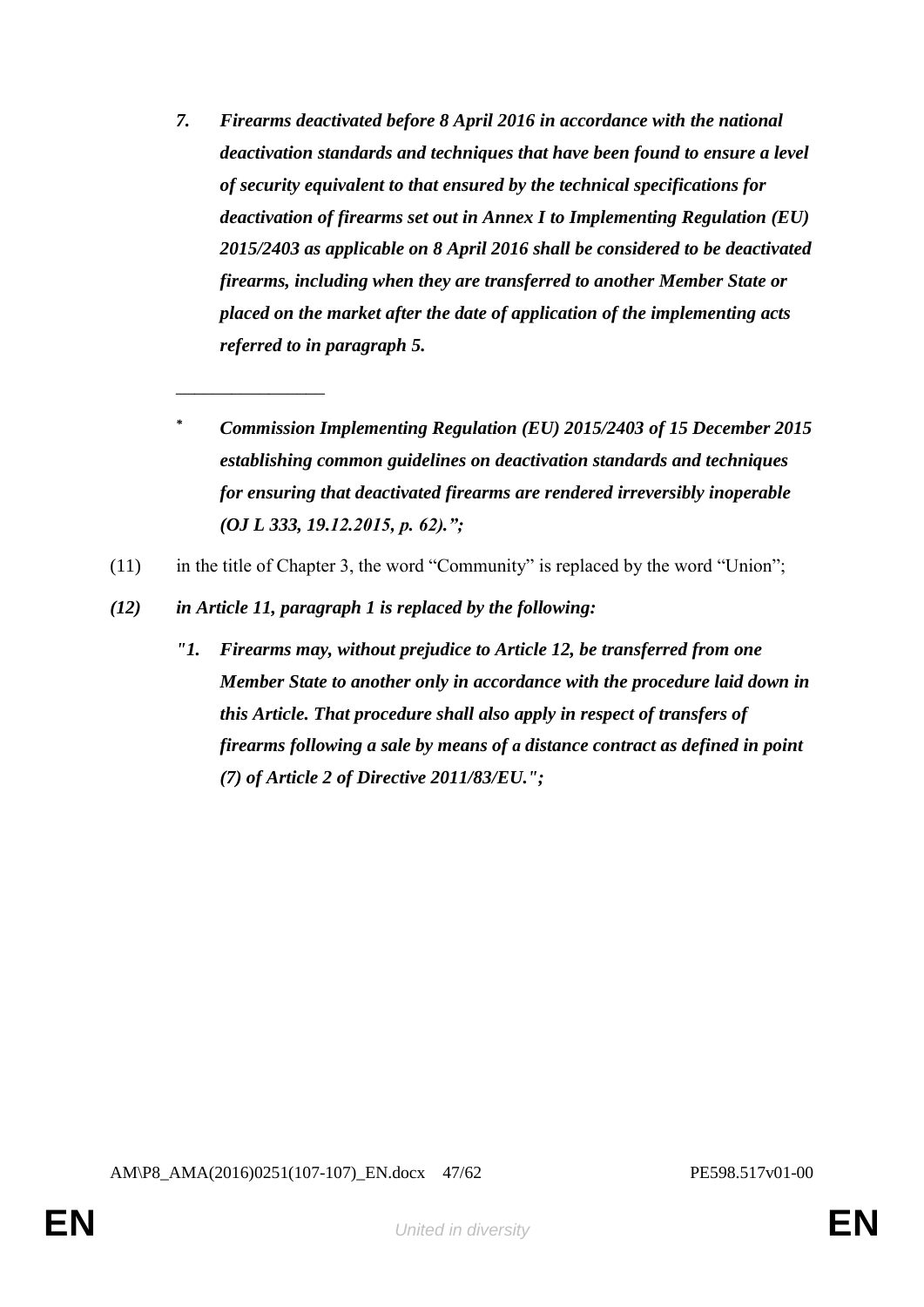- *(13) Article 12, paragraph 2 is amended as follows:*
	- *(a) the first subparagraph is replaced by the following; "Notwithstanding paragraph 1, hunters and historical re-enactors, in respect of firearms classified in category C, and target shooters, in respect of firearms classified in category B or C and firearms classified in category A for which an authorisation has been granted under Article 6(6) or for which the authorisation has been confirmed, renewed or prolonged under Article 7(4a), may, without the prior authorisation referred to in Article 11(2), be in possession of one or more firearms during a journey through two or more Member States with a view to engaging in their activities, provided that:*
		- *(a) they are in possession of a European firearms pass listing such firearm or firearms; and*
		- *(b) they are able to substantiate the reasons for their journey, in particular by producing an invitation or other proof of their hunting, target shooting or historical re-enactment activities in the Member State of destination.";*
	- *(b) the third subparagraph is replaced by the following:*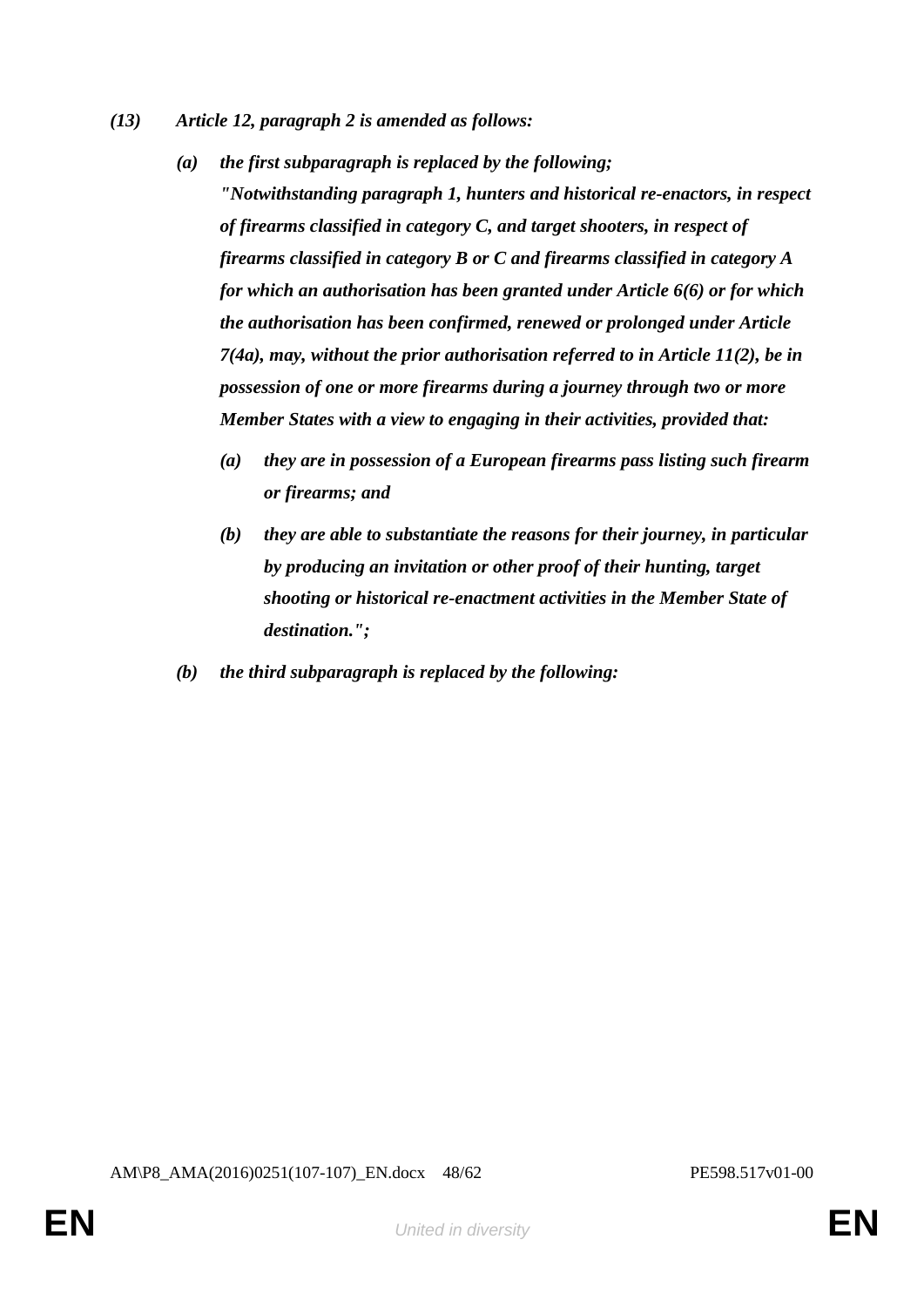*"However, this derogation shall not apply to journeys to a Member State that, pursuant to Article 8(3), either prohibits the acquisition and possession of the firearm in question or makes it subject to authorisation. In that case, an express statement to that effect shall be entered on the European firearms pass. Member States may also refuse the application of this derogation in the case of firearms classified in category A for which an authorisation has been granted under Article 6(6) or for which the authorisation has been confirmed, renewed or prolonged under Article 7(4a).";*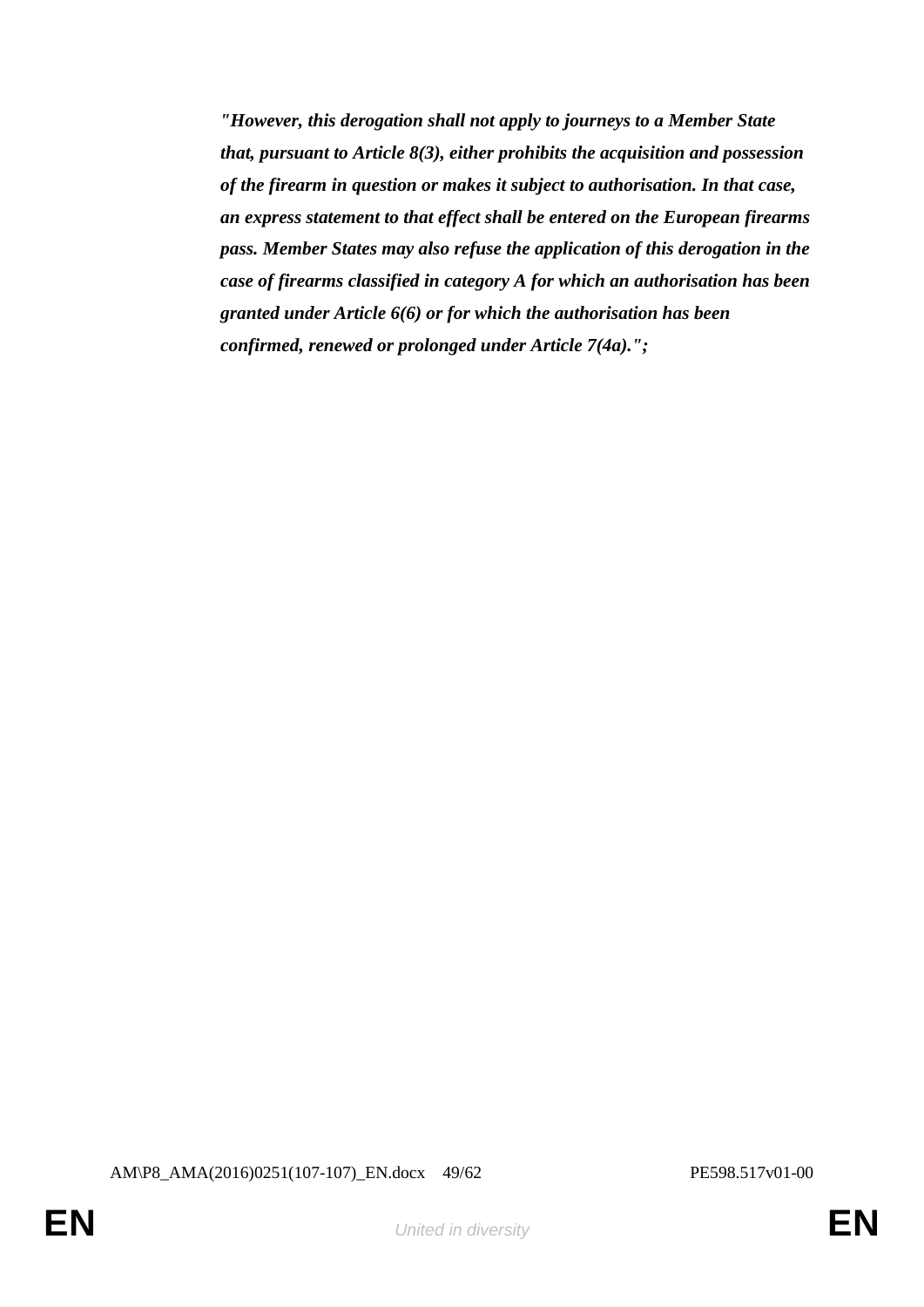- (14) in Article 13, the following paragraphs are added:
	- "4. The competent authorities of the Member States shall exchange, *by electronic means, information* on the authorisations granted for the *transfer* of firearms to another Member State *and* information with regard to refusals to grant authorisations as provided for in Articles 6 and 7 *on grounds of security or relating to the reliability of the person concerned*.
	- 5. The Commission shall *provide for a system for the exchange of information mentioned in this Article.*

*The Commission shall* adopt delegated acts in accordance with Article 13a in order to supplement this Directive by laying down *the detailed arrangements for the systematic* exchange of information *by electronic means. The Commission shall adopt the first such delegated act by ... [15 months after the date of entry into force of this Amending Directive].*";

AM\P8\_AMA(2016)0251(107-107)\_EN.docx 50/62 PE598.517v01-00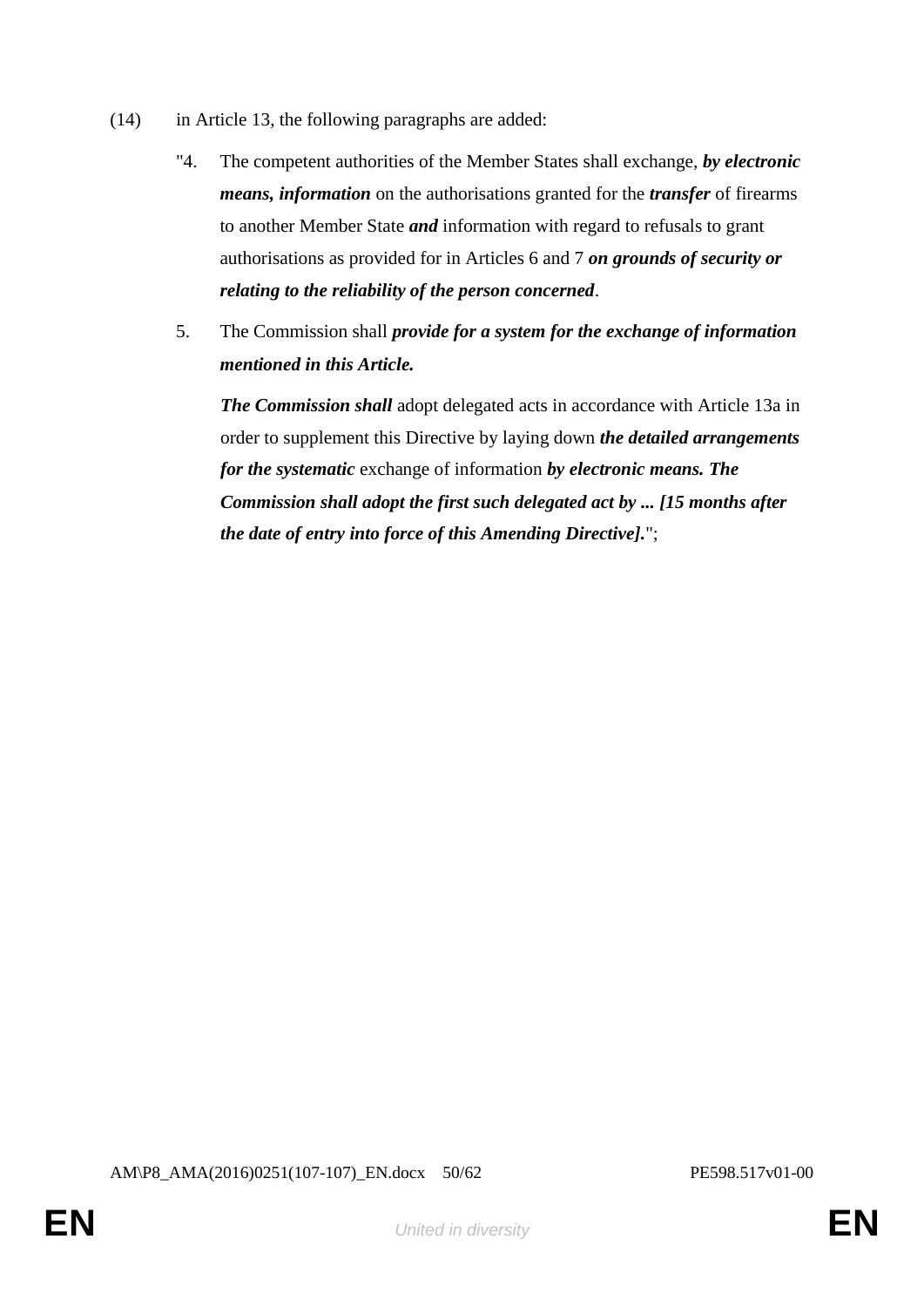(15) Article 13a is replaced by the following:

"Article 13a

- 1. The power to adopt delegated acts is conferred on the Commission subject to the conditions laid down in this Article.
- 2. The ▌power *to adopt delegated acts* referred to in Article 13*(5)* shall be conferred on the Commission for an indeterminate period of time from ... *[*the date of entry into force of this *Amending* Directive*]*.
- 3. The delegation of power referred to in Article 13*(5)* may be revoked at any time by the European Parliament or by the Council. A decision *to revoke* shall put an end to the delegation of the power specified in that decision. It shall take effect the day following the publication of the decision in the *Official Journal of the European Union* or at a later date specified therein. It shall not affect the validity of any delegated acts already in force.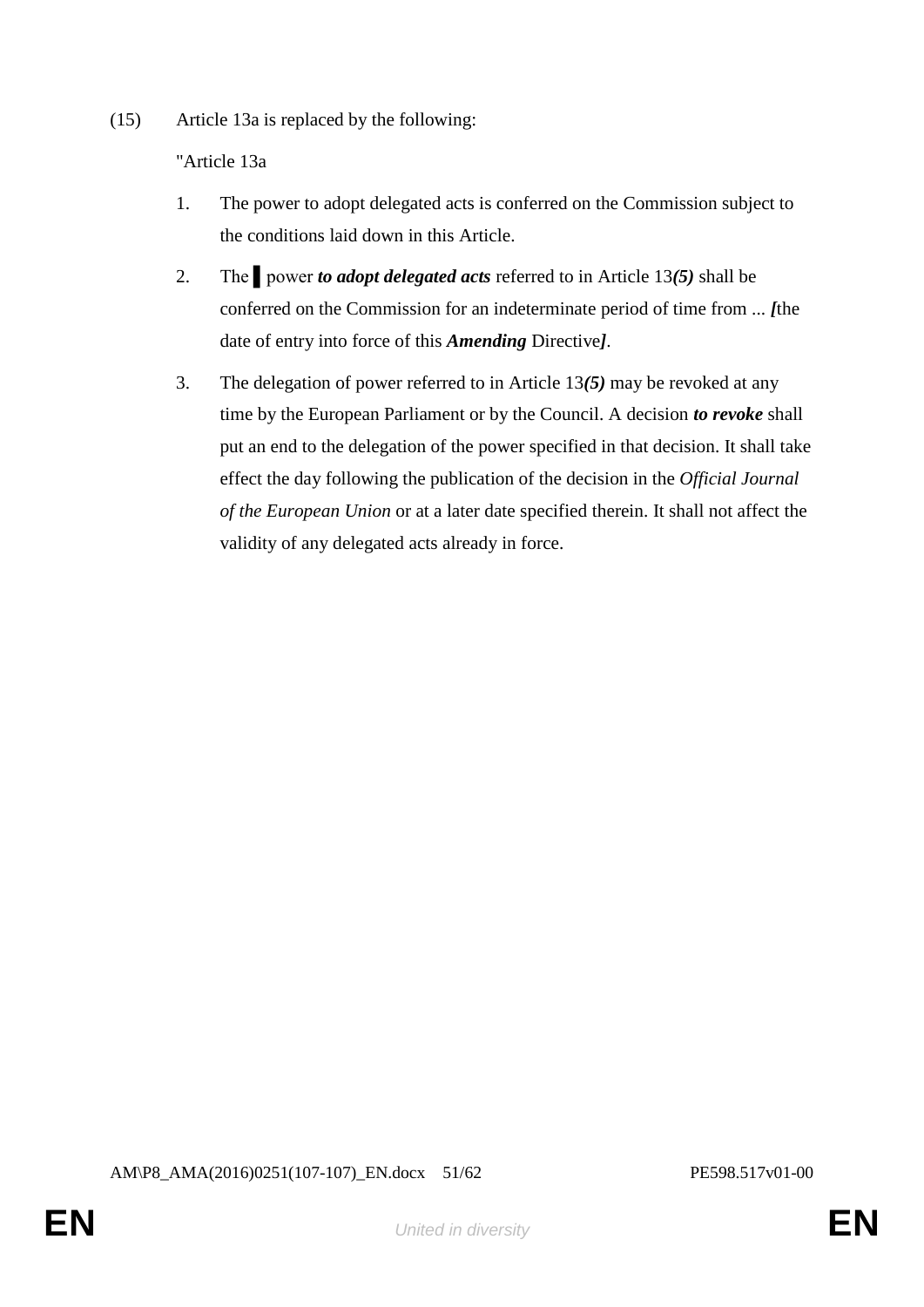- *4. Before adopting a delegated act, the Commission shall consult experts designated by each Member State in accordance with the principles laid down in the Interinstitutional Agreement of 13 April 2016 on Better Law-Making.*
- 5. As soon as it adopts a delegated act, the Commission shall notify it simultaneously to the European Parliament and to the Council.
- 6. A delegated act adopted pursuant to Article 13*(5)* shall enter into force only if no objection has been expressed either by the European Parliament or by the Council within a period of *two* months of notification of that act to the European Parliament and the Council or if, before the expiry of that period, the European Parliament and the Council have both informed the Commission that they will not object. That period shall be extended by *two* months at the initiative of the European Parliament or *of* the Council.";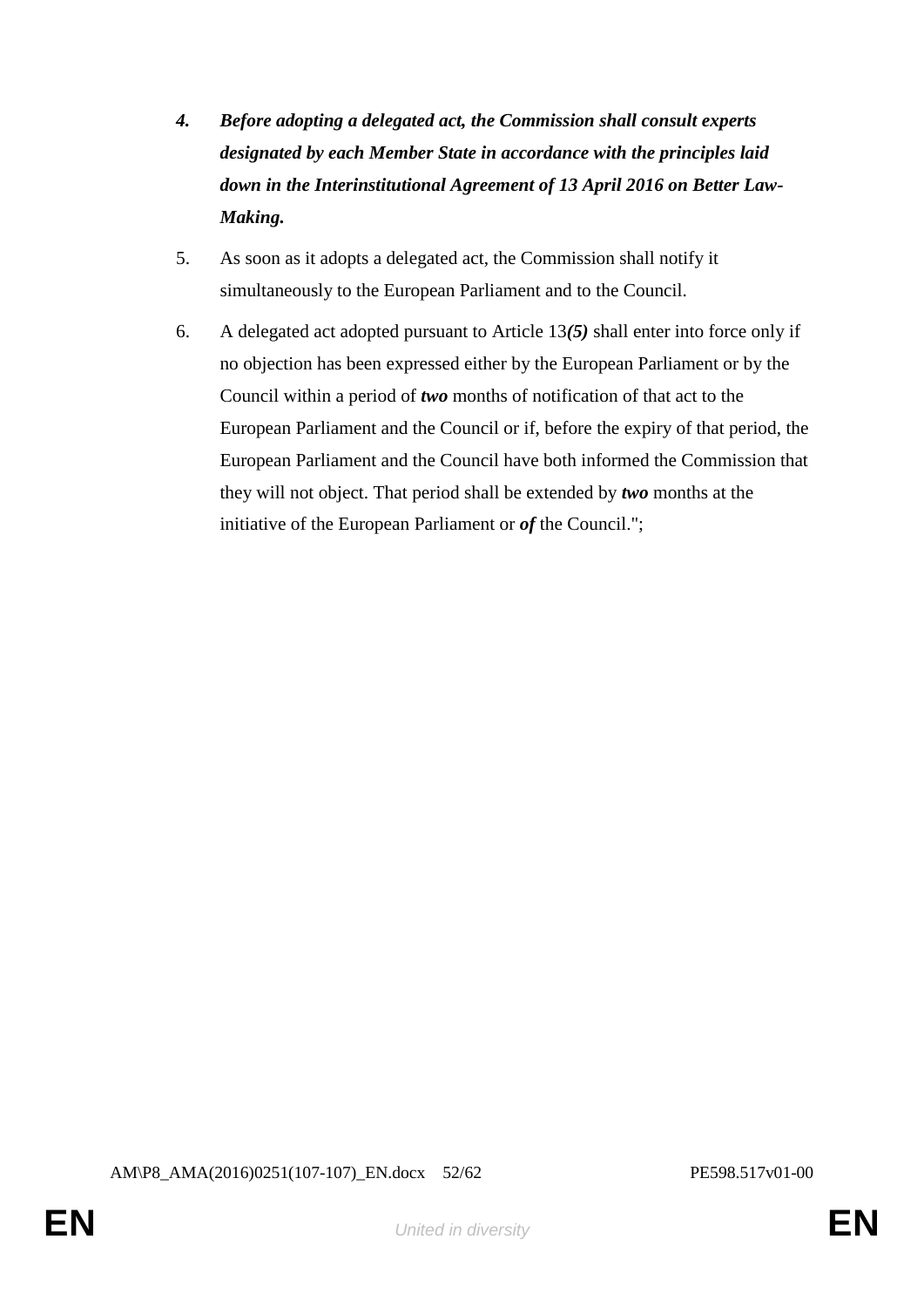(16) the following Article is inserted:

\_\_\_\_\_\_\_\_\_\_\_\_\_\_\_\_

"Article 13b

- 1. The Commission shall be assisted by a committee. That committee shall be a committee within the meaning of Regulation (EU) No 182/2011 of the European Parliament and of the Council\* .
- 2. Where reference is made to this paragraph, Article 5 of Regulation (EU) No 182/2011 shall apply.
- \* Regulation (EU) No 182/2011 of the European Parliament and of the Council of 16 February 2011 laying down the rules and general principles concerning mechanisms for control by Member States of the Commission's exercise of implementing powers (OJ L 55, 28.2.2011, p. 13).";

AM\P8\_AMA(2016)0251(107-107)\_EN.docx 53/62 PE598.517v01-00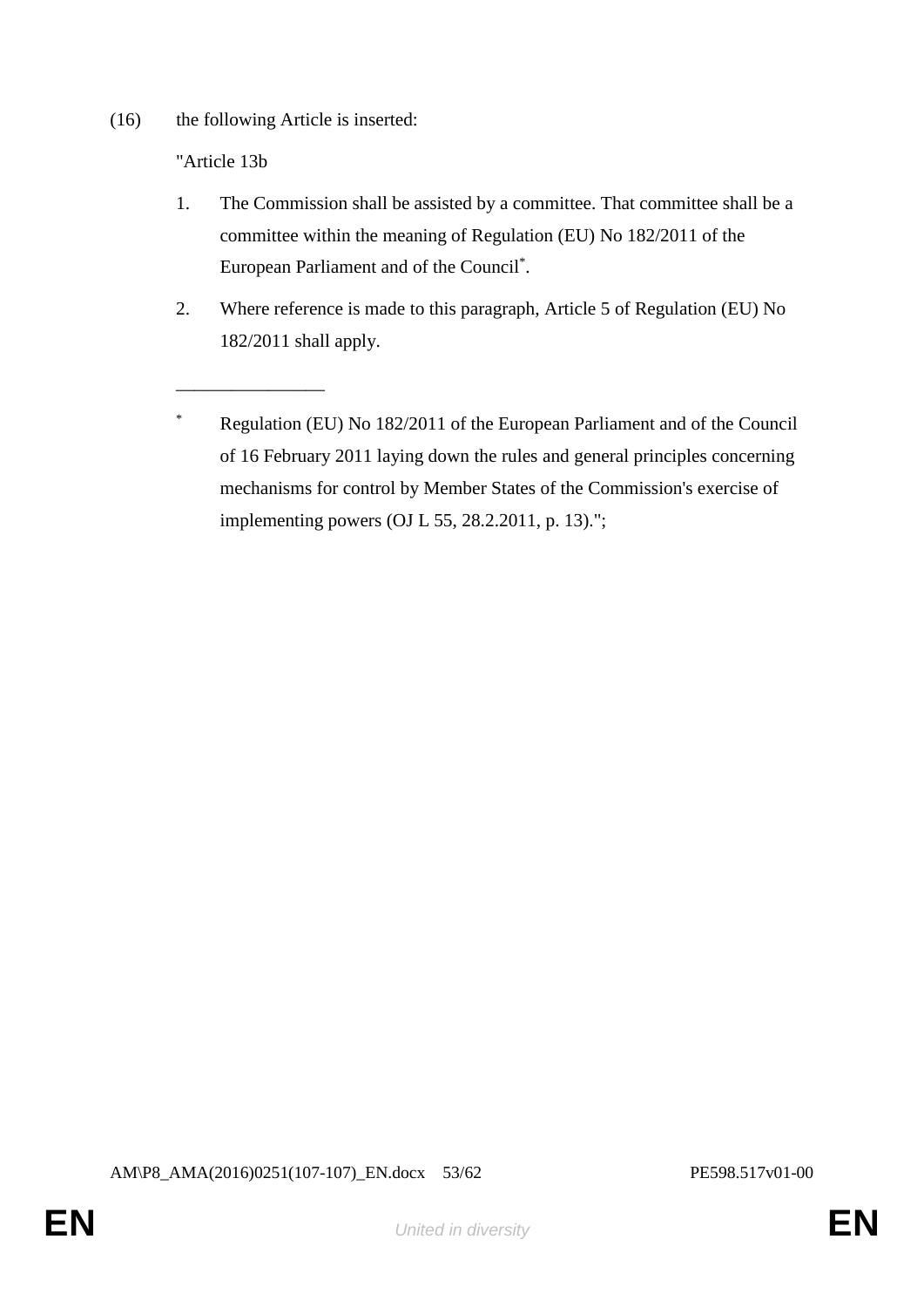- (17) in Article 15, paragraph 1, the word "Community" is replaced by the word "Union";
- (18) Article 17 is replaced by the following:

"Article 17

By .... *[39 months after the date of entry into force of this Amending Directive],* and every five years thereafter, the Commission shall *submit* to the European Parliament and to the Council *a report* on the application of this Directive, *including a fitness check of its provisions,* accompanied, if appropriate, by legislative proposals *concerning,* in particular*,* the categories of firearms *in* Annex I and ▌issues related to *the implementation of the system for the European firearms pass, to marking and the impacts of* new technologies such as 3D printing*, the use of QR code and the use of Radio-Frequency Identification (RFID)*.";

- (19) Annex I is amended as follows:
	- (1) Part II is amended as follows:
		- *(a) the introductory part is replaced by the following: "For the purposes of this Directive, firearms are classified in the following categories:";*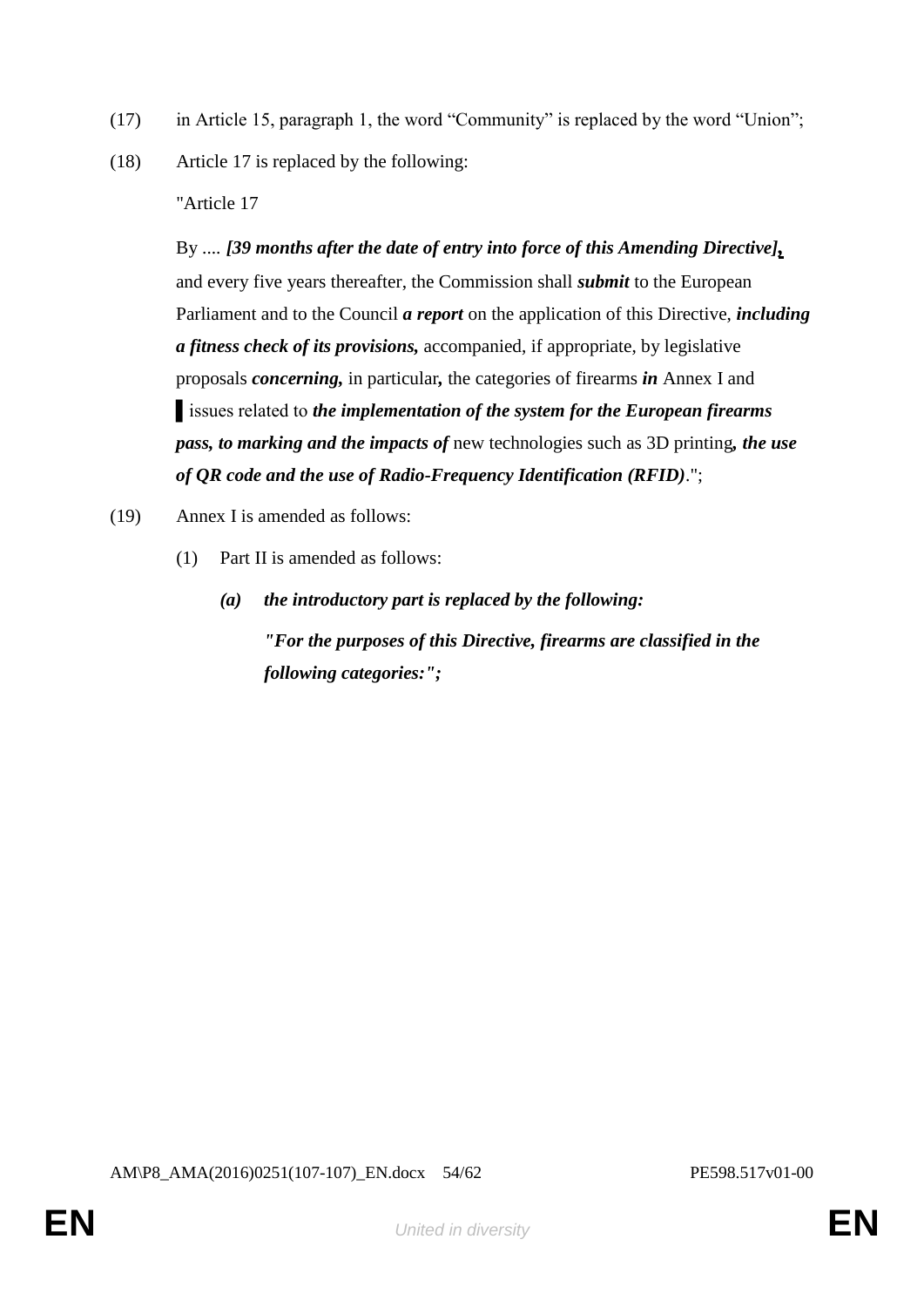- (b) point A is amended as follows:
	- *(i) the introductory part is deleted;*
	- (ii) in category A, the following points are added:
		- "6. Automatic firearms which have been converted into semiautomatic firearms, *without prejudice to Article 7(4a).*
		- 7. *Any of the following centre-fire semi-automatic firearms:*
			- *(a) short firearms which allow the firing of more than 21 rounds without reloading, if:*
				- *(i) a loading device with a capacity exceeding 20 rounds is part of that firearm; or*
				- *(ii) a detachable loading device with a capacity exceeding 20 rounds is inserted into it;*
			- *(b) long firearms which allow the firing of more than 11 rounds without reloading, if:*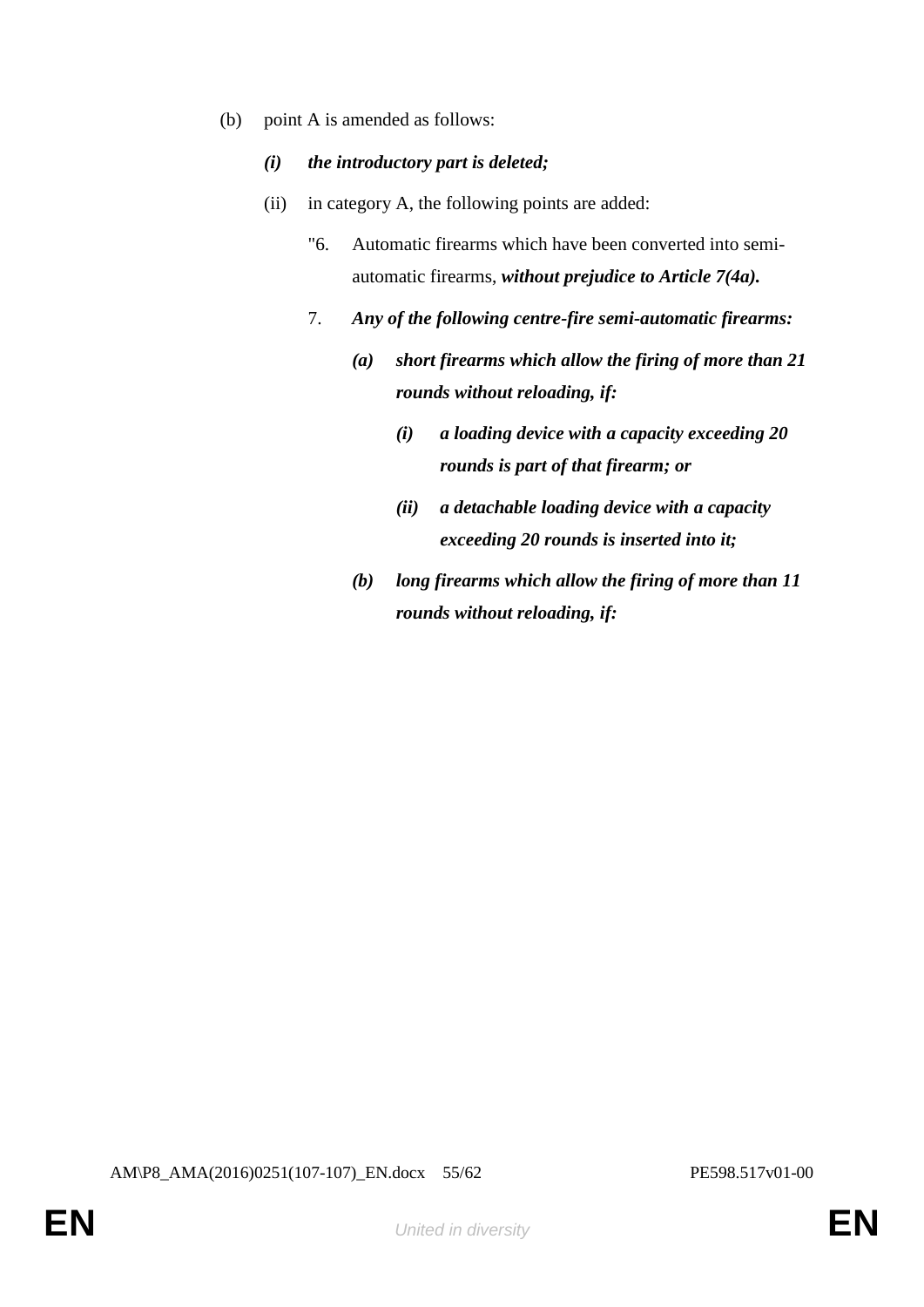- *(i) a loading device with a capacity exceeding 10 rounds is part of that firearm; or*
- *(ii) a detachable loading device with a capacity exceeding 10 rounds is inserted into it.*
- 8. *Semi-automatic long firearms (i.e. firearms that are originally intended to be fired from the shoulder) that can be reduced to a length of less than 60cm without losing functionality by means of a folding or telescoping stock or by a stock that can be removed without using tools.*
- *9. Any firearm in this category that has been converted to firing blanks, irritants, other active substances or pyrotechnic rounds or into a salute or acoustic weapon.";*
- (iii) ▌category B *is replaced by the following*:

*"Category B — Firearms subject to authorisation*

- *1. Repeating short firearms.*
- *2. Single-shot short firearms with centre-fire percussion.*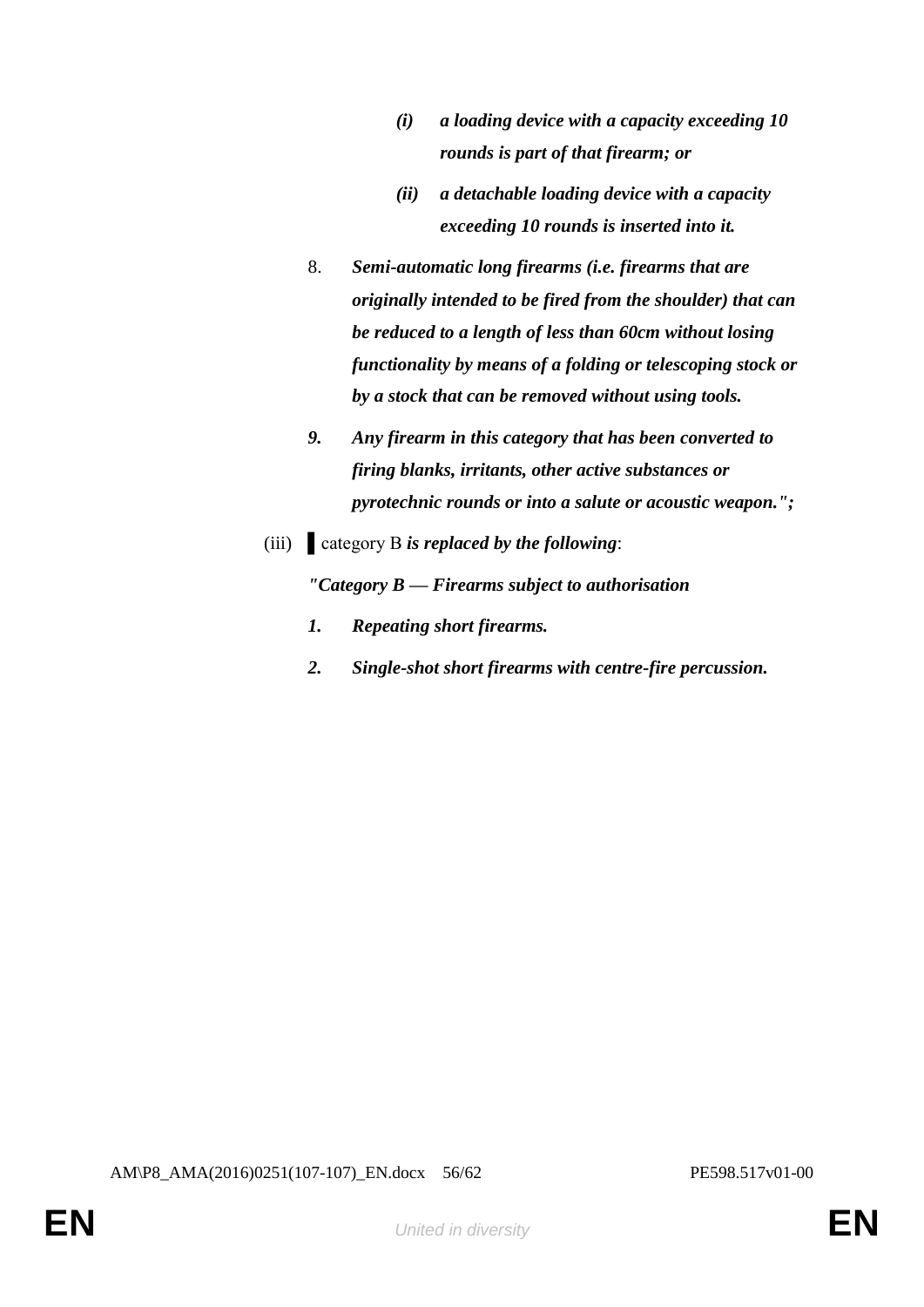- *3. Single-shot short firearms with rimfire percussion whose overall length is less than 28 cm.*
- *4. Semi-automatic long firearms whose loading device and chamber can together hold more than three rounds in the case of rimfire firearms and more than three but fewer than twelve rounds in the case of centre-fire firearms.*
- *5. Semi-automatic short firearms other than those listed under point 7(a) of category A.*
- *6. Semi-automatic long firearms listed under point 7(b) of category A whose loading device and chamber cannot together hold more than three rounds, where the loading device is detachable or where it is not certain that the weapon cannot be converted, with ordinary tools, into a weapon whose loading device and chamber can together hold more than three rounds.*
- *7. Repeating and semi-automatic long firearms with smoothbore barrels not exceeding 60 cm in length.*

AM\P8\_AMA(2016)0251(107-107)\_EN.docx 57/62 PE598.517v01-00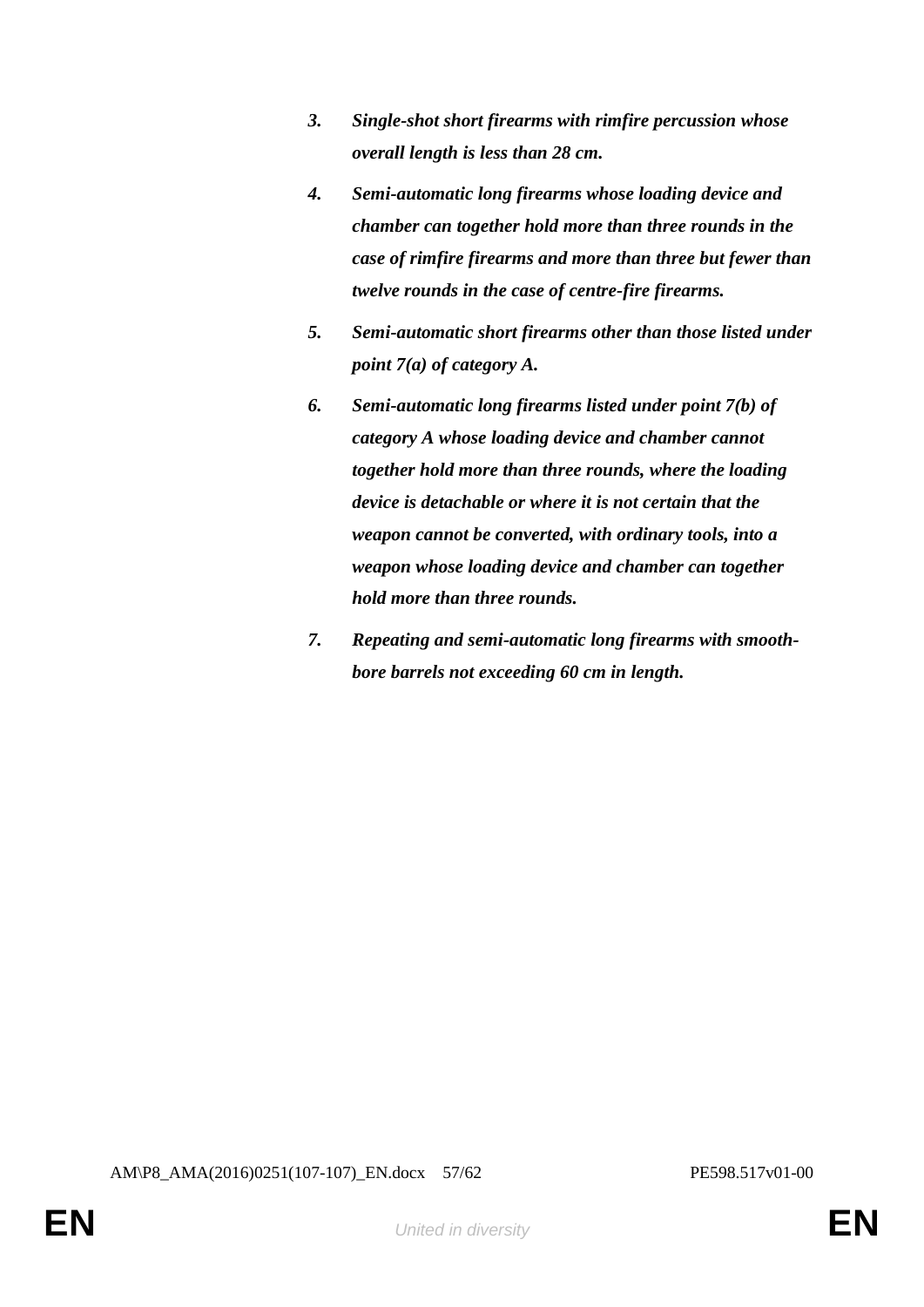- *8. Any firearm in this category that has been converted to firing blanks, irritants, other active substances or pyrotechnic rounds or into a salute or acoustic weapon.*
- *9. Semi-automatic firearms for civilian use which resemble weapons with automatic mechanisms other than those listed under point 6, 7 or 8 of category A."*;
- (iv) ▌category C *is replaced by the following*:

"*Category C — Firearms and weapons subject to declaration*

- *1. Repeating long firearms other than those listed in point 7 of category B.*
- *2. Long firearms with single-shot rifled barrels.*
- *3. Semi-automatic long firearms other than those listed in category A or B.*
- *4. Single-shot short firearms with rimfire percussion whose overall length is not less than 28 cm.*
- *5. Any firearm in this category that has been converted to firing blanks, irritants, other active substances or pyrotechnic rounds or into a salute or acoustic weapon.*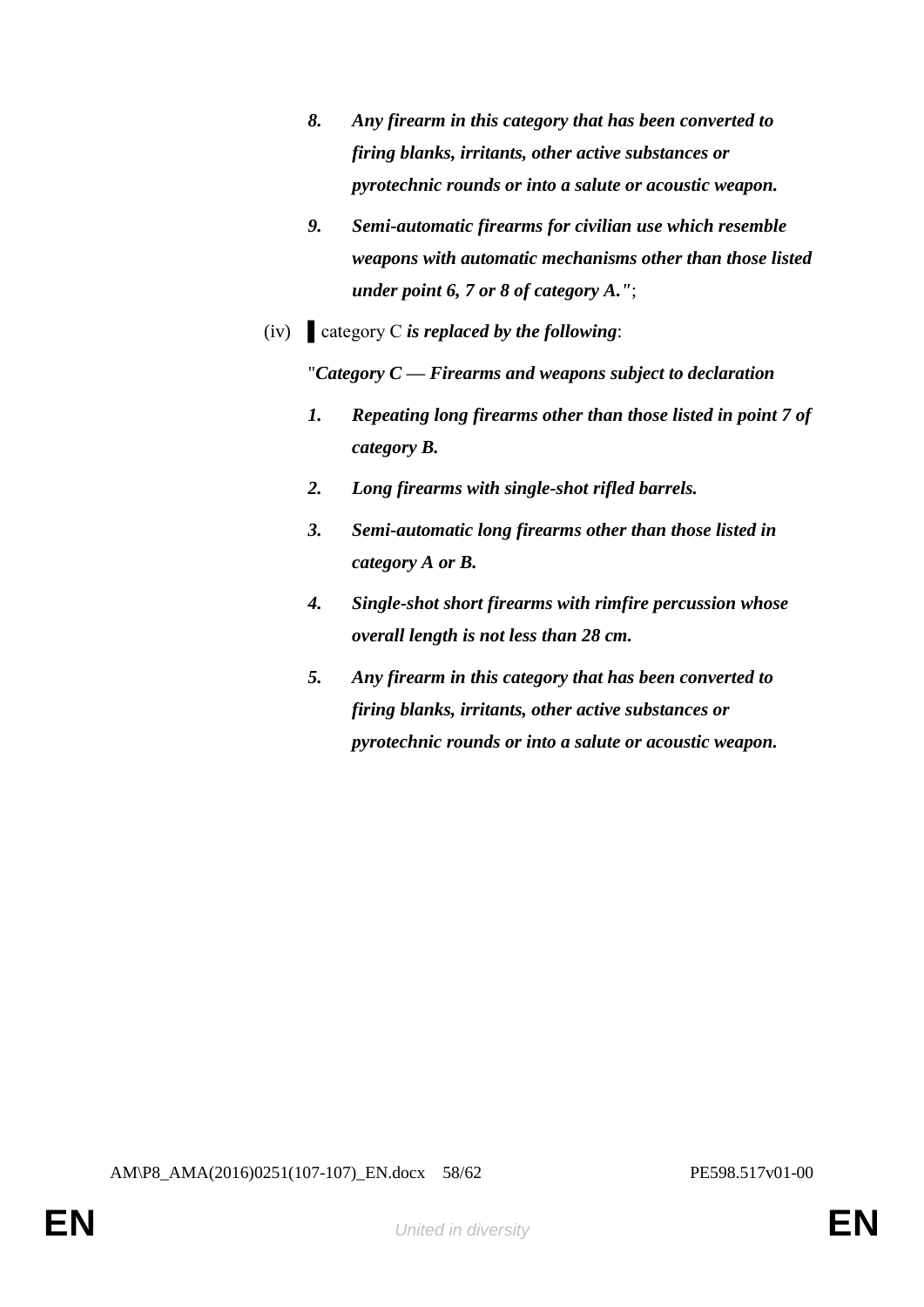- *6. Firearms classified in category A or B or this category that have been deactivated in accordance with Implementing Regulation (EU) 2015/2403*.
- *7. Single-shot long firearms with smooth-bore barrels placed on the market on or after .... [15 months after the date of entry into force of this Amending Directive].*"*;*
- *(v) category D is deleted;*
- (c) point B *is* deleted;
- (2) Part III is replaced by the following:
	- "III. For the purposes of this Annex, objects which correspond to the definition of a 'firearm' shall not be included in that definition if they:
		- *(a)* are designed for *alarm, signalling,* life-saving, animal slaughter or harpoon fishing or for industrial or technical purposes provided that they can be used for the stated purpose only;
		- *(b) are regarded as antique weapons where these have not been included in the categories set out in Part II and are subject to national laws.*

Pending coordination throughout the Union, Member States may apply their national laws to the firearms listed in this Part";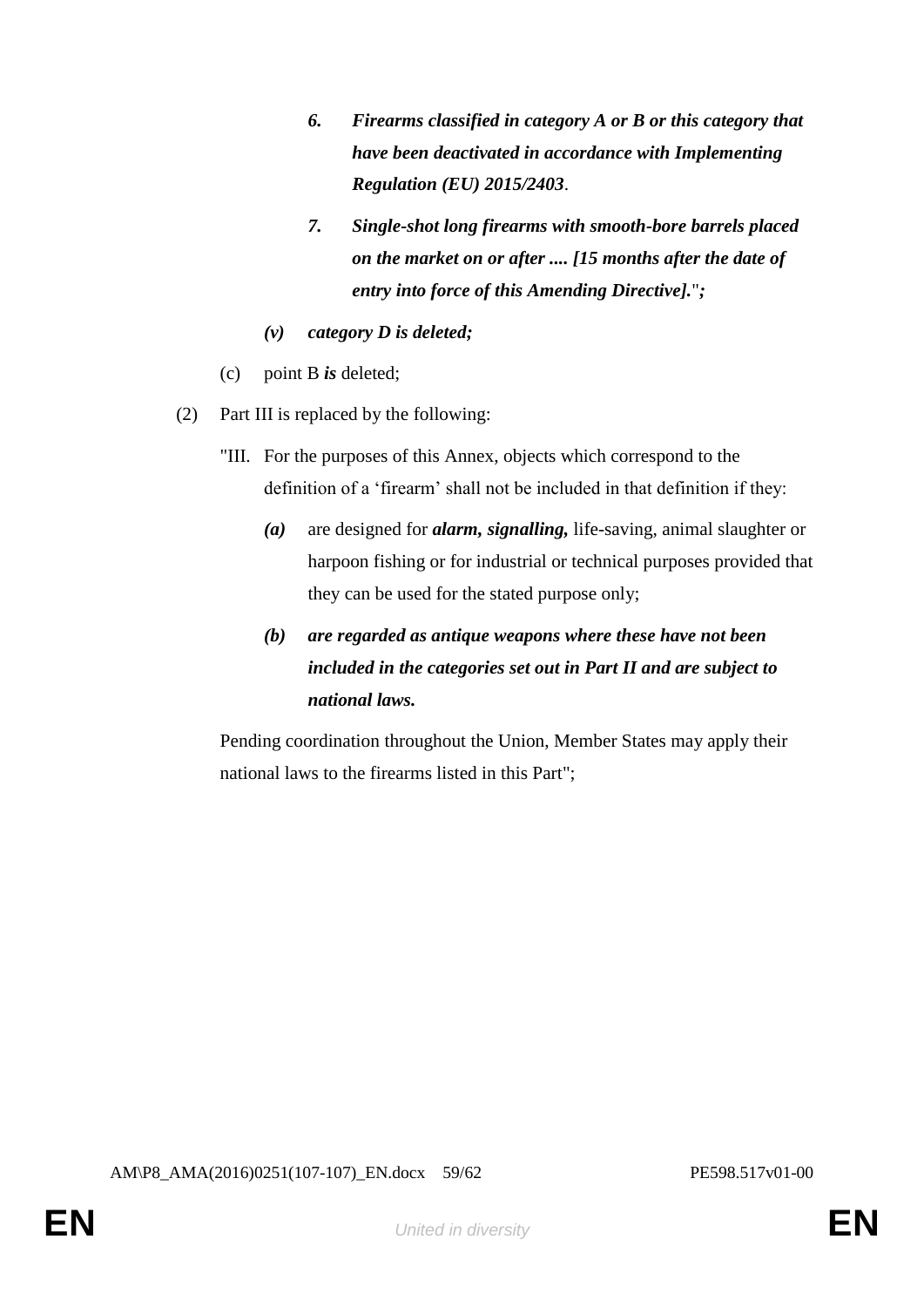- *(20) in Annex II, point (f) is replaced by the following:*
	- *"(f) the statements:*

*"The right to travel to another Member State with one or more of the firearms classified in category A, B or C mentioned in this pass shall be subject to one or more prior corresponding authorisations from the Member State visited. Such authorisations may be recorded on the pass.*

*The prior authorisation referred to above is not in principle necessary in order to travel with a firearm classified in category C with a view to engaging in hunting or historical re-enactment activities or with a firearm classified in category A, B or C for the purpose of taking part in target shooting, on condition that the traveller is in possession of the firearms pass and can establish the reason for the journey."*

*Where a Member State has informed the other Member States, in accordance with Article 8(3), that the possession of certain firearms classified in category B or C is prohibited or subject to authorisation, one of the following statements shall be added:*

*'A journey to… (State(s) concerned) with the firearm … (identification) shall be prohibited.'*

*'A journey to… (State(s) concerned) with the firearm … (identification) shall be subject to authorisation.'".*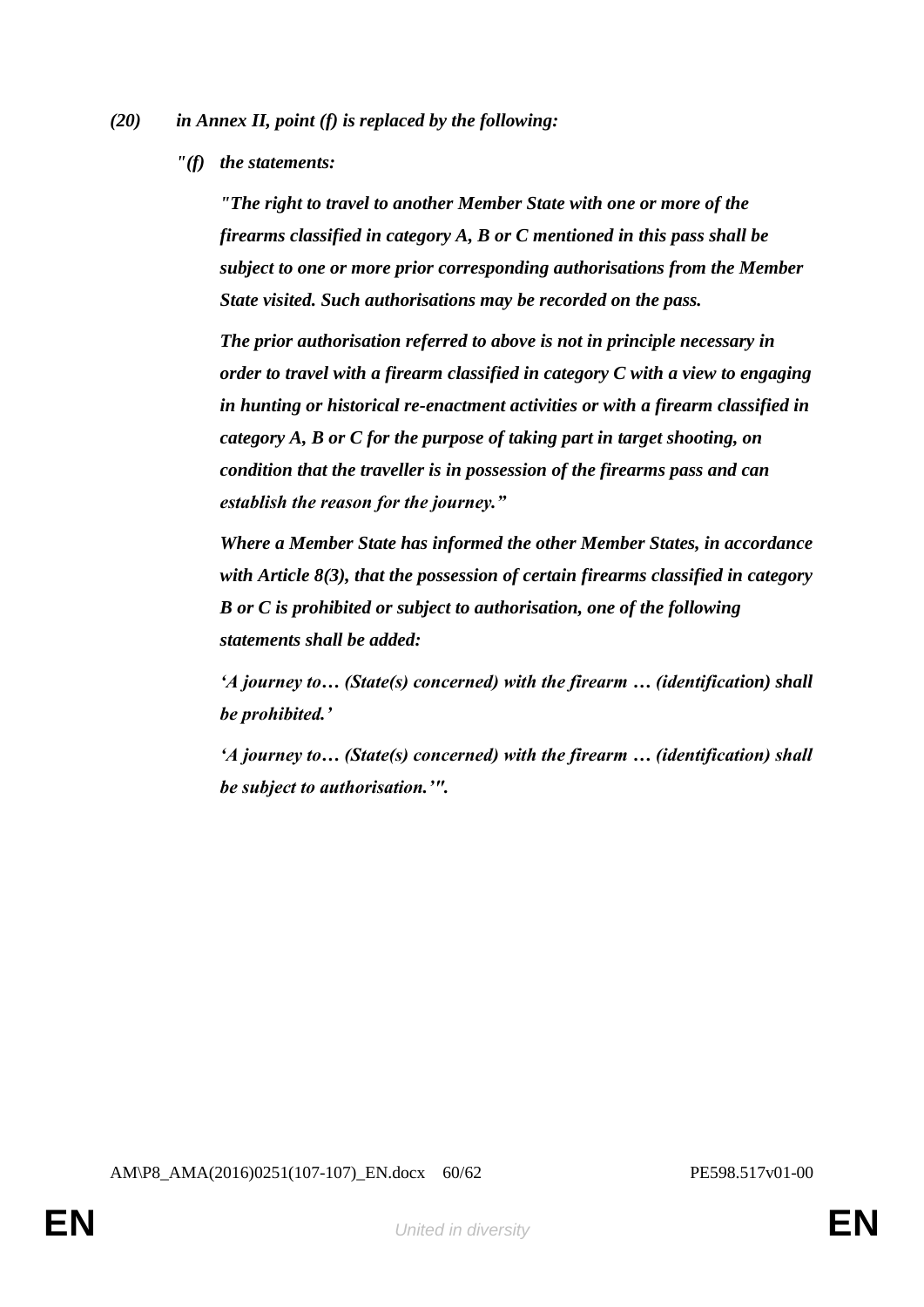## Article 2

- 1. Member States shall bring into force the laws, regulations and administrative provisions necessary to comply with this Directive by ... [*15* months after *the date of entry into force of this Amending Directive*]. They shall immediately inform the Commission thereof.
- *2. By way of derogation from paragraph 1 of this Article, Member States shall bring into force the laws, regulations and administrative provisions necessary to comply with Article 4(3) and Article 4(4) of Directive 91/477/EEC, as amended by this Directive, by ... [30 months after the date of entry into force of this Amending Directive]. They shall immediately inform the Commission thereof.*
- *3.* When Member States adopt the measures *under paragraphs 1 and 2*, they shall contain a reference to this Directive or shall be accompanied by such a reference on the occasion of their official publication. The methods of making such reference shall be laid down by Member States.
- *4. Notwithstanding paragraph 1, Member States may, as regards firearms acquired before ... [15 months after the date of entry into force of this Amending Directive], suspend the requirement to declare firearms classified in point 5, 6 or 7 of category C until ... [45 months after the date of entry into force of this Amending Directive].*
- 5. Member States shall communicate to the Commission the text of the main measures of national law which they adopt in the field covered by this Directive.